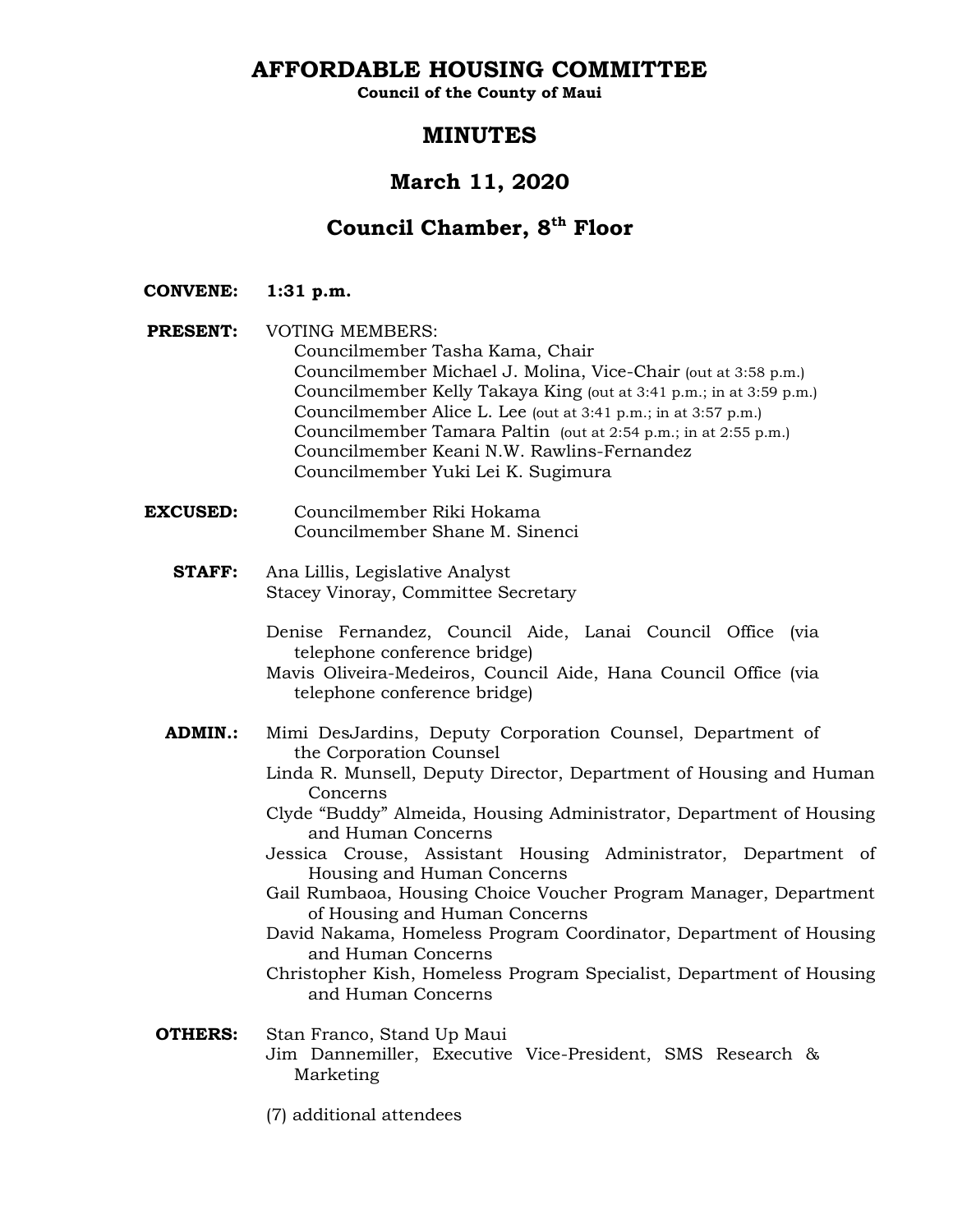**Council of the County of Maui**

### **March 11, 2020**

**PRESS:** *Akaku: Maui Community Television, Inc.*

----------------------------------------------------------------------------------------------------------------

CHAIR KAMA: *. . .(gavel). . .* The meeting of the Affordable Housing Committee will now come to order. It is March 11th and it is 1:31 p.m. And I'd like to ask each of you to please silence your noise-making devices. Aloha, good afternoon. My name is Tasha Kama and I am the Chair of the Affordable Housing Committee. I'd like to be able to introduce our Members who are here beginning with the Vice-Chair, Mr. Mike Molina.

VICE-CHAIR MOLINA: Aloha, Madam Chair.

CHAIR KAMA: Aloha. And going further down to my, on my left, Ms. Kelly King.

COUNCILMEMBER KING: Good afternoon --

CHAIR KAMA: Good afternoon.

COUNCILMEMBER KING: --Madam Chair.

CHAIR KAMA: Also, our Vice-Chair, Ms. Keani Rawlins-Fernandez. Good afternoon.

COUNCILMEMBER RAWLINS-FERNANDEZ: Aloha awakea, Chair.

CHAIR KAMA: And also going on down the row to Ms. Tamara Paltin from the west side.

COUNCILMEMBER PALTIN: Aloha awakea, Chair.

CHAIR KAMA: Aloha. And now we're going to say good afternoon to Ms. Yuki Lei Sugimura.

COUNCILMEMBER SUGIMURA: Good afternoon, Chair.

- CHAIR KAMA: Good afternoon. And now we're going to wait for our language specialist, Ms. Alice Lee. What do you have for us today?
- COUNCILMEMBER LEE: Madam Chair, for those of you that have maybe traveled to Portugal this weekend, you can say boa tarde to the people there and they'll think you're Portuguese.

CHAIR KAMA: Boa tarde.

COUNCILMEMBER LEE: And speaking of that --

CHAIR KAMA: Yes.

COUNCILMEMBER LEE: --Madam Chair, I do have some Japanese malasadas here so if you don't mind I'll just go down the line and give it out.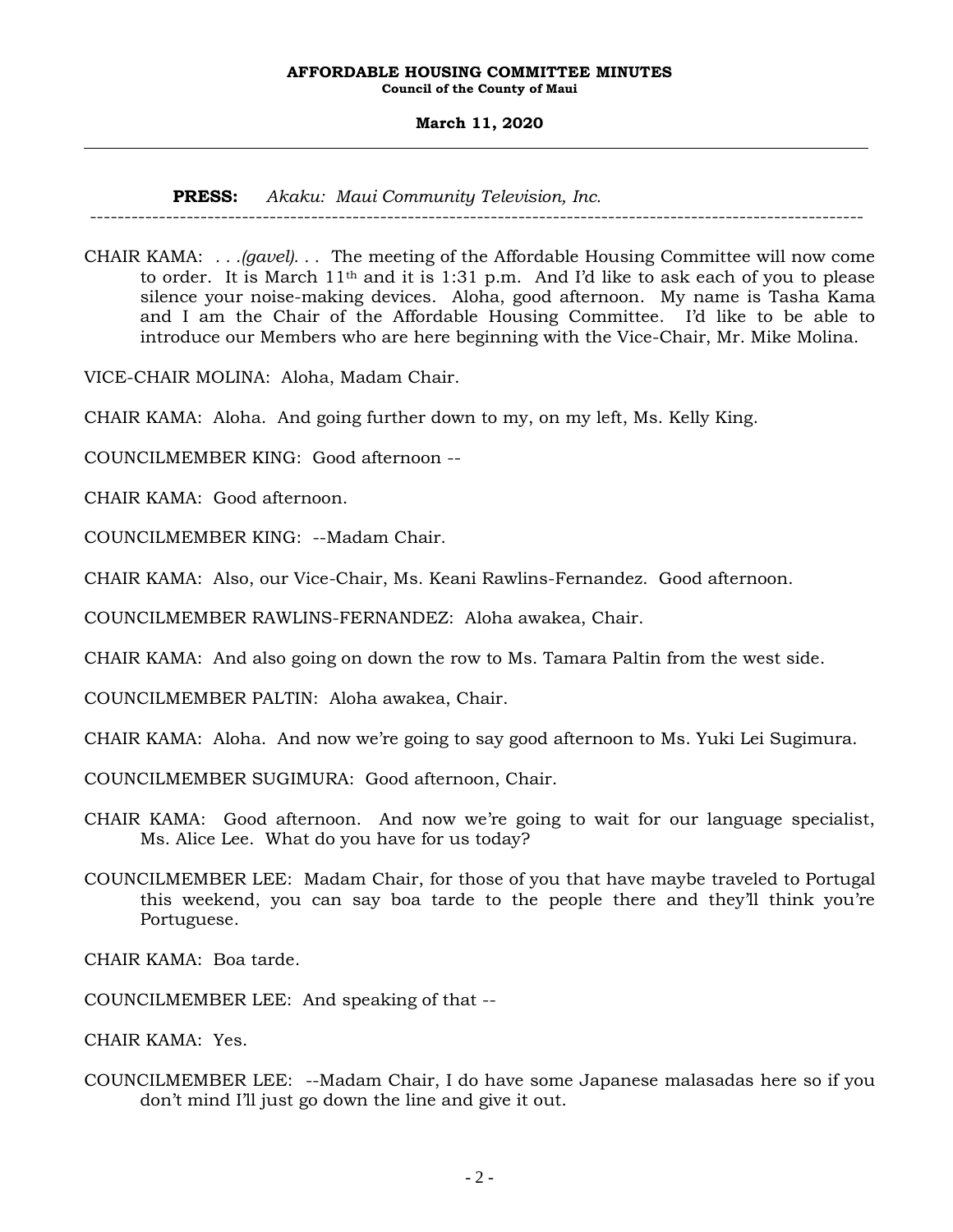**Council of the County of Maui**

#### **March 11, 2020**

CHAIR KAMA: Absolutely.

COUNCILMEMBER LEE: Okay.

CHAIR KAMA: Sharing is caring.

COUNCILMEMBER SUGIMURA: It's called sushi. It's called sushi.

CHAIR KAMA: Oh, it's called sushi.

COUNCILMEMBER LEE: Yeah.

CHAIR KAMA: Oh okay, Japanese malasadas is now called sushi. Okay. Thank you for that wonderful gesture of kindness. Also, I'd like to be able to introduce the Department of Housing and Human Concerns' Deputy Director, Ms. Linda Munsell.

MS. MUNSELL: Good afternoon, Chair.

- CHAIR KAMA: Also, we having with us from Corp. Counsel, Ms. Mimi Desjardins. Aloha, Mimi. Welcome home.
- MS. DESJARDINS: *. . .(inaudible). . .*
- CHAIR KAMA: Also, we have with us our Committee Staff, our Legislative Analyst, Ms. Ana Lillis. Aloha, Ana.
- MS. LILLIS: *. . .(inaudible). . .*
- CHAIR KAMA: Good afternoon. Also, and our Committee Secretary, Ms. Stacey Vinoray. Aloha, Stacey.
- MS. VINORAY: *. . .(inaudible). . .*
- CHAIR KAMA: Also, we have from the neighbor islands we are going to check in later on with Ms. Mavis Oliveira-Medeiros from Hana, our Molokai Office is closed today, and also we're going to check in with Ms. Denise Fernandez from Lanai later. We have two Members who are not here with us at this moment, Mr. Shane Sinenci and Mr. Riki Hokama. So, they're excused for today. We also have with us Mr. Jim Dannemiller, the Executive Vice-President of SMA Research & Marketing Services Inc. So, welcome everyone to the Affordable Housing Committee meeting, and we have three items on the agenda today. We have the Presentation on the 2019 Hawaii Housing Planning Study or AH-17(15), and in accordance with Rule 7(B) of the Rules of the Council, the Committee intends to receive a presentation relating to the final report of the 2019 Hawaii Housing Planning Study, prepared for the Hawaii Housing and Finance and Development Corp by SMS Research & Marketing Services. We also have on the agenda the Operational and Budgetary Review of the Housing Division, AH-32, CC 20-40. And the Committee is in receipt of County Communication 20-40, dated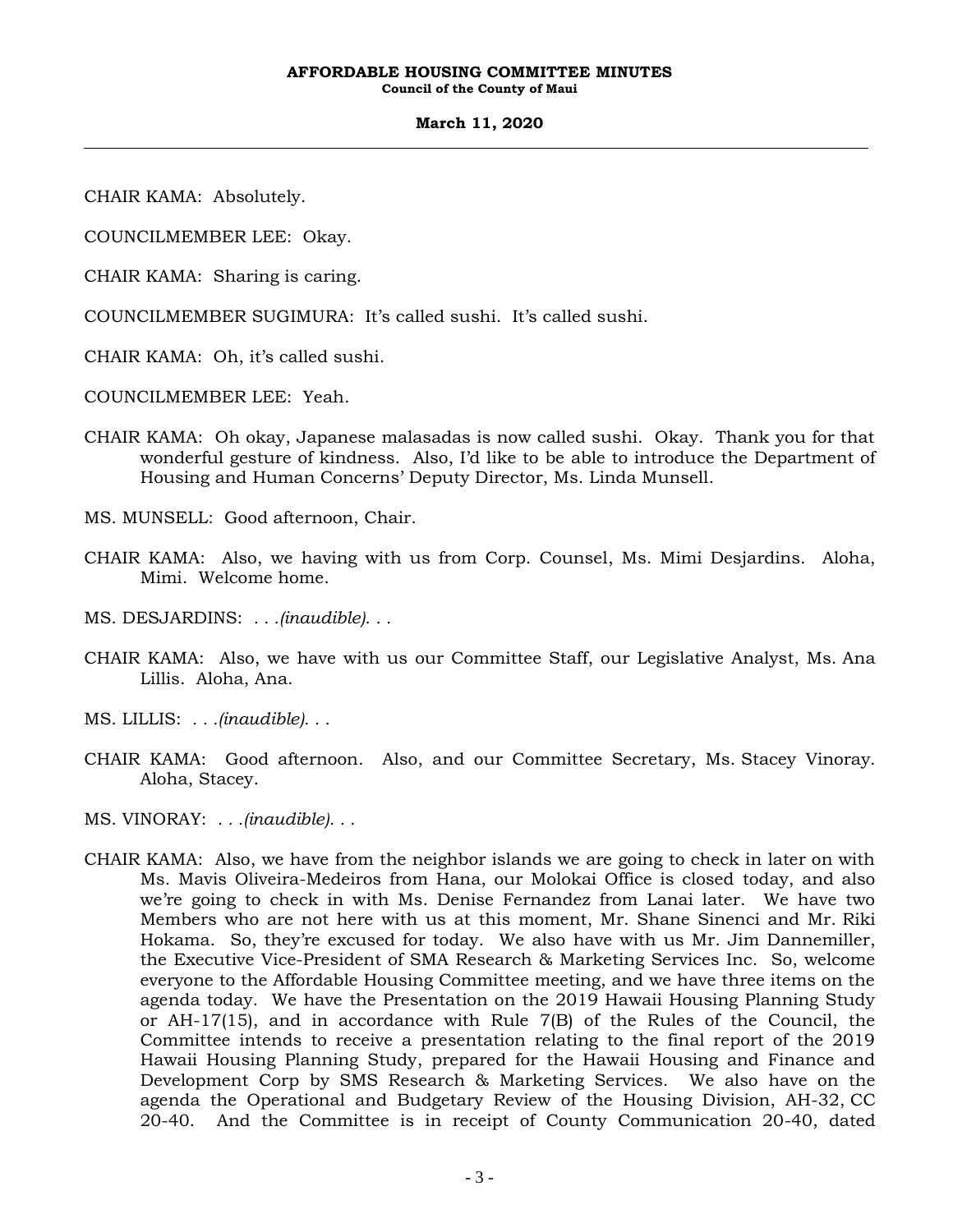**Council of the County of Maui**

#### **March 11, 2020**

January 27, 2020, from the Council Vice-Chair Keani Rawlins-Fernandez, relating to an operational and budgetary review of the Housing Division of the Department of Housing and Human Concerns. The third item on the agenda is the Creation of a County Housing Authority, Including Feasibility Study or AH-22. The Committee is in receipt of the following: 1. Miscellaneous Communication dated May 21, 2019, from the County Clerk, referring the matter relating to the creation of a County housing authority, including a feasibility study; 2. Correspondence dated November 14, 2019, to the Department of Corporation Counsel, transmitting a proposed resolution entitled Authorizing the Council Chair to Contract for a Housing Authority Feasibility Study. And the purpose of the proposed resolution is to authorize the Council Chair to contract for a housing authority feasibility study, as provided for in the Fiscal Year 2020 Budget. As you can see, Members, we have a full agenda and I'd like us to be able to complete this agenda within our allotted time this afternoon, so I'm going to ask you to be very efficient in your questions and your discussions.

## *. . .BEGIN PUBLIC TESTIMONY. . .*

- CHAIR KAMA: So at this time, I'd like to take…open public testimony on these agenda items. If you'd like to testify, please sign up with the Staff. Testimony will be limited to three minutes. You will receive a notification when your light turns yellow when you have reached two-and-a-half minutes, and when you have run out of time, the light will turn red. When testifying, please state your name for the record, identify if you're testifying for a group, business, or organization, and please state if you are a paid lobbyist. So first of all, I'd like to be able to call on our District Offices to see if we have any testifiers. Ms. Lillis, do we have anyone from the Hana District Office?
- MS. LILLIS: Hana and Lanai have not informed us that there are any testifiers wanting to testify.
- CHAIR KAMA: Okay, so we'll come back and check with them later. Thank you. So, do we have any testifiers in the Chambers?
- MS. LILLIS: We do. The first person signed up to testify is Stan Franco, testifying on Committee item AH-22 on behalf of Stand Up Maui.
- CHAIR KAMA: Okay, thank you.
- MR. FRANCO: Bon dia.
- COUNCILMEMBERS: Bon dia.
- MR. FRANCO: I am Stan Franco, Housing Chair for Stand Up Maui, SUM, S-U-M. As an organization, SUM does not support a feasibility study to establish a housing authority. Why? We believe that this is the cart before the horses. Sorry, I did not have any other reference point, it shows my age, I only know the cart before the horses. Let me digress a little, about 15 years ago, MEO's Maui Nui Housing Task Force recommended that we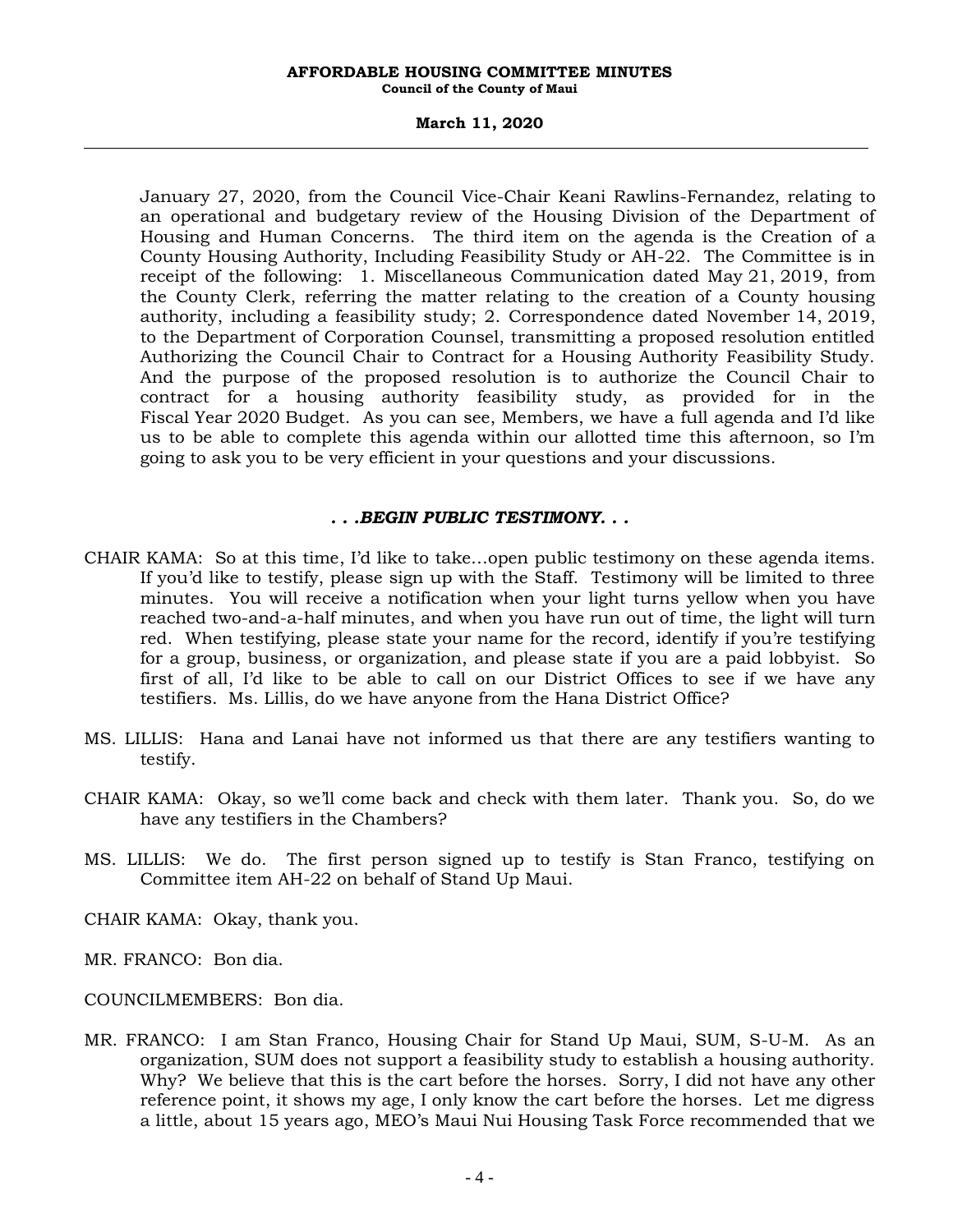**Council of the County of Maui**

#### **March 11, 2020**

hire an affordable housing administrator. Later, maybe about ten years ago, Doug Spencer sent a letter to the Maui County Council, saying…calling this administrator a housing tsar. FACE Maui and now Stand Up Maui has called this individual or organization a housing advocate. What we all have been recognizing is that we need an entity to carry out a County housing plan. Unfortunately, the County of Maui does not have a housing plan which Stand Up Maui, formerly FACE Maui has been asking for since 19…excuse me, 2017. In other words, the cart is the plan and the horses is the implementation of the plan. So, we need to have the plan created, the cart before we do the horses. Therefore, SUM recommends the creation of an affordable housing plan and implement…the implementation…what's that word, implementation of the plan to be part of the total study or work of the individuals so that we have both of them working together. You know we have many ideas, you know, Mike brought up the idea of maybe a separate department. I mean I'm not against the housing authority per se, but I'm saying that we need to do this together to get a well-rounded program created and somebody to implement the plan. Thank you very much.

- CHAIR KAMA: Thank you. Members, questions? Seeing none, thank you, Mr. Franco. Ms. Lillis, our next testifier?
- MS. LILLIS: Chair, there is no one else in the Chamber signed up to testify.
- CHAIR KAMA: Thank you. So, let's go back to our neighbor islands. Let's check with Hana.
- MS. LILLIS: Hana, is there anyone at your office signed up to testify?
- MS. OLIVEIRA-MEDEIROS: Aloha, Chair. This is Mavis from Hana, there's nobody here waiting to testify.

CHAIR KAMA: Thank you. Thank you, Ana.

MS. LILLIS: Lanai District Office, is there anyone at your office signed up to testify?

MS. FERNANDEZ: Aloha, Chair. This is Denise at the Lanai Office and there are no testifiers.

CHAIR KAMA: Mahalo, Denise. Thank you.

COUNCILMEMBER RAWLINS-FERNANDEZ: Chair?

CHAIR KAMA: Yes?

- COUNCILMEMBER RAWLINS-FERNANDEZ: I just wanted to put on the record and for anyone watching in the public that the Molokai Office is closed, but on the door of the office is a note instructing anyone wishing to testify to call my cell phone directly. And…
- CHAIR KAMA: Okay. Has somebody called?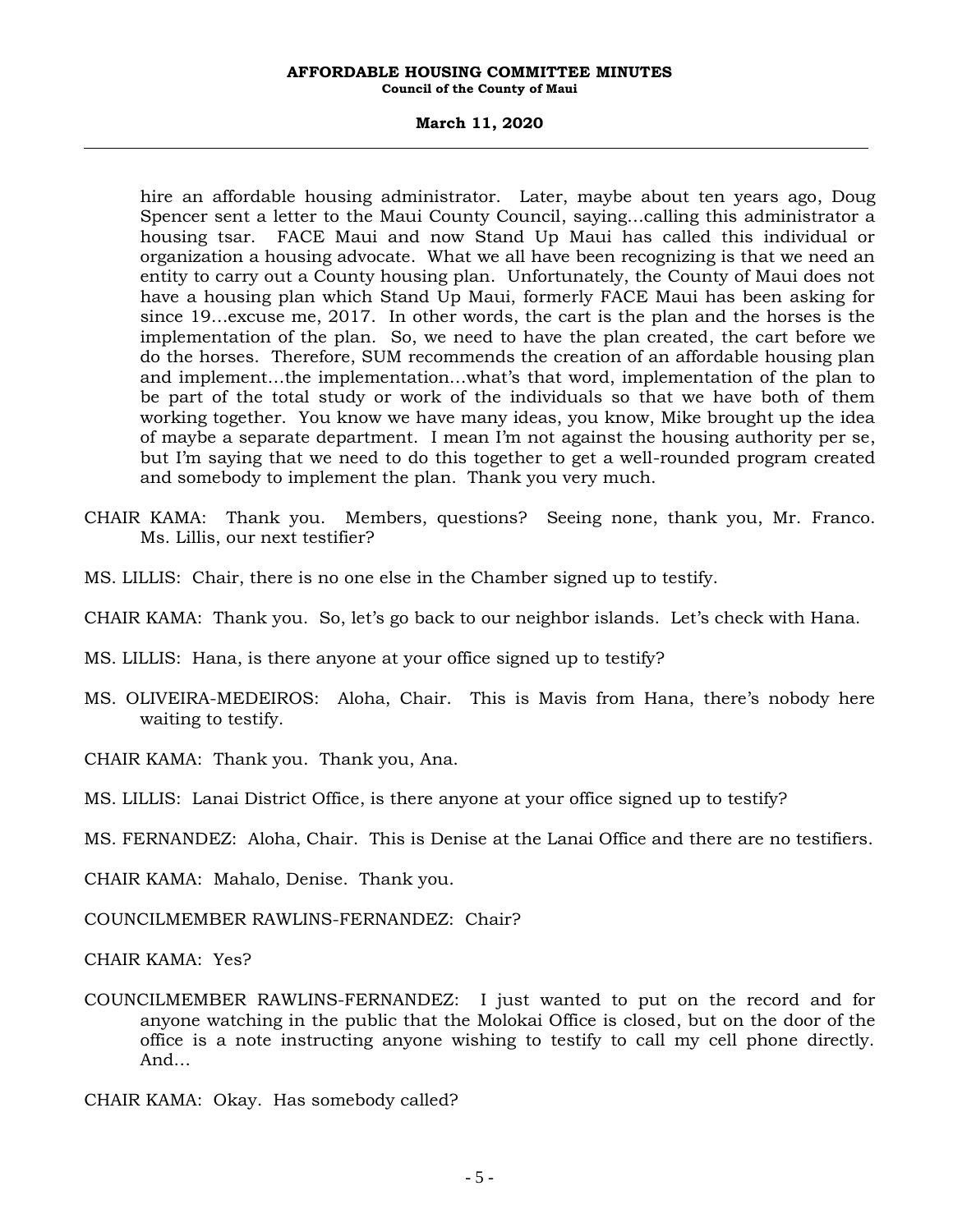#### **March 11, 2020**

- COUNCILMEMBER RAWLINS-FERNANDEZ: No, no one has called, but I just, just so that everyone knows that Molokai has not been excluded, that they do have a way to testify if there were any testifiers at the office. And a request that everyone hold Ms. Lindo's husband in pule at this time as he's rolled into surgery. Mahalo, Chair.
- CHAIR KAMA: Would you mind if we did that now? Okay. Would this body mind if we take a moment of silence for not only Ms. Lindo's spouse but also for Shane? Okay, let's do that.
- UNIDENTIFIED SPEAKER: And Don.
- CHAIR KAMA: And Don Atay. Yeah, his mom. Thank you for that.
- *(Note: Chair Kama requests for a moment of silence.)*
- CHAIR KAMA: Thank you. So, Ms. Rawlins-Fernandez, so this whole week while the office is going to be closed, that is going to be offered to all the other committee and their Members too?
- COUNCILMEMBER RAWLINS-FERNANDEZ: Absolutely.
- CHAIR KAMA: Okay, thank you.
- COUNCILMEMBER RAWLINS-FERNANDEZ: Mahalo, Chair.
- CHAIR KAMA: Thank you. So, I guess I'm going to ask, without objections, that we close public testimony.

COUNCILMEMBERS: No objections.

*. . .END OF PUBLIC TESTIMONY. . .*

CHAIR KAMA: Thank you.

## **AH-17(15): PRESENTATION ON THE 2019 HAWAII HOUSING PLANNING STUDY**  (RULE 7B)

CHAIR KAMA: So, today we have a presentation on the 2019 Hawaii Housing Planning Study by HMS [*sic*] Research, and also I think Ms. Munsell will have…is going to begin the presentation. You're double teaming right? Thank you. So, when you're ready, Linda. So while they're getting ready over there, I just want the Members to know that this planning study is a foundational document that helps us as policymakers determine what our future and existing needs are for housing in the various ranges of the area median income. As such with the cooperation of the Administration, I have invited Mr. Dannemiller, the Executive Vice-President of SMS Research & Marketing Services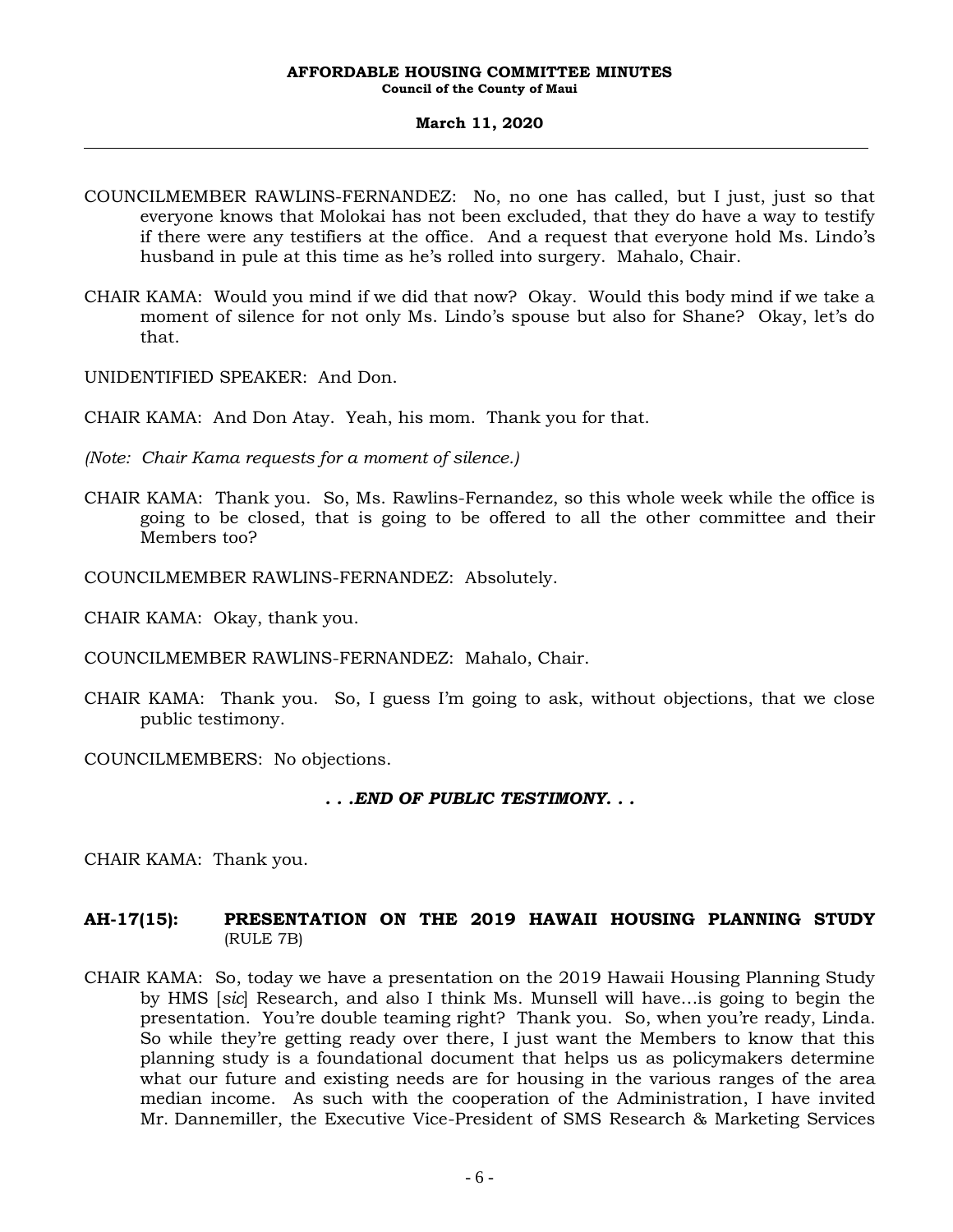### **March 11, 2020**

to present to us the findings of the study and to entertain our questions. So, he has a brief presentation, and Linda's decided that she has…going to double team with him. So, go ahead.

### *. . .BEGIN PRESENTATION. . .*

MS. MUNSELL: Thank you. Thank you, Chair and Committee Members. My name is Linda Munsell, I'm the Deputy Director for the Department of Housing and Human Concerns. Discussions with Mr. Dannemiller concerning the presentation today, what we've decided to do is break this up. I'm actually going to present some of the data findings and then he's going to follow that up with some of the more technical information and then be available to answer your questions. Again, I really appreciate the opportunity to be here, this study is very important to us. We use this in a whole lot of different ways, and the importance of this cannot actually be understated [*sic*]. I know I've only got a few minutes, trying to keep this is a short presentation. There's a lot of material in here and I'm going to skip over a lot of it, but certainly if you have questions or follow-ups later, we can go ahead and do that. So, the Hawaii Housing Planning Study is actually a series of studies that began in 1992, and the purpose of the report is to provide housing planners with data that supports our planning activities. The State, the counties, and various other agencies partnered together to commission this study, and HHFDC is, does the heavy work in doing the contracting for us. In the interest of time I'm not going to go through every single line, but I'm going to provide this to you so you can take this home. You also have a copy of the study itself. But these are the key objectives of the study. They use a lot of different data sources when they're doing the study. Again, I'm not going to go over these. Just so that you have this for reference, I just want you to know that we don't make this stuff up. Starting out with the current conditions, I know that this is the material that you really care about so we're going to get right into that. There's a lot of stuff going on in this chart and I'm not going to try to go through all of the material here. And this is…but this is a chart that shows us what our housing stock actually looks like across the State and how that housing may or may not be used. This first slide focuses on all the counties in the State, but we're going to focus on Maui County because I know that that's what you care about. So, this is our Maui County housing stock. I've compared the 2014 information and the 2017 just in case you found something in there that might be of interest to you. At the top of the chart, a housing unit, they actually define a housing unit as any unit that's available for occupancy as an owned unit or as a long-term rental unit. Excluded from those numbers are group quarters such as prisons or dorms or shelters as well as commercial residential properties which are hotels, hostels, and timeshares. Those are only available on a short-term basis. As you can see from the slide, we have just over 70…we had just over 7,100 [*sic*] units in 2014 and we're at 71,747 in 2017. The upper portion of the slide breaks the units into occupied units and vacant units and also provides some insight into why a unit might be vacant. But halfway down the chart is some data that's probably more digestible for you so that's what we're going to talk about here. Housing stock, if you'll see down there towards the bottom, housing stock includes all occupied housing plus…housing units plus vacant housing units that are available to the market. These are the housing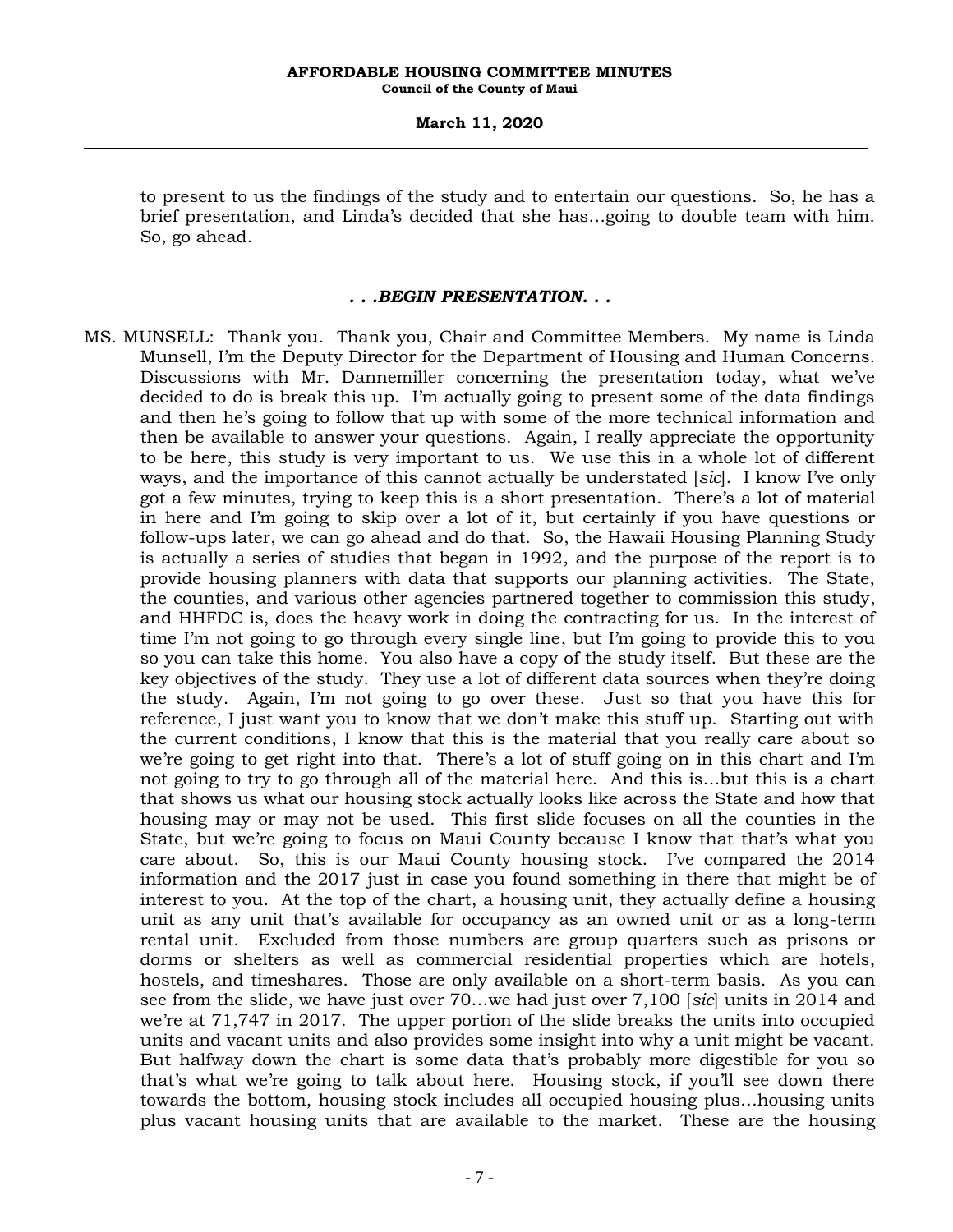**Council of the County of Maui**

#### **March 11, 2020**

units for our residents. Those are the ones that we can or do live in. You can see from this chart that 87.2 percent of our 72,000 housing units are available for our residents, 12.8 percent of those units are unavailable to the residents either for agricultural uses, seasonal use, or others. And of those vacant units, a 9.6 are seasonal units and I know that that's a number you guys care about a lot. I know you're interested in that. And again, I've just provided a difference between the 2014 and the 2017 information. So, this is just a graphical representation of that same slide just because it's really nice and pretty. One of the…getting into the, more into the meat of this, one of the…affordability is actually an issue, is a major issue in high-priced housing markets like ours. And one of the measures that we look at is the ratio of shelter cost to household income. As a rule of thumb, households with shelter-to-income ratios that are higher than 30 percent are considered to be cost burdened. I know you guys have heard this before. And those with ratios that are greater than 50 percent are to be…are indicated to be severely cost burdened. Again, this slide provides you with a comparison of data across the other counties. This slide actually gives you a little more data based on Maui County's information. This is a comparison of information in the 2011 studies, the 2014 study, and the 2019 study. The current 2019 data indicates that just under 58 percent of Maui County residents either have no shelter costs or are paying less than 30 percent of their monthly income for shelter. This is a good number. The remaining 42 percent are considered cost burdened which is not a good number. As I mentioned previously, the percent of households with a cost ratio of more than 30 percent is often used as an indication of housing affordability. One last data point that's not on this chart is that in 2019, of those with shelter-to-income ratios of 30 percent or more, 51 percent of those individuals or households were renters and about 23 percent were household owners, homeowners. So, most of the cost-burdened households are renters. Crowding and doubling up are also frequently used measures of housing conditions and both are accepted as indicators of housing problems. There measures a pent-up, a demand for housing. Crowding measures are more than two persons per bedroom, and doubling up is households that have more than two generations in the household, have unrelated individuals in the household, or have the same generation of relatives in the same household. We often hear that Hawaii's doubling-up rate is the result of our propensity for extended ohana living; however, this survey measured doubling up for financial reasons only so that's been weeded out. What this graph shows you is how Maui County compares to the rest of the State in terms of crowding and doubling up. Honolulu had the highest crowding at 14.1 percent with Maui a close second. Kauai had the highest incidents of doubling up at 14.5 percent and again Maui came in second. These are actually our numbers again for Maui County. It shows you what happened between 2011, 2014, and 2019. In 2011, our crowding numbers were around 10 or 11 percent, and in 2019 that number increased to 13.8 percent. Just to give you an idea of what that actually means, a 4 percent increase in crowding between 2014 and 2019 is approximately 2,300 additional houses, households that were crowded just in those five years. The Maui percentage of doubling up has stayed relatively flat the last five years. Currently it stands at 14.1 percent. Population growth, Mr. Dannemiller is going to be talking about population growth and the effect it has on housing demand after I finish. So, I'm just providing this slide for your information. Household growth I'm going to talk about just a little, but it's also a factor that's used to determine demand. Assuming a constant household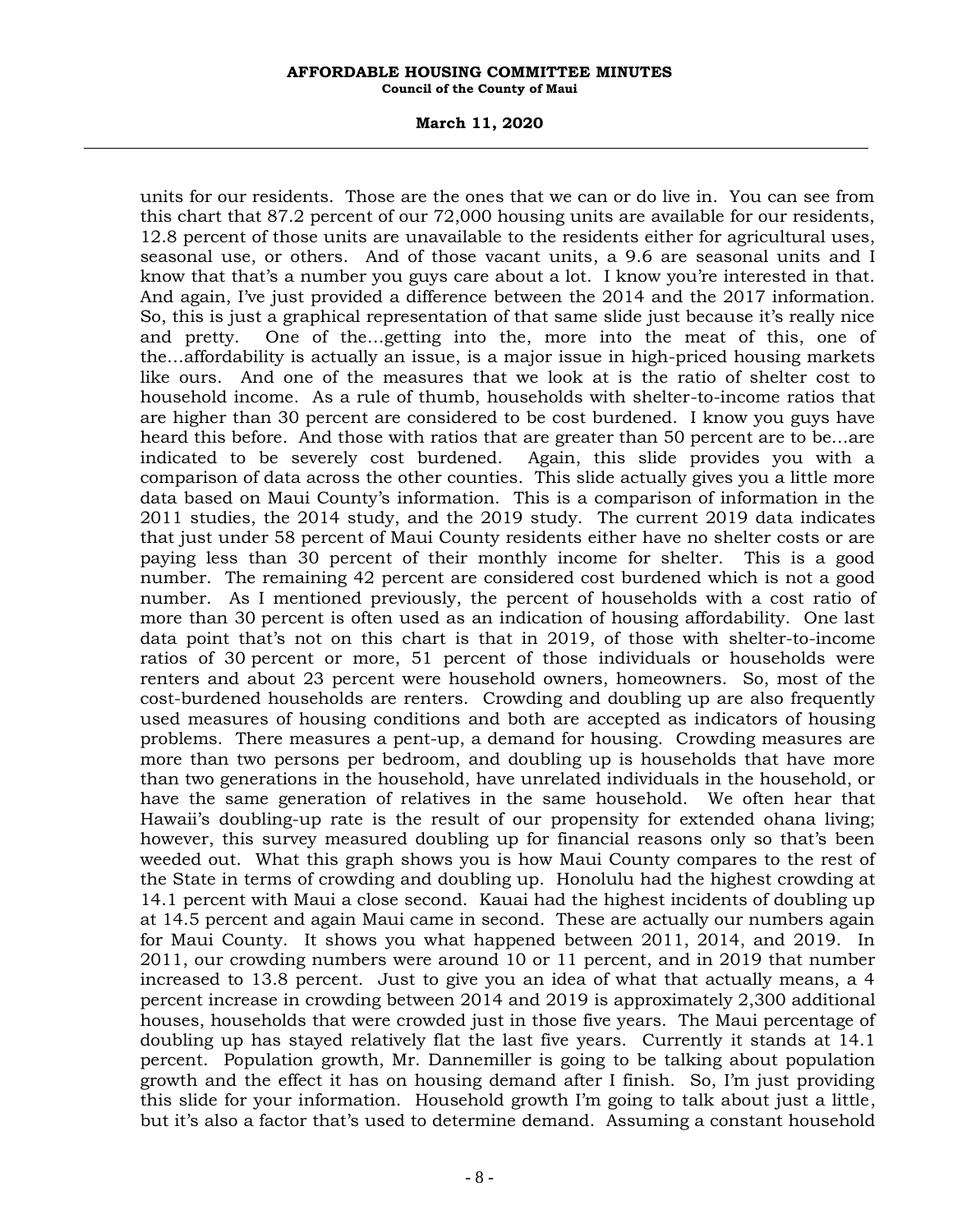**Council of the County of Maui**

#### **March 11, 2020**

size, the number of households should increase or decrease at the same rate as the population. So, if the population is going up slowly, our household, number of households should also go up slowly. A slower household formation can be caused by a lot of different reasons, including social change, economic recession. We saw that in the Great Recession here just recently. Or obviously it could also be caused by a shortage of new housing units. If new households can't move out for whatever reason, there will be an increase in household size which suggests pent-up demand. The table on the left shows the number of households for the State and counties since 1990, and the table on the right is actually the interesting one. It reflects all three population growth factors that are related to housing demand; total population, number of households, and household size. Just to give you a quick perspective on this, in an ideal housing market if there's a 5 percent change in the population, we would expect to see about a 5 percent change in households and a 0 percent change in the average household size. If supply is running ahead of demand which means there are a lot of houses, we would get a 5 percent or maybe greater increase in the number of households as pent-up demand is released, and that would result in zero or even negative change in household size. If demand runs ahead of supply which means we don't have enough houses then a 5 percent population growth will produce less than a 5 percent growth in households and a larger average household size. This is another primary indicator of pent-up demand. The data on the chart on the right is consistent with a housing market where demand exceeds supply, and Mr. Dannemiller will talk more about this in his presentation and will correct me on any of those areas where I'm wrong. One of the other factors that we look at that increases demand for housing is out-of-state demand. So far we've only talked about our resident population, and this slide focuses on the out-of-state demand for residential property in Hawaii. We all know why people want to own property here so I'm not going to go into the reasons. That list is long and this presentation is supposed to be short so I'll skip that. But as we know for a number of reasons more than half of Maui County's housing units have been sold to persons living outside the State. That percentage has been drifting downward as of late and is currently at 37.5 percent in 2018 which is both…is below both the Big Island and Kauai currently. Of the out-of-state buyers, 85 percent were from the mainland and 15 percent are international. In 2018, these out-of-state buyers paid 64.8 percent more for than their properties than the local buyers did. In Hawaii County, that price differential was 88 percent more than was paid by residents. There's a whole section in the housing study on the use of these properties that are owned by out-of-state buyers and the effect that those units have on housing demand. I'm not going to go over that data here, but certainly avail yourself of that information when you have an opportunity. So, all these factors that I've talked about and a whole bunch more actually go into creating some kind of forecast as to what kind of units we need. This is actually where the rubber hits the road, and I know that this what you're actually interested in seeing so we'll get to that. This is a chart that shows all of the different counties, and I've just provided that for interest but the font is too small so we're going to just talk about Maui County for now. Again, I've provided a look at the 2015 numbers versus the 2019 numbers, and you can see the distribution of those units. This data is actually shown in two ways. The top section provides the distribution as of the HUD AMI levels that we're…that the Housing Division is used to looking at, and then below that they're actually shown using financial numbers that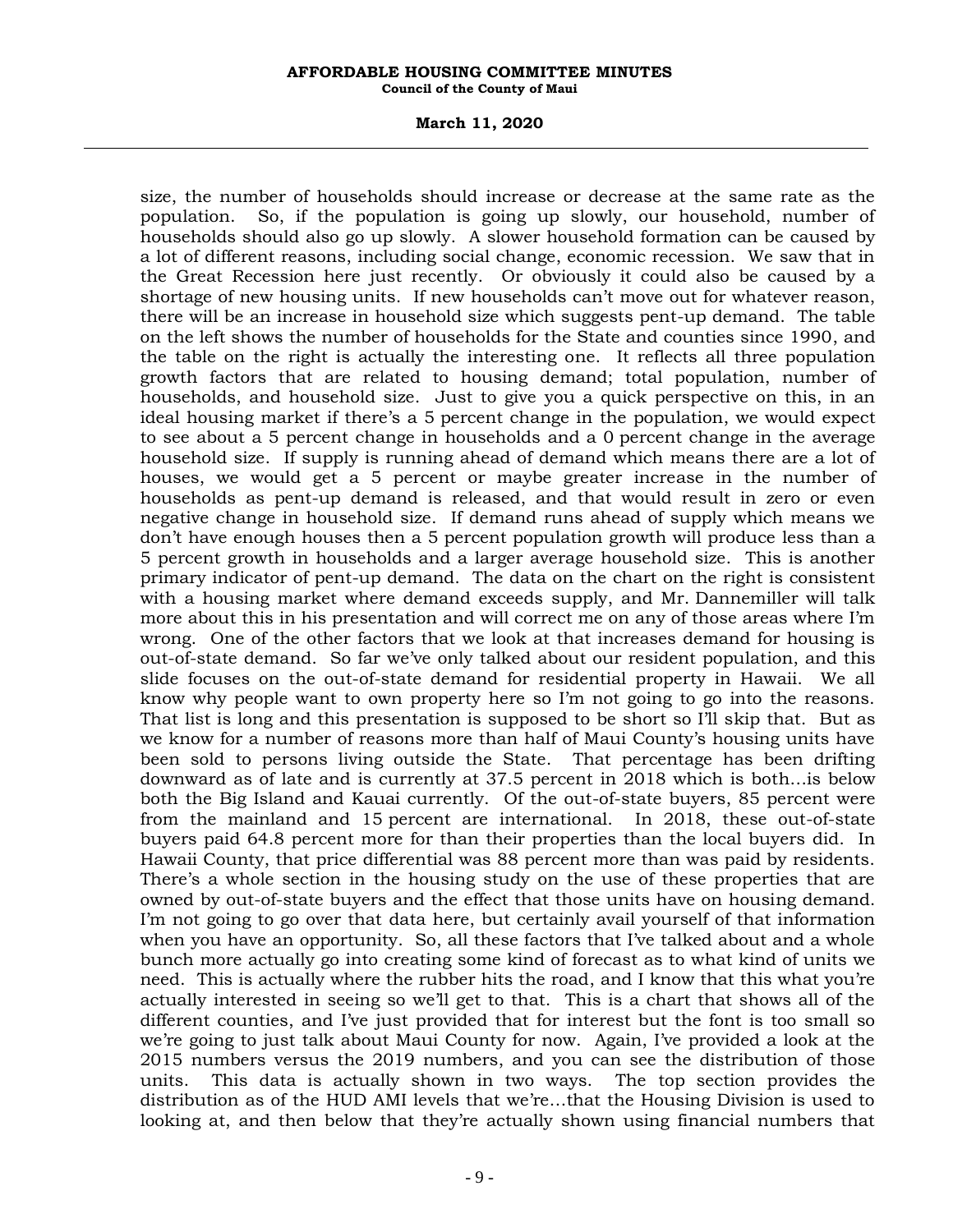**Council of the County of Maui**

#### **March 11, 2020**

might be more approachable to the folks in the audience. So in the past, we've been talking about, about 14,000 units for several years. I'm glad to no longer be talking about 14,000 units. The new demand numbers for 2020 through 2025 now totals 10,404 units. Again, remembering that those…in our planning for those units if we're going to build them and Mr. Dannemiller will actually talk about how we got to that a little more 'cause I know you're going to be interested in this. But remember, when we're doing our planning, when we're taking the study and applying this, we're remembering that those 10,000 units are not generic units, they are broken down into various income levels, and that's really important to remember when we're doing our planning. What this demand study is showing is that we need to produce something on the order of 4,262 units for individuals who own [*sic*] 80 percent of the AMI and below. That number matters to us because generally these are the units that typically don't get built without government assistance like our Affordable Housing Fund, the LIHTC funds that the State controls, and other State or Federal funding resources. The 1,387 units between the 80 and 140 percent AMI, those units are generally built as a result of our inclusionary zoning policy, 2.96, Maui County Code, and through the 201H process. And then the remaining units from above 140 percent they're about 5,400 units, those are supposed to be taken care of by the market assuming that normal development occurs. Many of our policies and actions are heavily influenced by the data in this chart and in the charts that follow, and we make sometimes difficult investment choices based on this data, but this data is used to help guide us. And I know that this is the sexy part of the study and you're going to have a million questions about the numbers and Mr. Dannemiller will help us with that. But we also can't lose sight of some of the other details from the study that I'm going to talk, take just a few minutes to talk about as well. So, the study says that we need to build 10,000 units, but those units are actually broken down into very specific things. Forty-six hundred of those units need to be homeownership units, of those homeownership units about 85 percent need to be multifamily and 15 percent need to be sing…or multi…so 85 percent need to be single-family and 15 percent need to be multifamily. So when we see our workforce housing condominium units for sale going to market, this is why. So, we need to be looking at this when we're making those decisions. So, if we're saying that our homeownership folks want single-family homes and we're building multifamily homes, we're not doing the right thing, we need to take a look at that. For the rental units, the breakdown is a more even split. There's 3,100 renters and they would prefer...3,100 renters would prefer a single-family home and 27 would prefer a multifamily home. Of course we talk about homeownership units. A lot of the homeownership, whether they can buy or not is dependent on whether they're qualified. I'm not going to go through this slide but there's updated data for you in the study to look at here. I did think that it would be interesting to share with you the top six reasons for not buying, these are Maui statistics only, and again I'm comparing 2016 versus the 2019. Twenty sixteen is in the darker red color. Too expensive led the pack both years, but in 2019 the preference to rent overtook the other reasons and folks aren't going to plan to stay here long enough to own a home was came in third. And those are interesting statistics that we need to be looking at. These are the median home sale prices. I, again, not going to go through those. Prices have been increasing obviously since 2010. These are the median condominium price, sales prices. Again, I'm not going to talk about those. I did want to mention households that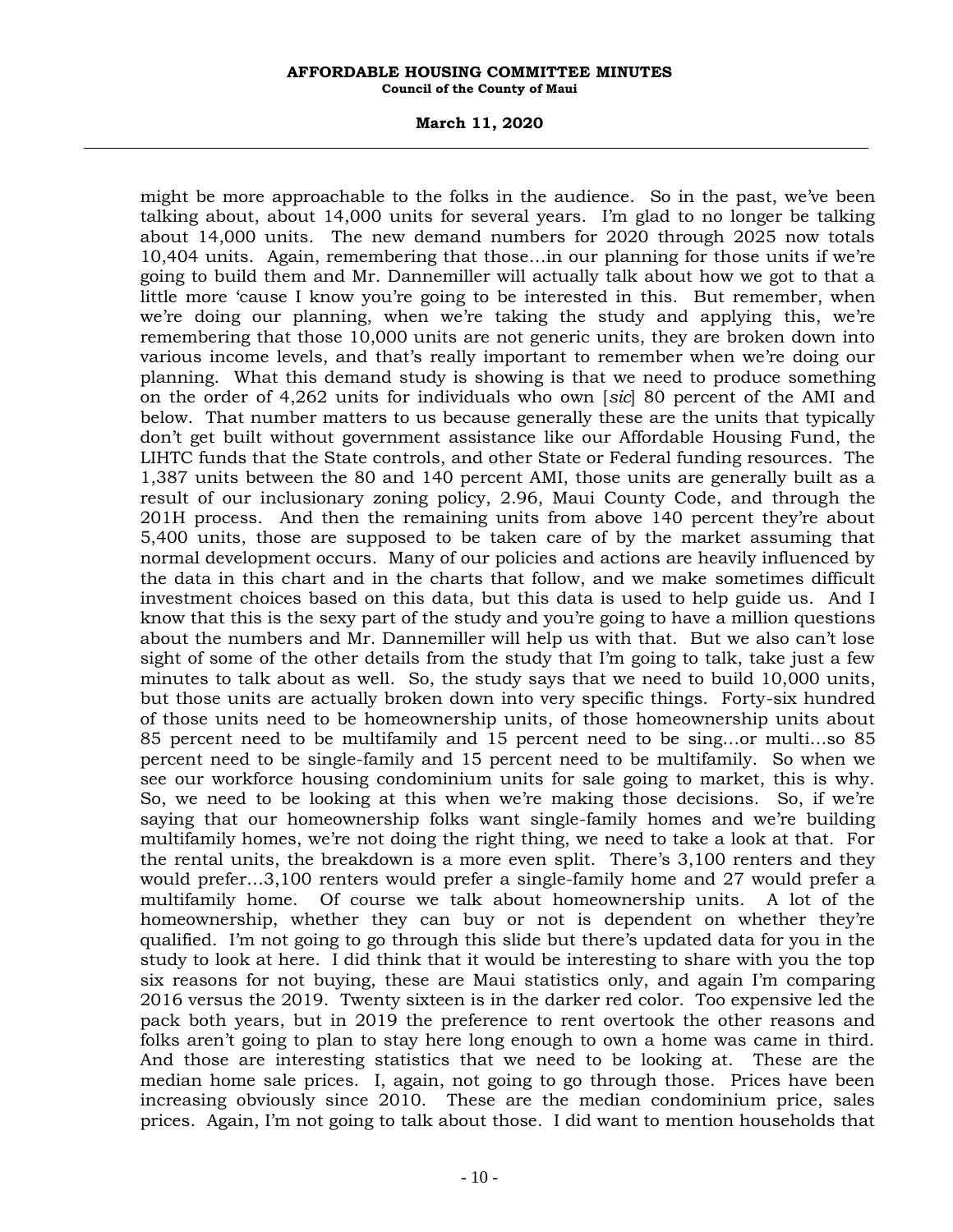**Council of the County of Maui**

#### **March 11, 2020**

are planning to rent. Seventy percent of the households who plan to rent cite financial reasons for doing so, but if they could purchase a unit, they would like to do that. When we talk about renters, I'm very guilty of always assuming that they're multifamily units and that's what we tend to invest our money in, but just so you know that there is a preference for single-family homes for renters as well. The data doesn't…or the preference doesn't necessarily mean that they can afford to rent that, but we are showing what the preferences are. And again, kind of like the average sales prices that I gave before, these are average rents that have been in Maui County since 2009. I'm just going to point out that from 2009 to 2019, Maui County rents have increased 22.5 percent, Statewide the increase was about 11 percent. So, we're often asked why we do this study, and the answer obviously depends on who you are and what you're using the study for. Developers use it as part of their marketing research, and then also coming out of the Federal grant side of the Housing Division, I know that this data is critical for us to justify the receipt and use of our Federal HOME and Housing Trust Fund monies. But the study also has the ability to effect policy, and I'm just going to mention a couple of areas where this study has been or might be used. So, Maui County…and 2.96, Maui County Code, is our Residential Workforce Housing Policy. It's often referred to as our inclusionary zoning policy. It outlines the workforce housing requirements for developers who are producing housing in our family…in our County, with specific guidelines on how many units and in what AMI range that they need to produce those units. And remember, I mentioned that the 80 to 140 percent AMI are generally produced…or the 80--sorry yeah--to 140 percent units are generally produced through 2.96 and the 201H projects. We're now starting to produce units under those policies, and we can now start to track the data from in this study against the actual production numbers for both 2.96 and 201H projects. Unfortunately, I don't have those numbers for you today, but we can come back at some point and actually show you what production is planned in the near future. So, using those production numbers, we can begin to see what…whether the policy is effective at actually producing the workforce housing units above 80 percent AMI or if we need to change something. Our expectation is that those policies are supposed to ensure that these units are built. Three point three five is the Code that's associated with our Affordable Housing Fund, and based again on the study, the data from the 2016 study, we actually made changes to the scoring of our Affordable Housing Fund applications this past year, to prioritize the production of units in the lower AMIs. And again, we're talking the 80 percent and below. Based on the sheer numbers of units that were needed, we also prioritized projects that were highly leveraged, and the information in this new study will help guide our investments from this fund as well. We'll also be looking at what kind of units that are being built, obviously the single family versus the multifamily demand, we need to be cognizant of that. We also need to look at senior family, whether we're building enough senior projects, enough family projects, enough special needs projects. We don't want to be investing all of our money in senior projects if we need family projects. And we want to make sure that we're not leaving anyone behind. And that's everything that I have at this point. We are going to move over to Mr. Dannemiller. Let's see if I can do this. Thank you. You're the best.

MR. DANNEMILLER: There we go. Thank you very much for inviting me over today and good afternoon to you. I'm going to roll right into it. Okay. I'm going to talk a little bit here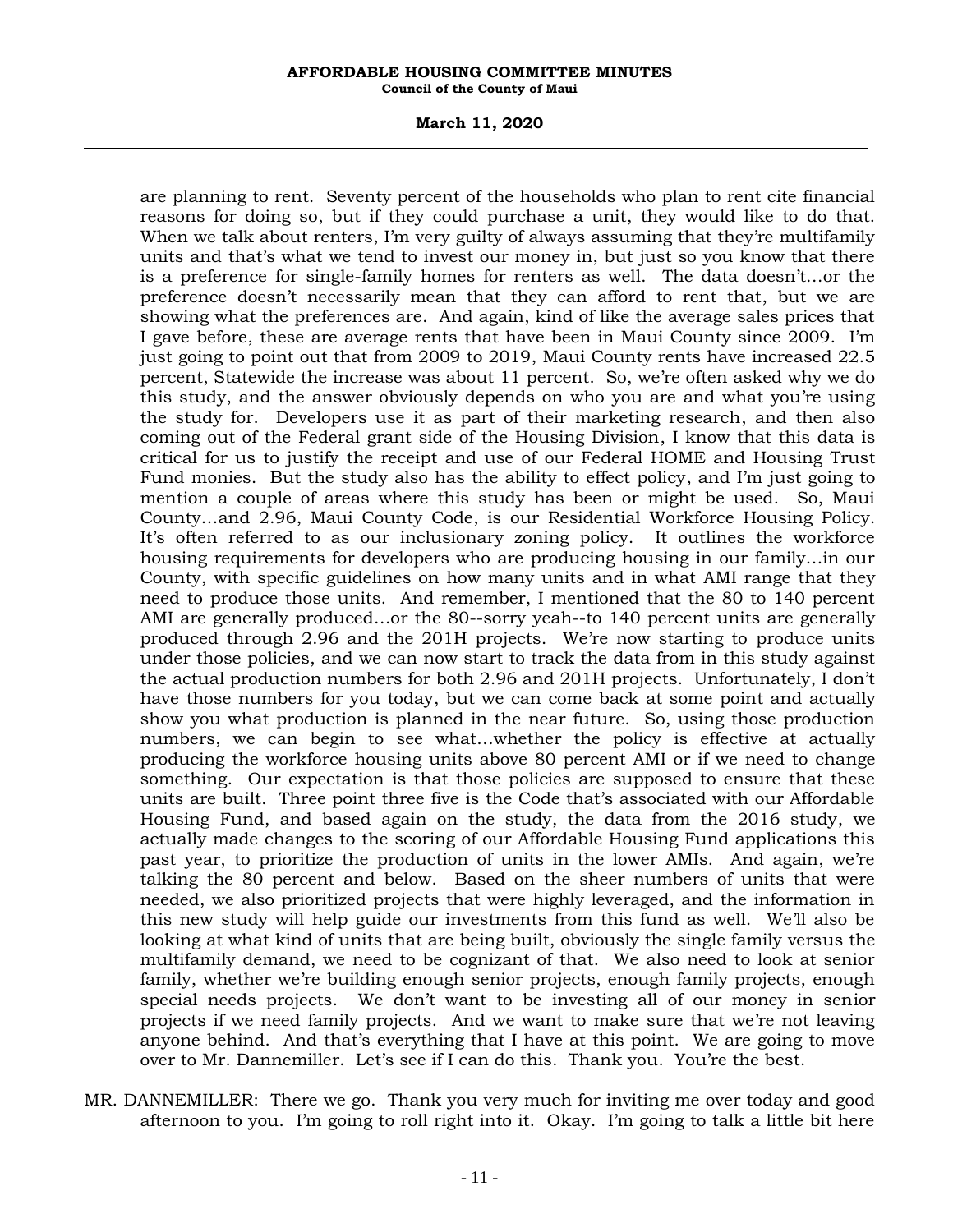**Council of the County of Maui**

#### **March 11, 2020**

about the differences in measuring demand in 2019 HHPS definition of needed units. And we're going to look at three different components, that difference between the number of housing units that we needed in 2016, the number we needed in 2019 when you saw the demand go down. And there's three components and they are pent-up demand which you've heard us talk about, I'll say some more about that. The impact of the population decline which I hope you've heard about. And comparing needed units across time. Okay. Then we'll talk some questions. Pent-up demand is what started this study back in 1992. We were asked at that time can you guys figure out how many housing units we would need to fix the problem? I said what's the problem? They said the problem is that traditionally all throughout the State we're able…the demand goes, for housing goes up all the time, but we're unable to keep up with it. We can't produce the same number of units that are demanded all the time. That's unmet demand right? Pent-up demand is what you feel from the other side. When we ask somebody hey, would you like to move from the house you're in now and they say yeah, I'd love to, and where…when would you like to do that? Well, within the next three years. And what kind of unit would you like to go into? Well, I'd like to move into one that I own, et cetera, et cetera. But I'm not going to be able to do that because I can't find a unit I want or because I don't have the money that I need or for some other set of reasons. People want a house, they can't get one, they stay where they are, and that's called pent-up demand. Okay. There's another thing called potential demand which we've said is this…can be…we can refer to this demand problem as the same thing. In the potential demand we're talking about measuring all the demand that's currently being fulfilled plus the stuff that's not being fulfilled because there's barriers in the way. The best way to explain that by the way, who uses it all the time is the visitor industry. You say gee whiz, how many people do we have coming to Hawaii from the Midwest, and we say a number. Say well that…then we're filling that demand all the time aren't we? Then that's the full demand, right? We say no, no, no, many more people would like to come to Hawaii, but they can't because they don't have the money for the ticket, because they don't have the time to get away right now, because they can't manage to get the hotel/air accommodations that they want right now. Lots and lots of reasons people can't come to Hawaii, that's called the potential demand, the rest of the people out there who would be here if we could remove the restrictions. The restrictions, removing the restrictions on housing is what allows you to realize the potential demand. Okay. So, we set out to do that. And the first thing we did…you guys can't see this, this is way too small yeah. Yeah but you have it in your…maybe you can see it from there right? So, we start off and we say well, you know, this year we had 54,387 total occupied housing units on Maui, but 26,694 of them estimated from our survey are not interested in moving, they're happy where they are, they're going to stay there forever. Okay. So, we take those out and we have 27,693 left, and then we take out another 7,000 or 6,964 units and say well, I'm going to move sometime but not right now, at least ten years I'm going to stay pretty much here, so I say well, I'm not going to deal with those people, they don't…I can't give them a house in ten years, I'm talking about right now. So, I take those out and I get 20,729 left. And then the others say well yeah, I'm going to move, but where I'm going to move to is California or Japan or someplace, the Philippines. So, I say well, we can't give housing to those people because we're here, and that gets me down to 16,624 people who are what we call our effective demand. And we then cut that in half because we're going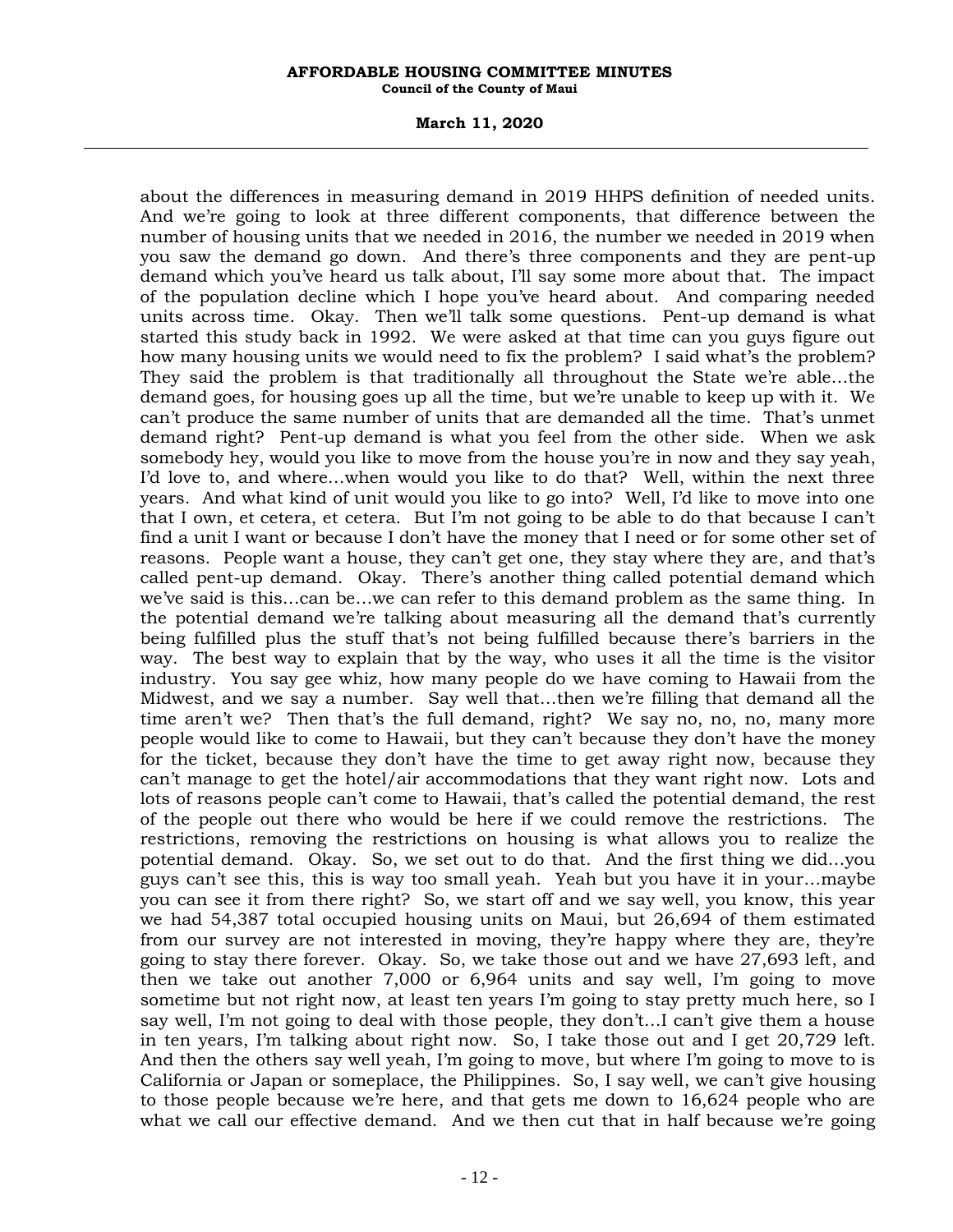**Council of the County of Maui**

#### **March 11, 2020**

to…that's a number that's measured in a ten-year period and we're only going to take five years' worth of this to look at, right? And that's kind of the way we've done this all the time. Then we add back in the estimate of population growth. If I manage to fill all the potential demand, I won't solve the housing problem, right? Because in the meantime some more people moved into Hawaii or some more people got moved in from living with their parents and moving out into the community, so my population is going to grow, I'm going to need some more units. So, we add those in as well. And then we looked at and came up this year with an estimate of the number of people…number of housing units that we would need if we could get some of the homeless people back into the housing population and the number is 485. And there's the number that Linda showed you which was 10,404. We actually can make a wild and crazy estimate, another 215 units that you would need in terms of housing for special needs people if you can move them back into the units, but we're kind of not counting that this year because that's…the data that we have on that just isn't strong enough. Okay. And that's how we handle, how…and calculate pent-up demand. And then I say well, but how do I know that's true? I mean that's an interesting number, Jim, I love it, but does that make any sense in the rest of the world? So, we looked at other evidence of pentup demand. If you had pent-up demand, you'd have a bunch of crowded units, and we have a bunch of crowded units here on Maui, about 13.8 percent as we showed you and then 14 percent right? And you'd have double…doubled-up units and we have about 14 percent of those. And you'd have multigenerational households, ones where more than one generation is living or more than two generations, right, two or more. And that comes out to be 13 percent. You'd have hidden homeless, hidden homeless are people who well, they're a part of the study but they don't really want to be there, they would rather be someplace else. And the homeless people when they count them, count those up and say those are actually hidden homeless people, because they would be on the street if they didn't have their mom to take care of them, right, or someone else. And that's 22 percent on Maui. And we would have more subfamilies and we have about 7 percent of subfamilies so that's families living within families, right? So, it doesn't match the numbers exactly but it's there and staying the same. And we would have more millennials living home, at home with parents. Thirty-five percent of all the millennials in the State live at home with their parents, and that's national, I mean in the nation, so that's a national function right? In Hawaii that's 64 percent. Sixty-four percent of all millennials live at home with their parents. Okay. I don't have the number for Maui but it's probably about the same when you guess. Okay. So, in HHPS the needed units that we showed you are about 18 or 19 percent of Maui housing stock in 2019. And we have these other. So, probably our numbers if they're measuring pent-up demand may be just a little bit low. Okay. They did want me to tell you about the population decline. Can you see it in the top blue line? That's the State population. You can see it go down? Population of Hawaii doesn't usually go down. Okay. We want to see what it is percentagewise, the bars are percentage so those blue bars are State percentage, right? And you see that actually it went down below zero in 1999 and now it's down two years in a row. When it's down two years in a row, people start to really notice. So, we're really watching what the counts are going to be this year. Okay. If you talk about Maui, you can't quite see it. It's clear that Maui is coming down, but remember it's not negative yet, it's still up there right? But if we were to do…use this to make projections of housing, what's going to happen in terms of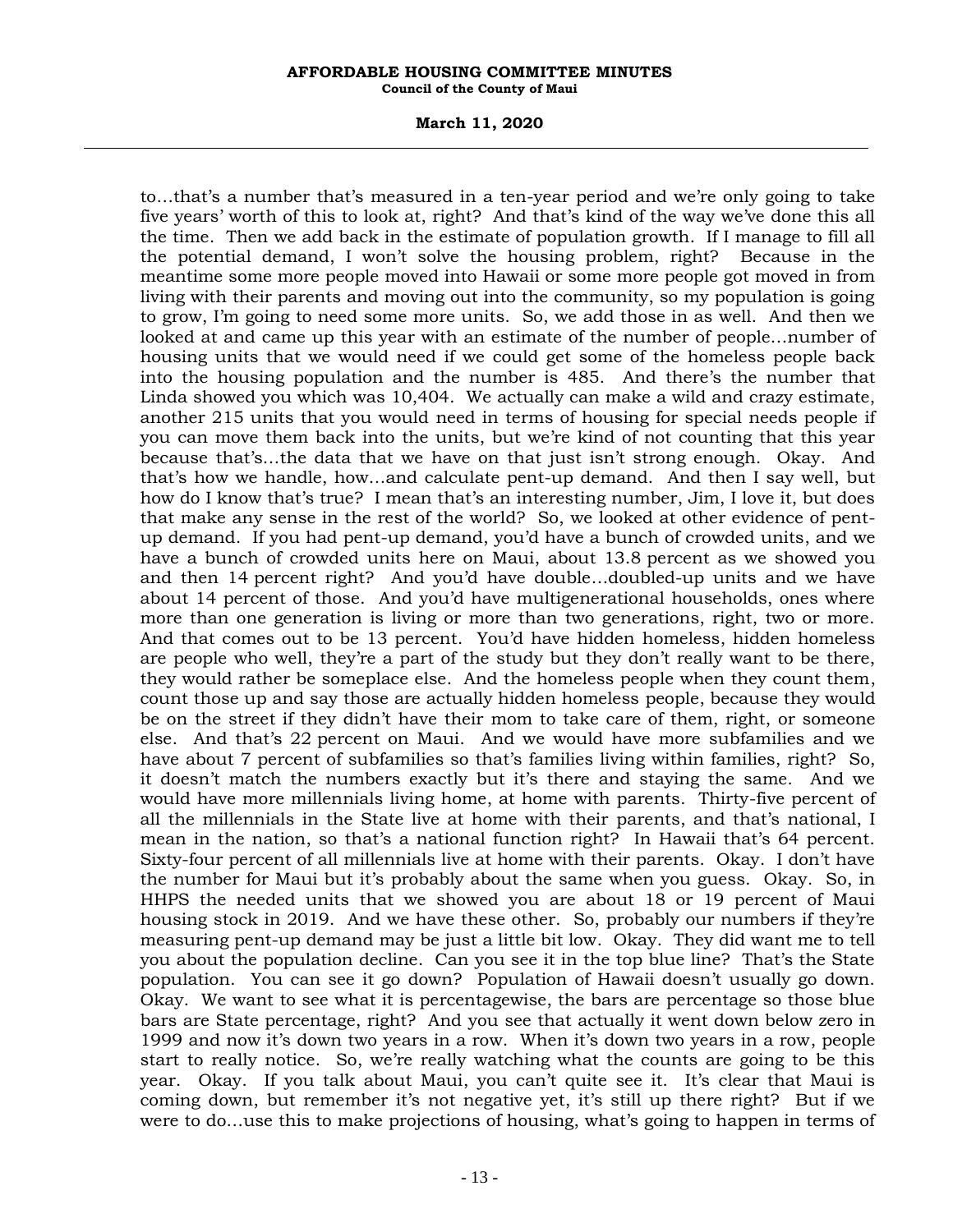**Council of the County of Maui**

#### **March 11, 2020**

housing demand, we would be using that line across the tops of those orange bars right? And here's what it looks like. That's the change in population since 1990, and if you look at Maui it's actually much worse than it is for the State. Between 1990 and 2000, Maui's population grew by 3 percent per year I think right? Between 2000 and 2010 it was down to 2 percent, 2010 to 2018 it's down to 1 percent, and 2016 and 2018 the problem we're worried about here, it's down to .4 percent. Positive but dropping at a pretty good clip, yeah? So, we might expect demand for a lot of stuff to start to go down. Okay. Then came DBEDT's attempt at or project to project the housing demand, and what they're projecting…what they were projecting in 2016 was 14,164. Pretty close to what we were yeah? Around 14,000 right? So, we said all right, we'll go with that. In 2019, the same projection was down to 7,039. So, that effect of that population decline is, has that kind of effect on the demand for housing in the State of Hawaii. Okay. Big one, okay. Let's put it together. Because it's hard, the numbers, if you go back and put these numbers, you will not be able to see this. It's very, very difficult to figure out what's in those numbers. Across the top you see in 2010 to 2015, we projected that big huge table with the tiny little writing in it, that's how we did our pent-up demand. We said 3,454, okay, housing units needed on Maui. In 2015 to 2020, we said that was up to 6,101. And in 2020 to 2025, it's down a little bit, right? That's our pent-up demand number, the number that we'd say those are people who want to move but can't. Okay. Population growth was only available in two of those periods, we didn't have it before that. The population growth that DBEDT came up with for Maui was 6,975 in 2015, and 2020 and it's now down to 4,000. The total population now, that is not demand. Okay. No, that is…this is demand, total units demanded. I'm sorry. And then we added the 485. So, across the bottom what it says is 3,400 then 6,900 and 10,000 right? You'll notice that in the middle column where there's 6,975 at the bottom, those two numbers don't add up. That's because what got reported that year was one estimate for demand which was a compromise between our two methods. Okay. We realized no, that's not really true. When you have pent-up demand, you have pent-up demand, and if there's additional demand that comes from the fact that people are moving into your island, then you have to add that on. And so, we add it on over here. If you added those two numbers up, they're about 13,000 right? Which is about what we had before. So, 13,000 dropping to 10,000, and that's how you finally get there. Complicated, full of lots of mathematics that are involved behind that, but that's basically what's happening. Things are going up, they're not getting a lot better in terms of the number of housing units that we have to serve the people that we have here. And what we expect for the future is it's not going to get as bad as what we thought it was going to get four years ago. I'll stop and we can take questions if you like. Okay.

### *. . .END PRESENTATION. . .*

CHAIR KAMA: Yes, Chair Lee?

COUNCILMEMBER LEE: Hey, Jim, welcome to Maui. Can we go to the slide before this one?

MR. DANNEMILLER: I think so. That one?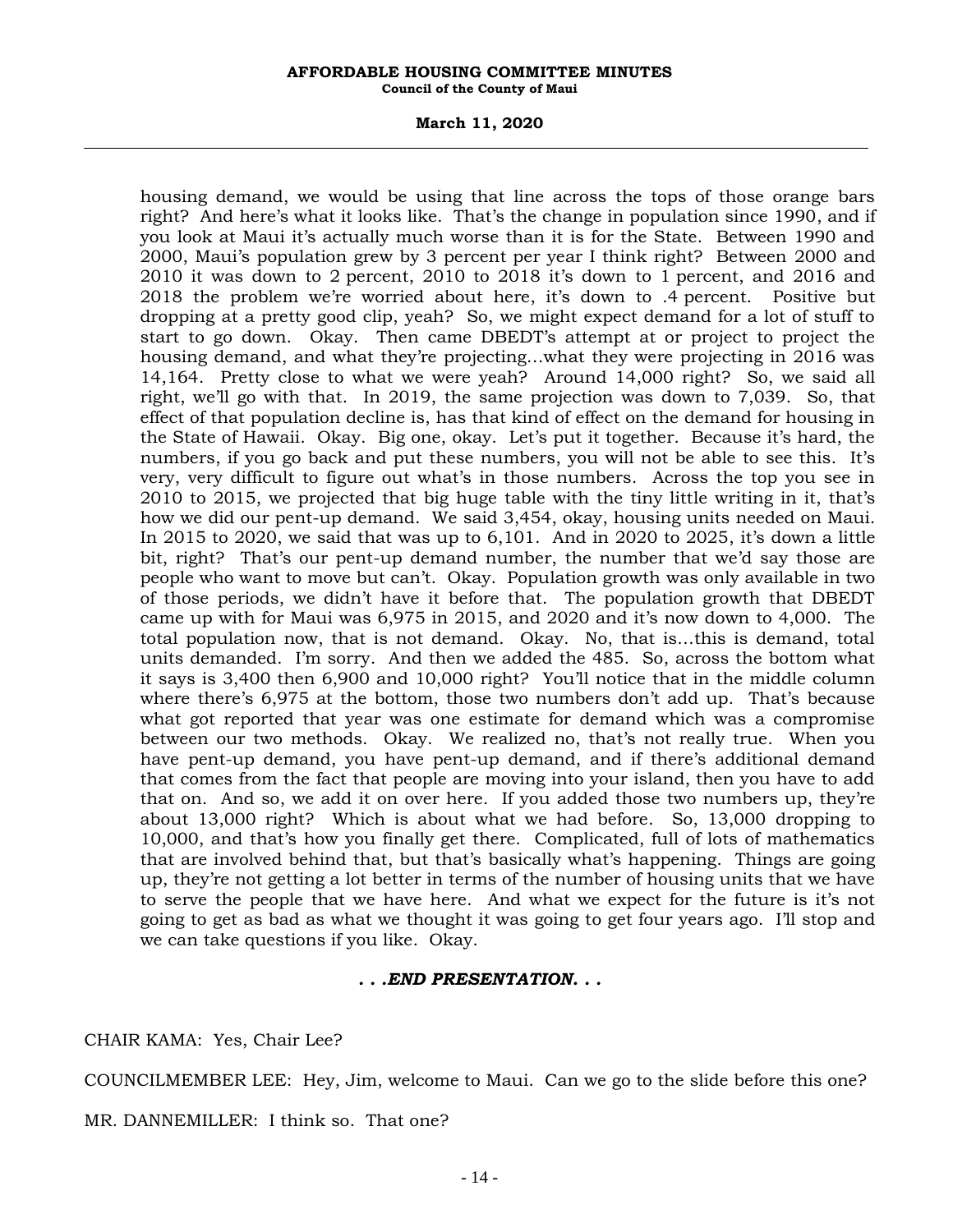**Council of the County of Maui**

### **March 11, 2020**

COUNCILMEMBER LEE: Okay. The 2016 report says there's a demand for 14,000-plus. The 2019 report says there's a demand for 7,000.

MR. DANNEMILLER: Yeah.

COUNCILMEMBER LEE: Okay, so this is what you're explaining in your last slide?

MR. DANNEMILLER: This is just the piece that DBEDT has projected. If you go to the last slide, the numbers aren't identical but 6,975 is about 7,000, what I was saying yeah? Oh I know, and that's the problem is that number that they have is a ten-year estimate rather than a four-year estimate or a five-year estimate.

UNIDENTIFIED SPEAKER: *. . .(inaudible). . .*

MR. DANNEMILLER: I know, me too.

COUNCILMEMBER LEE: Yeah. Okay, just tell us how much we need. I mean never mind the charts, how many units do we need by 2025?

MR. DANNEMILLER: Ten thousand --

- COUNCILMEMBER LEE: Ten thousand.
- MR. DANNEMILLER: --four hundred and four.
- COUNCILMEMBER LEE: Okay. All right. So, you know, the studies that we used to have that you've done for us over the years, I always used to like to go to the page where it says where would you like to move to. Because…

MR. DANNEMILLER: I don't have that one with me today.

COUNCILMEMBER LEE: You do not have that one. Okay.

MS. MUNSELL: But we can…I have a copy of the study.

- COUNCILMEMBER LEE: Yeah. 'Cause that's really important because it can't be that everybody wants to live in Central Maui right?
- MR. DANNEMILLER: That's correct.

COUNCILMEMBER LEE: There's a demand for Upcountry, there's a demand --

- MR. DANNEMILLER: Right.
- COUNCILMEMBER LEE: --for everywhere on, in the County, not only Central Maui. And I used to like to see that figure and maybe you can just point out, let us know what page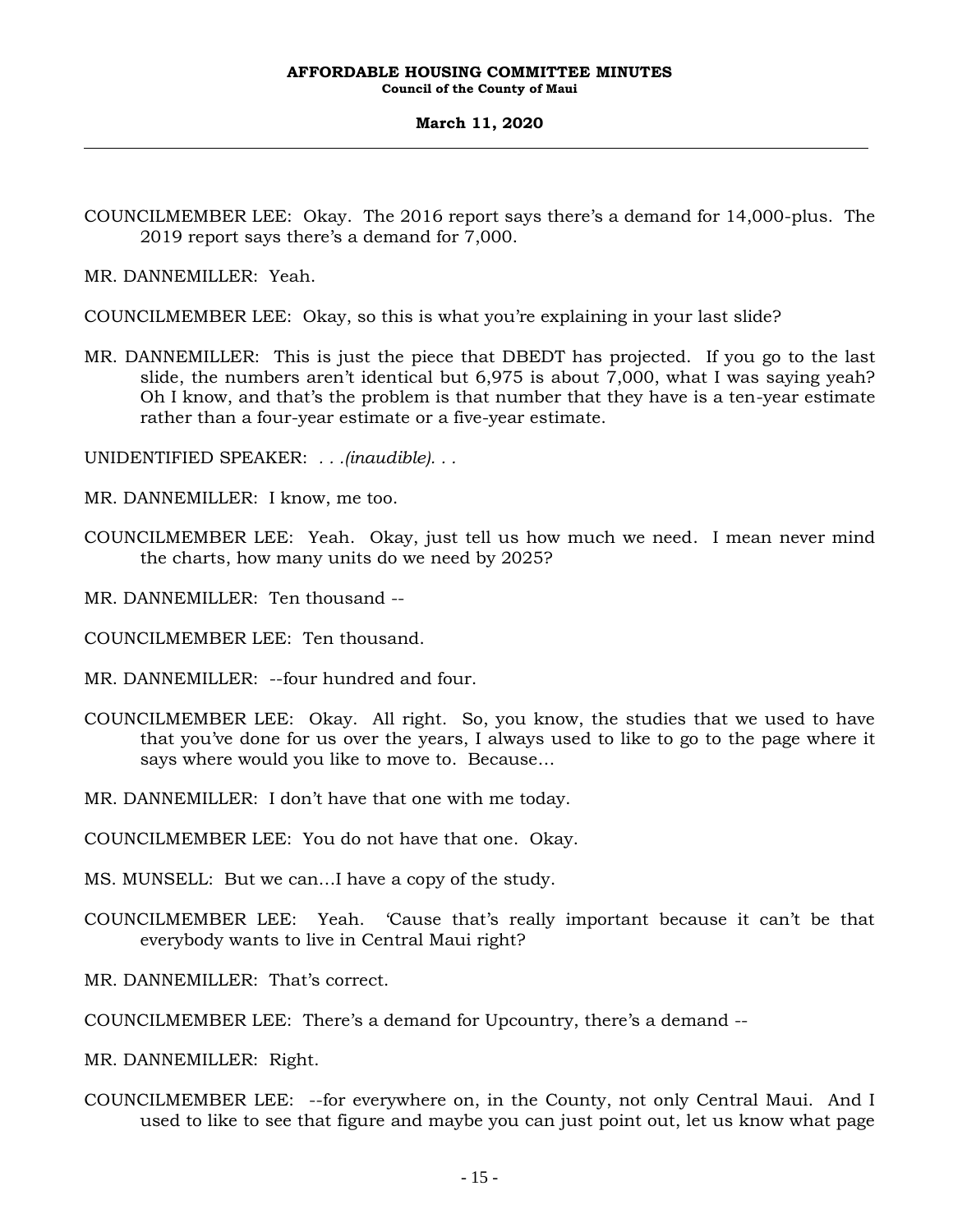### **March 11, 2020**

that's on so we can look at it when we have the full study.

- MR. DANNEMILLER: If I don't, I'll have to send that over to you. What my impression is on that right now, Councilmember, is that those numbers haven't changed a lot even over all these years. Still the top preference for everybody is Upcountry, Maui. So, no matter whether or not we're going to build up, there people like it. And I mean we can understand, I *. . .(inaudible). . .*
- COUNCILMEMBER LEE: Okay. And now, I know everybody has a lot of questions so I just want to ask you one last one. In this handout, this is, this study and County policy, how effective is 2.96 at producing, you know, the units? So, you have the questions, where's the answers to the questions?
- MR. DANNEMILLER: I'm sorry, where is that?

COUNCILMEMBER LEE: It's like toward the end. The page before mahalo.

COUNCILMEMBER RAWLINS-FERNANDEZ: Page 14.

MR. DANNEMILLER: Yeah, you've got it.

- MS. MUNSELL: Oh, you're asking about 2.96? He doesn't have that.
- COUNCILMEMBER LEE: He doesn't have that? Oh, you just thought you'd just throw in those questions? And that's why we need a housing plan, right?
- MS. MUNSELL: So, what you're asking is how effective are, is our 2.96 policy at producing the units that are identified in the study.

COUNCILMEMBER LEE: Yeah.

- MS. MUNSELL: And one of the things that we began doing last year was actually tracking what was built and what AMI they had actually served. And then we took that same kind of information and tried to project it into what housing projects were on the books, and those were…and if you remember from the strategic plan there was actually a couple of charts that said okay, we think these are what, are the units that are going to be built. And there was a small gap in the 80 percent to 100 percent folks and a gigantic gap in the lower end, but all of the…most of the units from 80 percent and above were being taken of. But we need to update that chart and bring that back to you so you can take a look. But again, we've only been building units on 2.96 for a handful of years. We changed that policy in, I think it was 2016 and since then we've started to see units come.
- COUNCILMEMBER LEE: Okay. Thank you. And maybe you can put this in the back of your mind, Jim, 'cause everybody has lots of questions, but it's important for us to know going forward how we need to adjust our policy. And so, which county seems to have the most successful housing policy? Okay. Just food for thought.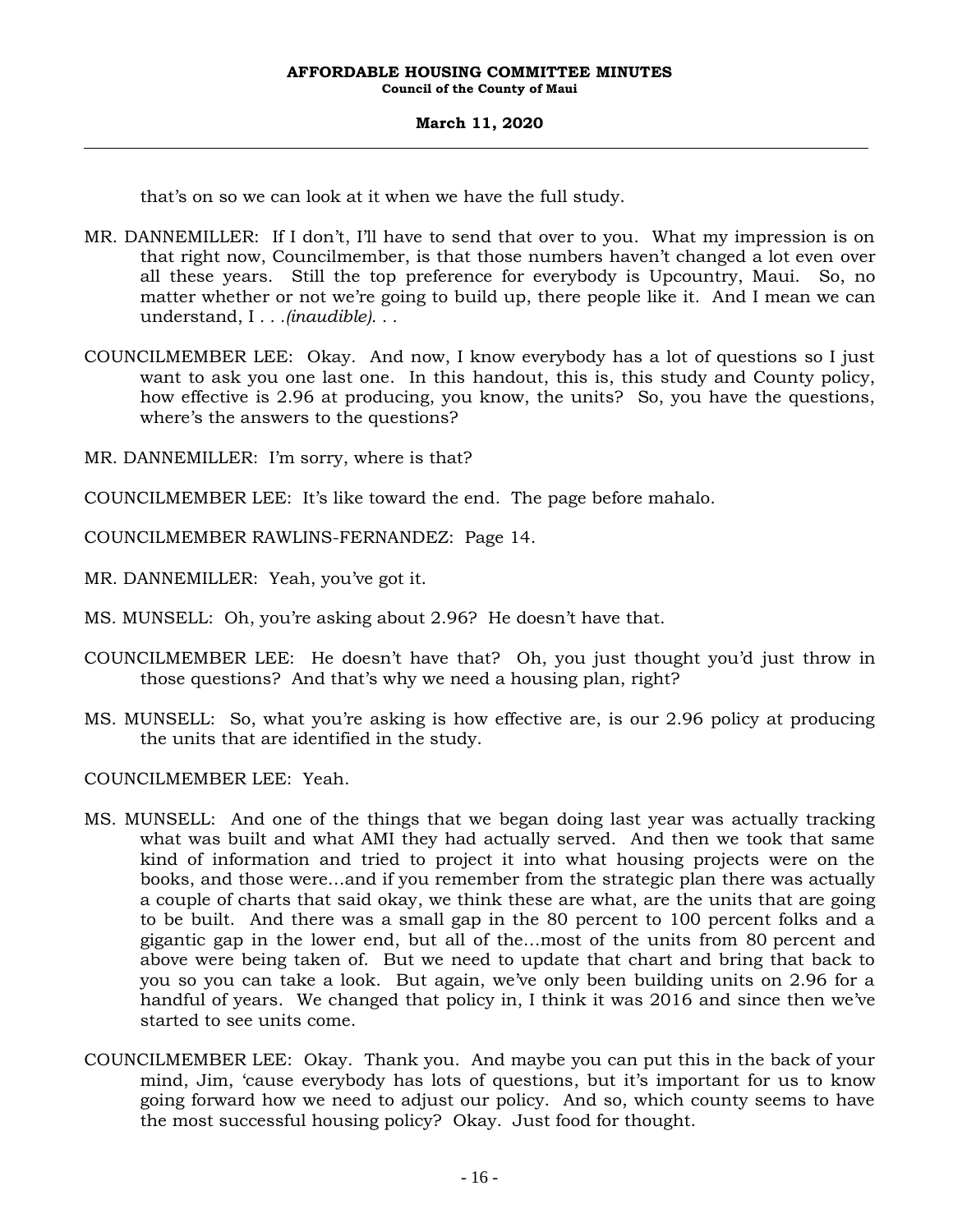**Council of the County of Maui**

### **March 11, 2020**

MR. DANNEMILLER: No…

COUNCILMEMBER LEE: Thank you. No, no, you can hold onto that.

MR. DANNEMILLER: Okay.

COUNCILMEMBER LEE: Yeah. Thank you, Madam Chair.

CHAIR KAMA: You're welcome. Yes, Ms. King and then Mr. Molina.

- COUNCILMEMBER KING: Okay, thank you, Chair. So, my question, I have a couple questions, I'm not…I think the first…well, I'm not sure who the first one is intended for, but on the housing inventory…maybe Linda because on the housing inventory when you're talking about housing that's available, what's included in that? Just everything that's already built and you can walk in the door and move in?
- MR. DANNEMILLER: When I'm talking about…I'm sorry…
- COUNCILMEMBER KING: Well, it was actually Ms. Munsell had in her presentation you've got housing inventory and you're talking about, you know, what's available, what's not available, what's vacant. So, those are, I assume those are houses that are already built and on the ground or…

MR. DANNEMILLER: Yes.

- COUNCILMEMBER KING: Okay. And then we have this need which is 10,000 and does that include everything we need besides what's already on the ground and open or do…how are we counting the housing that's being built, that's permitted but hasn't started construction? At what point do we consider those part of our inventory or are those all part of what's going to fulfill that 10,000 need?
- MR. DANNEMILLER: The numbers here that show the units that are, the housing units that's on the ground is from the Census, and I think that they're as accurate as you can get essentially for the time period that's here. The needed units and it shows up in those last tables that we've been talking about here. And for the first time this year actually there is a section in the report that's called, that's on what we call the pipeline which is about a bunch of units that are being reported by several counties as being on the records, and our analysis of those lists over the last several years, and we're not ready to make a statement at this point about exactly how to count those. We have known for a long time 'cause we started collecting those back in 2002 I think that many units or not all the units that are on, in the pipeline get built. And we're not sure exactly why that's so or how it actually occurs, the records don't seem to be there for us to look at. So, we're not sure exactly how to treat those. I know that when…in…for each one of the counties, I get a slightly different kind of an answer about how those can be most usefully understood. But we don't…we're not willing to make a statement again.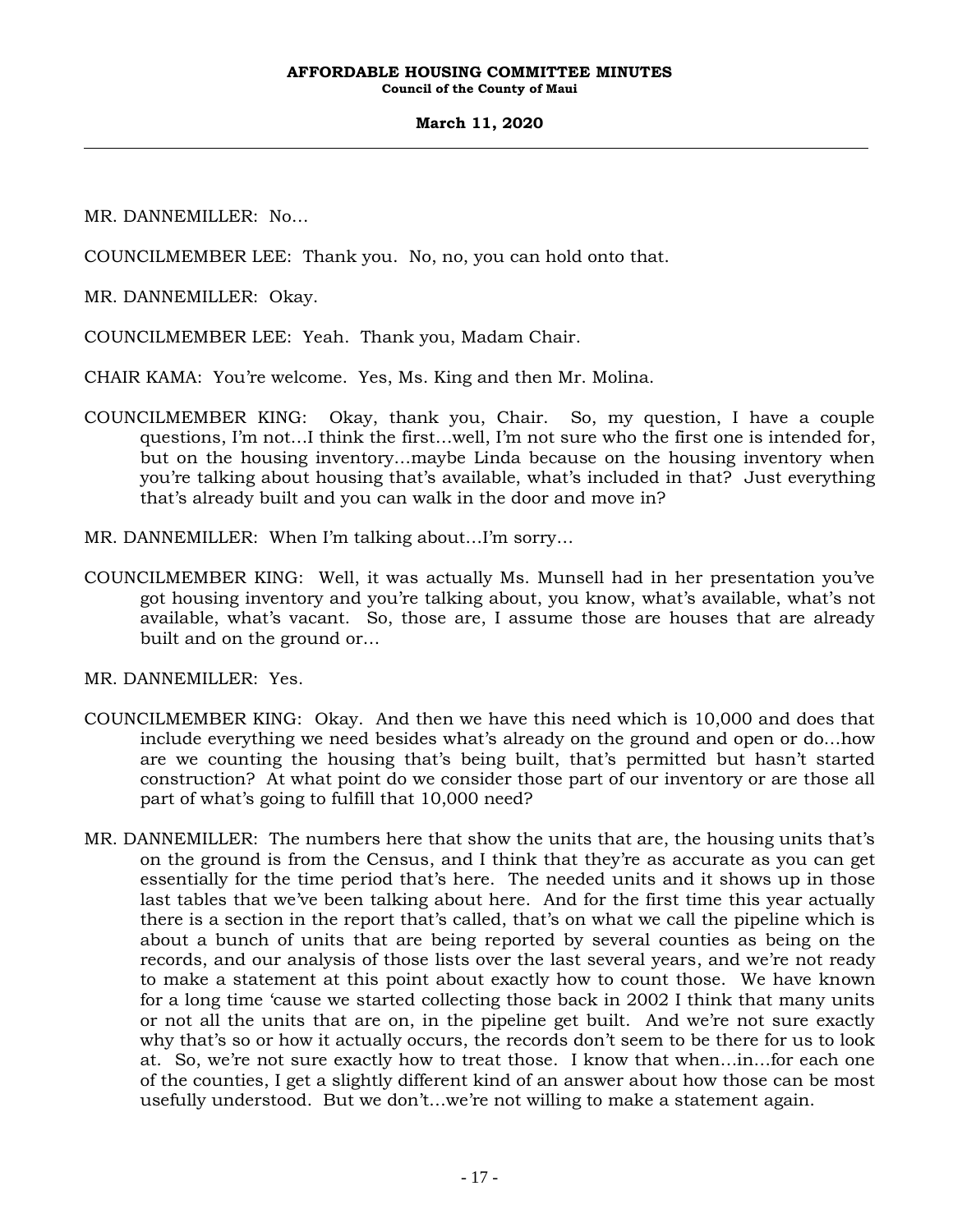### **March 11, 2020**

- COUNCILMEMBER KING: Okay. So, let me put it in this terms. We have 118 units that are built on the ground, rental units in North Kihei. They'll be ready for their Certificate of Occupancy sometime next month, where are those in this? If they're not in inventory, are they going to drop that 10,404 figure down or are they somehow counted somewhere in some limbo that's already, it's already accounted for in that 10,404 need?
- MR. DANNEMILLER: I believe that those units wouldn't be in the inventory, in the housing stock yet, because as you said they haven't been released.

COUNCILMEMBER KING: Okay.

- MR. DANNEMILLER: Okay. So, they would not be there. The only place where they show up at all would be in the pipeline analysis in the, in our report.
- COUNCILMEMBER KING: Okay. So, that 10,404 that we need to get to doesn't include anything in the pipeline right now?
- MR. DANNEMILLER: That's correct.
- COUNCILMEMBER KING: Okay. So, that's kind of good news because we have some stuff in the pipeline --
- MR. DANNEMILLER: Yes.
- COUNCILMEMBER KING: --so when those things get opened up and moved into that number 10,000 will drop. Okay. My other question is have you looked at or are you willing to look at any of the…and I don't know what the numbers are but every time someone talks about the need for housing, they preface it with I have kids that moved off the island, they want to come back, they want to…so is there a way to find out how many people--you know, whether that's potential demand or pent-up demand--have moved off the island that have family here that would want to be here owning a house or renting a house but cannot? So, would that be, that would be additional demand and…
- MR. DANNEMILLER: That's an excellent question, and it is one that concerns many people around the State, and we actually worked with a couple of people over the last two years looking at that possibility. But it's a very, very difficult kind of research to do so we're not sure. Kamehameha Schools for instance has done a fair amount of work looking at their graduation lists and trying to figure out why people left and whether or not they would return back, but I don't think they're ready to publish…
- COUNCILMEMBER KING: Okay, 'cause every housing professional, every politician, everybody who talks about housing says that, you know, that we…how many people would we have that, you know, how much would that housing need go up if our…if we could identify those?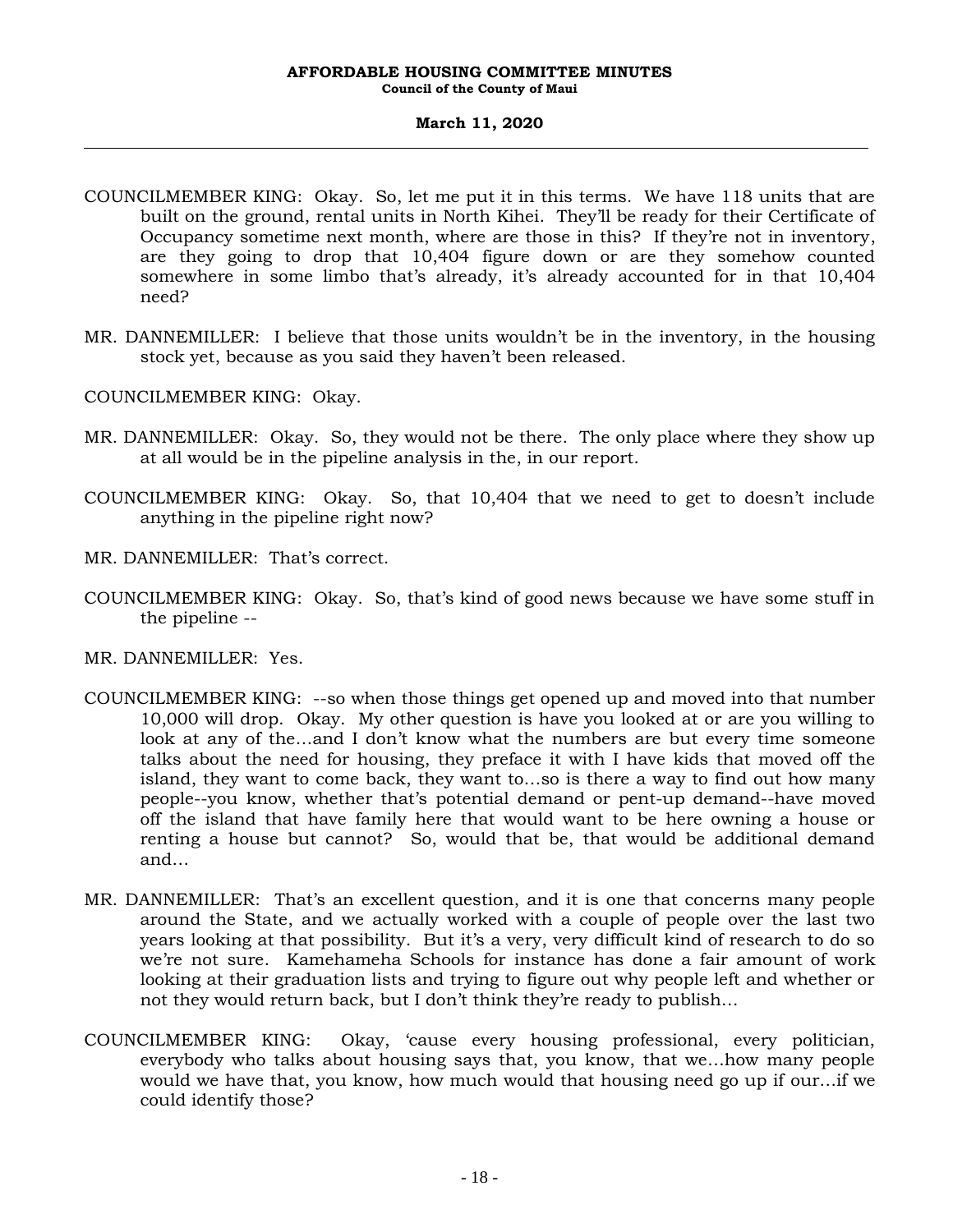MR. DANNEMILLER: And the answer is simply unknown.

COUNCILMEMBER KING: Okay.

- MR. DANNEMILLER: We expect…you would think certainly that some of the people would be willing to come back but we don't know for sure.
- COUNCILMEMBER KING: Okay. Well, I, you know, I mean I'm one of those, you know, my kids are on another island, 'cause they…you can afford to buy land cheaper on the Big Island. So, and I think a lot of us have that same experience with our kids moving out of the State. So, anyway, something to keep in mind because you hear that every single time someone talks about housing.

MR. DANNEMILLER: I agree.

COUNCILMEMBER KING: Yeah, thank you.

- CHAIR KAMA: Thank you. So, just FYI, Page 109 of the SMS study which is what's on Granicus is Table 8-13, and it talks about the location of preferred next move, and if you go to Page 117, Table 8-21, it talks about the location of Maui County as a preferred location. Okay. Getting back to Mr. Molina and then Ms. Paltin.
- VICE-CHAIR MOLINA: Thank you, Madam Chair. Good afternoon, Dannemiller and also Director Munsell. You know the purpose of this study is to provide housing planners with the data needed with regards to the housing situation here. I guess this is a loaded first question, who exactly are your customers that will use and reference this report? And have you had a chance to assess the effectiveness of this report to determine how much housing is created as a result of this report? And when will the State actually invest in studies that show us how to produce housing, because we've been seeing and hearing studies about what the problem is which is good but now we need something to tell us how to produce it? Comments, response?
- MR. DANNEMILLER: The first question is who are my customers on this, the people who paid the money to have this done are the housing…the HHFDC which is the housing director for the State, the director of each of the four…the housing director for each of the four counties, OHA, DHHL, the Department of Health *. . .(inaudible). . .*
- MS. MUNSELL: *. . .(inaudible). . .*
- MR. DANNEMILLER: Oh yeah, the Hawaii Tourism Authority. I think I may have them all there.

VICE-CHAIR MOLINA: Okay. That sounds like you've got a laundry list of customers yeah.

MR. DANNEMILLER: Yeah. It's…who…come up with that now. Many other people use the data over the years and that's a really very long list. I know that people have called us to do work using these data to help them decide, make decisions about housing units.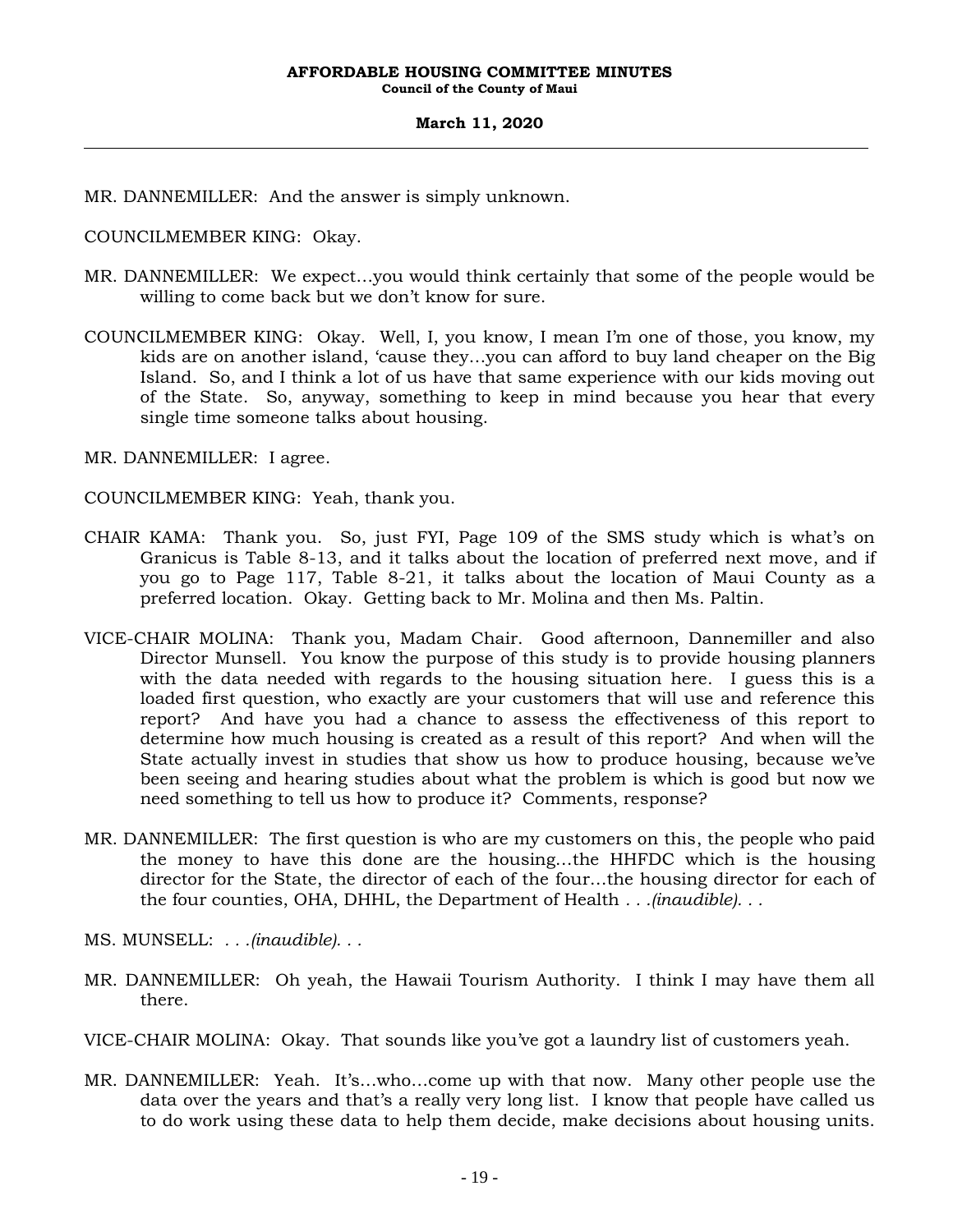### **March 11, 2020**

Most of those are developers and the grand majority of them are affordable housing developers.

VICE-CHAIR MOLINA: Okay.

MR. DANNEMILLER: Some of the…oh, when are we going to do…

VICE-CHAIR MOLINA: Yeah. And then as far as the effectiveness of the report, have you had a chance to assess the effectiveness so far?

MR. DANNEMILLER: No.

VICE-CHAIR MOLINA: Not yet? Okay.

MR. DANNEMILLER: Not officially. I mean unofficially I know that people pay us money to develop…to help them develop units using these kind of data. So --

VICE-CHAIR MOLINA: Okay.

- MR. DANNEMILLER: --I know that certain, a number of units, but I've never counted them at all.
- VICE-CHAIR MOLINA: Okay. And has the State had a chance to invest in or been made aware of investing in studies that actually tell us how to produce the housing, or is it more just the studies are to tell us what the problem is and how much we need and how many units needed, et cetera?
- MR. DANNEMILLER: The only study I know of that nature was a study that we did for the Council last year, which we were looking at policy itself and another one to find places to build units. But I don't know of any…I think actually that kind of a study would be real challenging. I would much like to take a look at how that would actually be done.
- VICE-CHAIR MOLINA: Yeah. Okay. I'd like to get your thoughts on something else, you know, we…there's a high demand, limited supply of land here, and a lot of people buying up homes here are well-to-do folks from either the mainland or around the globe. What's your thoughts on the State maybe taxing these folks that come from out of State to buy homes because they reduce our inventory? And it's certainly one of the primary reasons we're losing our next generation of folks who are faced with paying astronomical prices for housing. Has the State looked into that or anyone that you know of about taxing these folks who come from…who are non-returning residents who've got deep pockets?
- MR. DANNEMILLER: Well, that is certainly the…been spoken about many times over the years as I know and particularly not so much the State but the counties, because the counties of course control property taxes and it would probably be on the basis of property taxes that one would do that as opposed to raising someone's income taxes or business license taxes, that sort of thing. So, I think I've heard it before, I don't know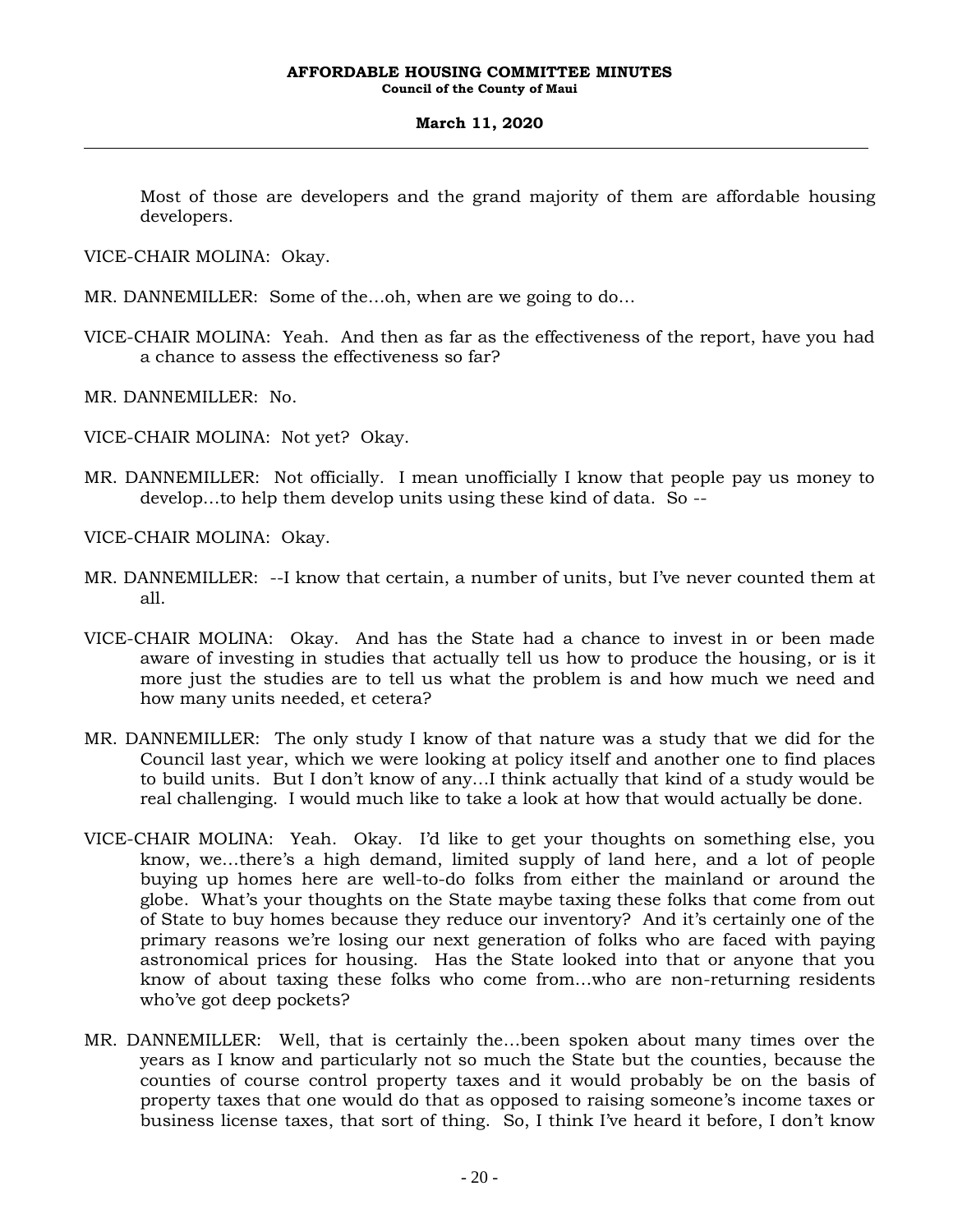### **March 11, 2020**

of anybody who has done it in Hawaii. Of course Washington State has done it and Vancouver, British Columbia --

VICE-CHAIR MOLINA: Oh interesting.

MR. DANNEMILLER: --has done it quite successfully as a matter of fact and managed to control the way things are in terms of who buys houses by doing that.

VICE-CHAIR MOLINA: Oh, that's…

MR. DANNEMILLER: The rates are really high by the way.

VICE-CHAIR MOLINA: Yeah. That's good to know and I don't know if maybe Corp. Counsel want to chime in if that's…it wouldn't appear discriminatory or anything like that. But if it's already, it's legally done in Washington State, maybe it's something to consider for the future.

MS. DESJARDINS: Chair?

CHAIR KAMA: Yes?

MS. DESJARDINS: I would suggest that to have Corp. Counsel to look at that because --

VICE-CHAIR MOLINA: Yeah, and the intent of the tax is to create --

MS. DESJARDINS: --anything outside/inside is suspicious --

VICE-CHAIR MOLINA: --to contribute to the…yeah.

MS. DESJARDINS: --but, you know…

VICE-CHAIR MOLINA: And the intent for this tax would be to create funds for affordable housing, to offset costs for affordable housing, so that would be the major purpose of that. Regarding the effective demand portion of the study, I notice that Hawaii leads the nation with intentions to leave or in intentions to leave and I think it was discussed earlier. So, I guess these are a lot of multigenerational families are leaving and I guess one of the major reasons were cost of housing. Were there any other reasons as to why people are leaving?

MR. DANNEMILLER: Oh sure, there's a fairly lengthy list there.

VICE-CHAIR MOLINA: Yeah.

MR. DANNEMILLER: We were speaking about that earlier today. I have done some work where we try to combine some of those reasons, like people give us more than one reason why they leave, and so we put them all together. And it appears to me that people speak of that as being…well in the first place, a substantial percentage of them,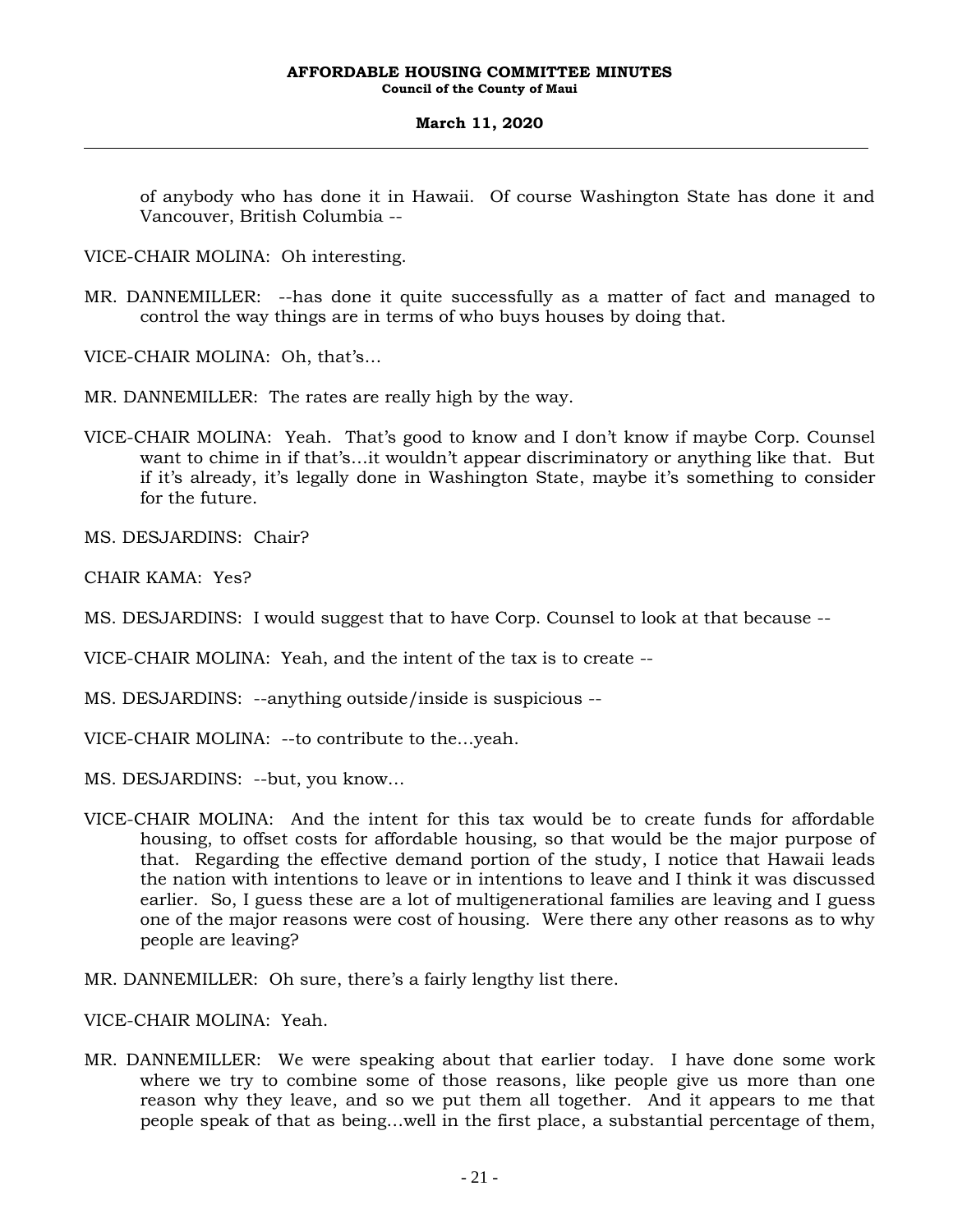### **March 11, 2020**

21-some percent say because I can't buy a house. So, that's kind of one I want to keep in there. And then many others say because I can't afford, because it's too expensive, in other words the cost of living in Hawaii is very high. That includes the cost of housing. And then there's others who say I can't get a job, I can't do what I want to do here. Basically, they're talking about opportunity. So, the solution that they're...to that problem would be to provide opportunity, and of course there's been many years that we've been doing these studies, we also hear people say we wouldn't have to provide new housing units, we could provide people with the jobs, they need to buy the ones we have. So, and, you know, that…focusing on opportunity so it almost takes care of all of the reasons people want might to leave the State.

- VICE-CHAIR MOLINA: Okay. And, Madam Chair, I got a couple more but I'll yield the floor soon. But it's been an interesting discussion and study. Before I yield, the buyer qualified section it notes that 41 percent of single-family homebuyers said they could afford the mortgage but not the down payment. I was like that years ago back when I paid 250,000 for my house which is such a pittance compared to today. But I was lucky I had my dad help with me with the down payment, and not a lot of folks are that fortunate. And, you know, 20 percent down payment, is that…why are financial institutions locked in with 20 percent? Any thoughts about maybe lowering that or a way to lower that?
- MR. DANNEMILLER: We haven't looked at that in this study. As a matter of fact, the only thing we've done is to go around and talk to a lot of people and saying what number should we use, and the answers we get back are really over a very large span and we have elected to use 20 percent. I'm not sure that's what the best number is or anything like that but that's the number that we use.
- VICE-CHAIR MOLINA: Okay. Yeah, I'm sorry, Director?
- MS. MUNSELL: Chair, the, one of the things when we first got the first draft of the study is that they were looking at changing that down payment, and because we couldn't come up with a number that, you know, people really…good statistics that said, you know, what are the average person using for a down payment. Then we reverted back to the 20 percent. I mean certainly that's something…I don't think most people who buy a home put down 20 percent, and yet actually nailing down what that is made it difficult to put it in the study without, you know, a little bit of further research. But I think that's something that we're going to be talking about on the State level.
- VICE-CHAIR MOLINA: Good, good. And, you know, the First-Time Homebuyer's Fund which I had a hand in legislation with the support of the Council way back when and still today it's in good use and much needed. So, yeah, it's…I'm hoping that maybe we can even increase the funding for that to provide more people opportunity. Just, you know, like I said most people can…a lot…a good number of people can afford the mortgage but then it's just coming up with that down. And when you look at the median house prices, what 700,000, 20 percent of that is a lot of money for working families to come up with. So, but I'll yield the floor for now and give other Members a chance, Madam Chair.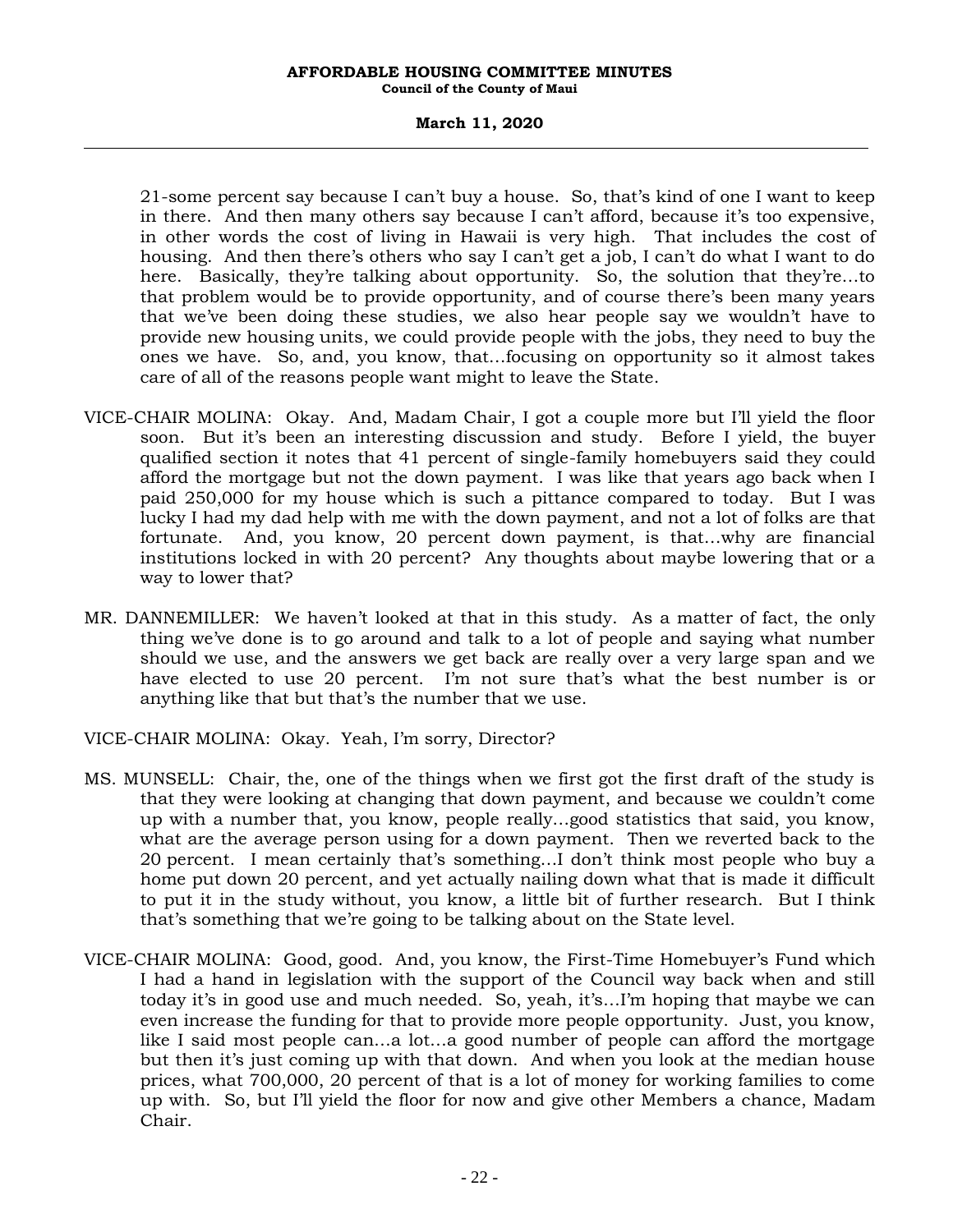**Council of the County of Maui**

#### **March 11, 2020**

CHAIR KAMA: We'll get back to you.

VICE-CHAIR MOLINA: Thank you.

CHAIR KAMA: Ms. Paltin?

- COUNCILMEMBER PALTIN: Thank you, Chair. Thank you for this presentation 'cause the actual reading part was like way bigger. But I had two main questions, like lines of questions, and the first was one when you say multifamily, would that include like apartments like the Minatoya list or are you talking about multifamily like a block of, like a cluster of eight homes when you say multifamily? 'Cause I didn't see…it was like single-family, multifamily, but there was nothing in there like about apartments.
- MR. DANNEMILLER: No, the definition of multifamily is the number…there's more than one family living in the building, that's more than one unit in the same building.

COUNCILMEMBER PALTIN: So, it could be apartments?

- MR. DANNEMILLER: So, it would include both apartments and condos, yeah.
- COUNCILMEMBER PALTIN: Oh okay, thanks. 'Cause I mean we got 6,833 Minatoya list properties, just saying, but the other line of questioning I had was I didn't notice but wondering if like to me the next step in the study to helping us would be like to compare it to the areas within our County that is properly zoned that could just start building houses right now. Because a lot of the roadblocks or obstacles is like, you know, the Change in Zoning process is really onerous and expensive, and then like, you know, people like their community plans and their, you know, where they designate the housing. Is like for example West Maui we have this huge Kaanapali 2020 thing that has half their entitlements has been on the…it was supposed to be built 2020 and it's 2020 and there's nothing built. And so, I mean we have this area within our own urban growth boundary and they have some entitlements, and yet we're building out all over this other place where the community doesn't necessarily want the housing to be, we had our plans. And so, was that kind of cross-referenced with your study specifically for Maui County? 'Cause I mean that would be the next step in making it easy and following community wishes.
- MS. MUNSELL: Chair? So, I know that at one point not too long ago, the Planning Department actually forwarded a list of properties that could be rezoned by this Council and I think that that was tried. We actually did rezone one of those properties. It was an interesting process to watch. But that list still does exist and, you know, certainly you could get that list and take a look and see if you want to do that. There's always…for every development there's different reasons why it doesn't go forward. Sometimes it's the market, sometimes it's the requirements that are placed on it, sometimes it's the lack of infrastructure which is a lot of what we're finding, you know, now. So, trying to identify those barriers for each project as it comes across is one of the things that this Administration has actually been trying to work more with the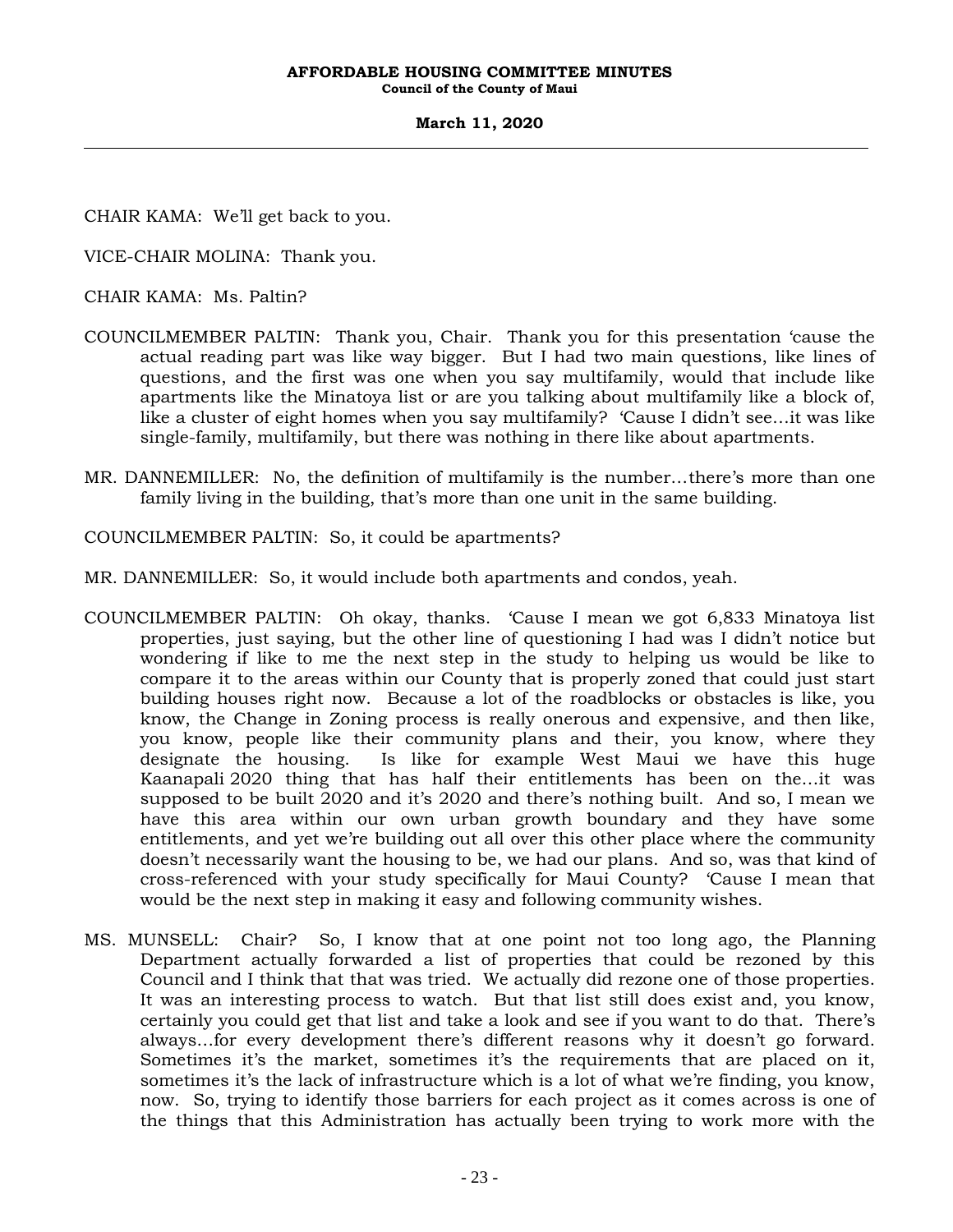#### **March 11, 2020**

developers on. Part of that is through the . . . *(inaudible). . .* process, you know, sometimes the barriers are within the County and we can control them, and sometimes they're not. But we are trying to identify barriers for projects moving forward.

- COUNCILMEMBER PALTIN: Oh, I wasn't…I mean that's great but I mean aside from rezoning, we have areas that are zoned for development that aren't getting developed. And so, you know, when we're trying…when the professional planners are trying to make their plans and then the community is all like, you know, you have your 10,404 number and these areas are entitled and they're not building anything and we need the housing so then we need to go and entitle other areas. It's like, you know, there's so much entitlement and nothing is getting built, and so, you know, like when are we going to look at, you know, if you're not going to build it then why do you still have entitlements, because it's skewing the planning process and it's not creating the community that the people want to see? Because we have so much things entitled and nothing getting built then why are we still leaving the entitlements there?
- MS. MUNSELL: So, that really is a question for the developers. I mean so I can tell you that in general often what I'm hearing is the infrastructure to build those properties is the barrier. It doesn't make economic sense. And maybe they're waiting for a new sewer treatment plant to have been built or maybe they're looking for water resources that need to be developed or maybe they've got some road infrastructure that hasn't quite reached them yet. So, those are all things. I mean if we want projects to move forward, we have to look at that stuff. I mean so recently you did the Atherton project, correct, over here, what's the barrier to that project moving forward? Waiale Road extension, that's going to be expensive. The sewer treatment plant, that's going to be expensive. I think that they've got their water thing worked out but I'm not positive of that yet. But those are all barriers. Even though it's been zoned correctly and it's ready to roll as far as we're concerned, it doesn't work financially because of these other requirements that have to be done either before or at the same time the property is being developed. So, and each individual development has got very specific barriers that keep it from rolling forward and you have to check with the developer for those answers.
- COUNCILMEMBER PALTIN: I agree. So, like one of the things, tools that was recently worked for the Atherton or created with that in mind is the communities facilities district. But then when we're looking at like Kaanapali 2020, over the last 20 years, all of those costs haven't gone down, they only go up and yet they still want to keep their entitlements. And I'm not suggesting that you would know why, because you're not the developer or landowner but and yet they're more close to the infrastructure tie-ins than folks building out in the middle of nowhere, sprawl. So, I mean it's not that it can't be done because other folks are doing it, and it just, at what point do you say, you know, if you're not going to build it after 40 years, like why are we still having it on the plans and the books and the entitlements. It just kind of makes it difficult to create the communities that we have planned out by the communities. Thank you, Chair.

CHAIR KAMA: Miss…yeah.

COUNCILMEMBER SUGIMURA: Thank you.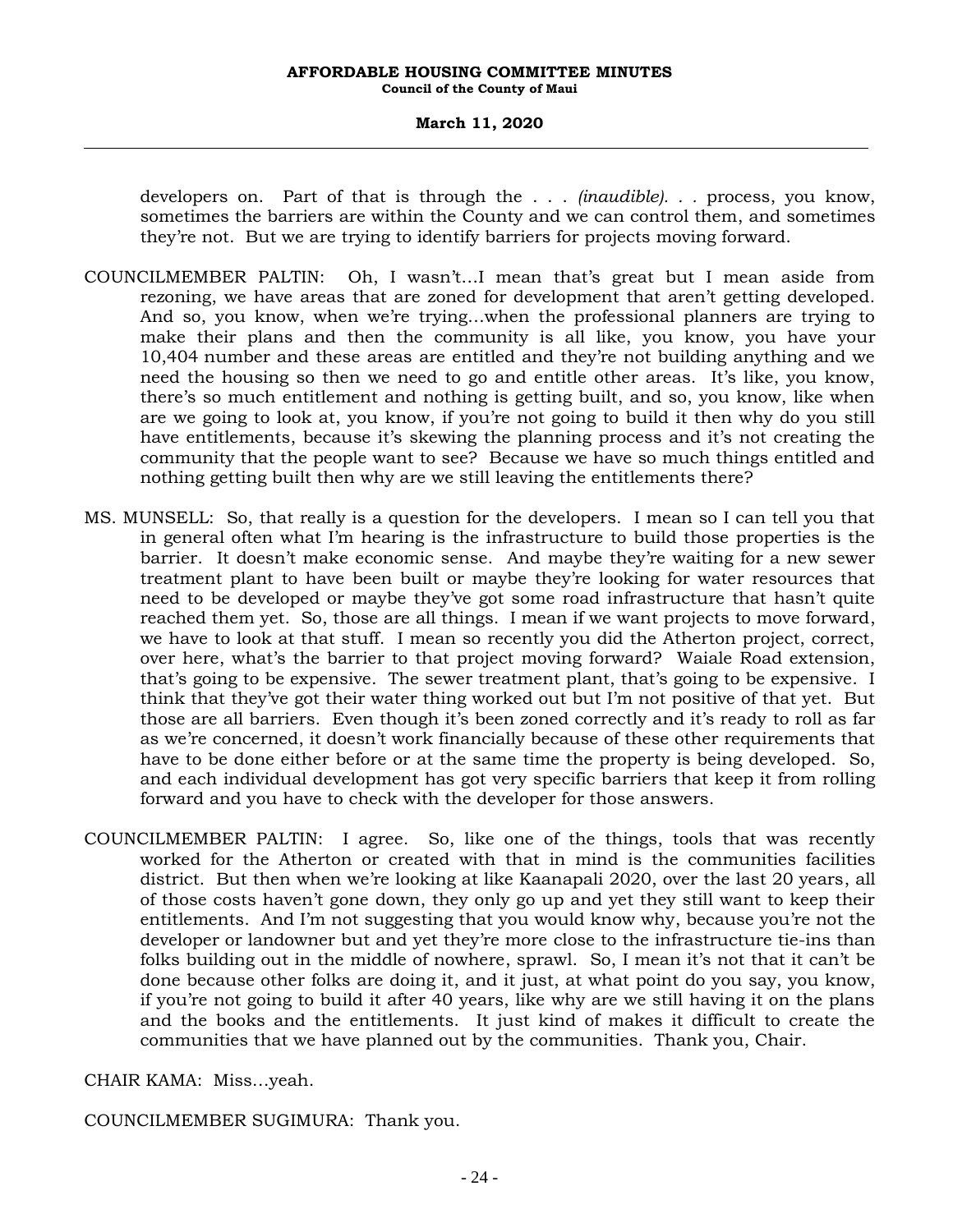**Council of the County of Maui**

#### **March 11, 2020**

## CHAIR KAMA: Sugimura.

- COUNCILMEMBER SUGIMURA: Thank you. So, this is a fantastic study and thanks for doing this. It's good reading. I like seeing the 10,404 number because I think we've been all focusing or hearing about 14,000, so it's good that it's going that way. But of course it sounds like it's going that way partially because our population growth is not going up either, right, so we have challenges on both sides. So, Linda, I'm just wondering since you're talking to the developers if you have a list that you could share with us, if we can, you know, the developers on what challenges they're having. I've talked to some that have had their entitlements and they're, you know, they have a whole list of what their challenges are. But if you do because there's some legislation coming down through the Legislature that may help, that maybe we could, you know, help with that. And, Jim, I'm just wondering with all the questions, what was…what's popped in my mind is for developers, somehow the community thinks developers shouldn't make money. Do you know if there is some kind of average that would be a reasonable amount for possibly developers to…or on the average, you know, how much they make from doing a project? I know it's very expensive.
- MR. DANNEMILLER: I have a couple of articles and one is a piece where they did a study on what a house should cost, and basically they said it's pretty simple to figure out, it should be the cost of the land plus the cost of materials and developing and building the house itself plus a reasonable cost for the developer, a reasonable profit for the developer. And they actually went around the country and took a lot of measurements and decided somehow that the best number was 17 percent, and I don't know whether that's a really wonderful number or not but yeah, I do have one piece of research that has been done on that which was national. So, and they said 17 percent was reasonable.
- COUNCILMEMBER SUGIMURA: Oh interesting. That's…considering how long a project takes and what a developer has to go through just to get their entitlement, that 17 percent must get, shrink down from whatever number it started off with 'cause that's not what you think it would be.
- MR. DANNEMILLER: Well, I…they were talking about 17 percent of a sort of normal regular development. And let's take this one and say this house right here that I'm going to build, the land is \$80,000 and the units are or the development cost is going to be 40,000 so it's going to be \$120,000 plus 17 percent for the developer. Okay. Well, if we look at that, the difference between that kind of a figure in Maui County and what the housing units are really selling for Maui County, that's really different. Yeah, those, that number is going to be way up here. Sometimes it's only half of that. So, the question is why is that so? And is…yeah.

## COUNCILMEMBER SUGIMURA: And why.

MR. DANNEMILLER: Oh. The research says so I'm going to blame somebody else instead of myself, okay. The research says if you…there's a lot of reasons, there's really a lot of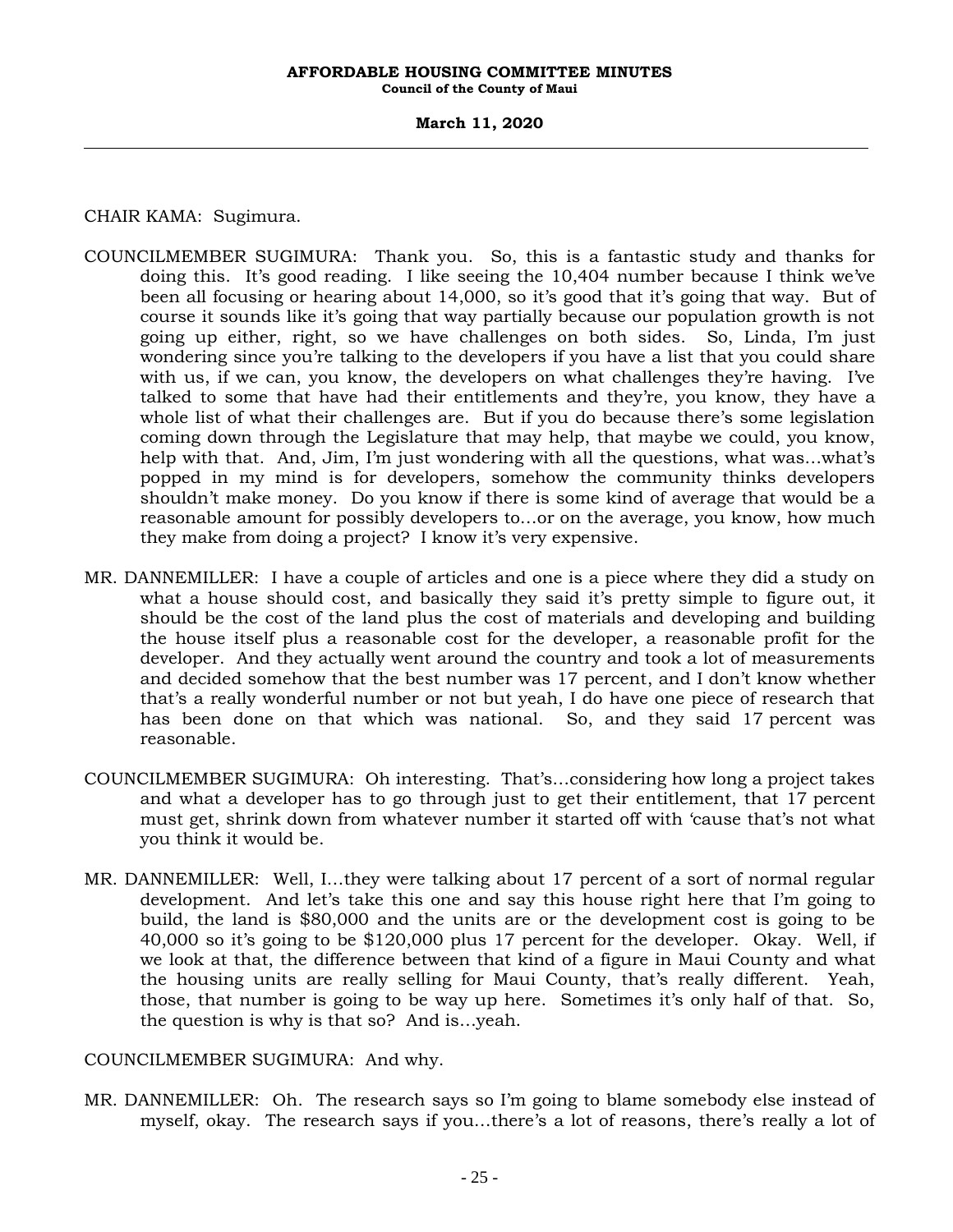### **March 11, 2020**

reasons and it could be geography for instance, the land is hard to build on and that sort of thing. And it could be a long list but the one that sticks out above all the others and the thing that you could do the most about is the highest expense in building a house is regulation.

COUNCILMEMBER SUGIMURA: Us. It couldn't be.

MR. DANNEMILLER: Absolutely impossible, I know.

UNIDENTIFIED SPEAKER: It's me.

COUNCILMEMBER SUGIMURA: That's interesting. National study, it's policy.

MR. DANNEMILLER: I think this…most of those, there's a section in this report about regulation and it has a lot of citations in it, so if you don't want to take my…you don't want to trust me on that, you can read all of those or I have lots more if you like.

COUNCILMEMBER SUGIMURA: Thank you. Thank you very much.

CHAIR KAMA: You're welcome. Mr. Molina?

VICE-CHAIR MOLINA: Oh yeah, thank you.

CHAIR KAMA: Back at you.

VICE-CHAIR MOLINA: Okay, just staying on that…

CHAIR KAMA: Unless Ms. Rawlins-Fernandez has questions. She hasn't gone anything yet.

VICE-CHAIR MOLINA: Oh okay.

CHAIR KAMA: You have any questions? If not, we're going to go back to Mr. Molina.

VICE-CHAIR MOLINA: No, no.

COUNCILMEMBER RAWLINS-FERNANDEZ: Yeah, mahalo, Chair. I kind of wanted to dovetail off of the 17 percent that --

CHAIR KAMA: Profit.

MR. DANNEMILLER: Jim.

COUNCILMEMBER RAWLINS-FERNANDEZ: --Dannemiller?

MR. DANNEMILLER: Yes.

COUNCILMEMBER RAWLINS-FERNANDEZ: Mr. Dannemiller, okay, mentioned. So, the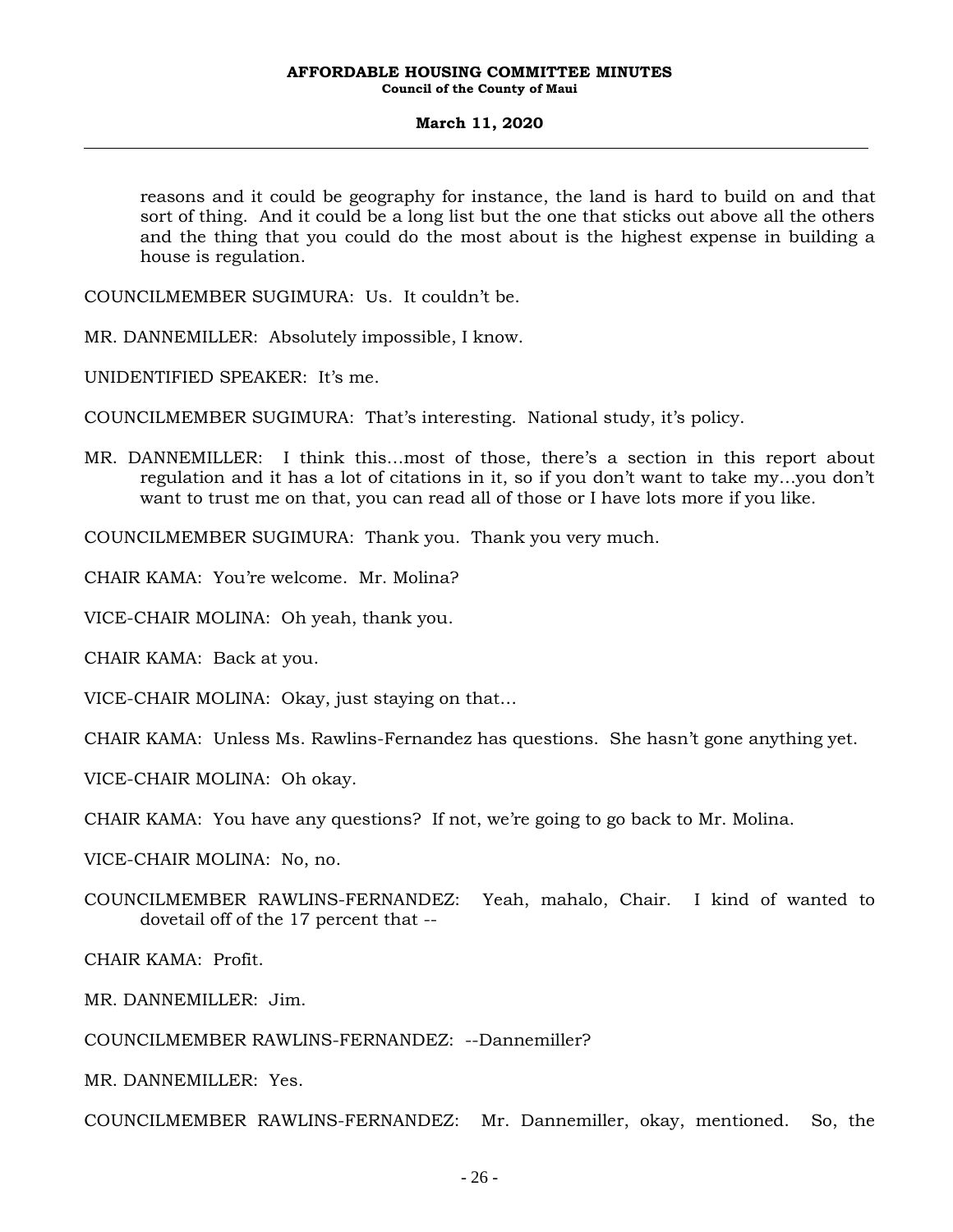### **March 11, 2020**

17 percent is not policy, it's statistics, it's the average across the --

MR. DANNEMILLER: Right.

COUNCILMEMBER RAWLINS-FERNANDEZ: --country that you found that…

MR. DANNEMILLER: Somebody just counted, yeah.

COUNCILMEMBER RAWLINS-FERNANDEZ: Yeah, okay. And so, you said that the cost of the project plus 17 percent is reasonable for the…for developers to profit. And but you said that the, like the land is hard to build on, wouldn't that come under the cost of the project?

MR. DANNEMILLER: Yes.

COUNCILMEMBER RAWLINS-FERNANDEZ: Okay.

MR. DANNEMILLER: Sure.

COUNCILMEMBER RAWLINS-FERNANDEZ: Right. So, then that would be --

MR. DANNEMILLER: It would be added into the development.

COUNCILMEMBER RAWLINS-FERNANDEZ: --the cost of the project.

MR. DANNEMILLER: Yeah.

COUNCILMEMBER RAWLINS-FERNANDEZ: Right, okay. Okay. Mahalo for your presentation and for these studies. I have a lot of questions, I'll just start with like three or something. Okay. So, I'm sorry if you explained it, I guess I didn't understand so I'm going to ask the question again. For the 14,000 that we kept hearing for the last I don't know how many years, so was that 14,000 wrong?

MR. DANNEMILLER: No. That…it was 14…did I…do I have this on?

COUNCILMEMBER RAWLINS-FERNANDEZ: Yeah, you're mic is on. Go ahead.

MR. DANNEMILLER: Yeah, it was, 14,000 was the number that we needed for the next 5 years in 2016. Between…

COUNCILMEMBER RAWLINS-FERNANDEZ: Five years? Oh, I thought it was ten years.

MR. DANNEMILLER: Was it 2016…

COUNCILMEMBER RAWLINS-FERNANDEZ: Fourteen thousand for the next ten years?

UNIDENTIFIED SPEAKER: Twenty twenty-five.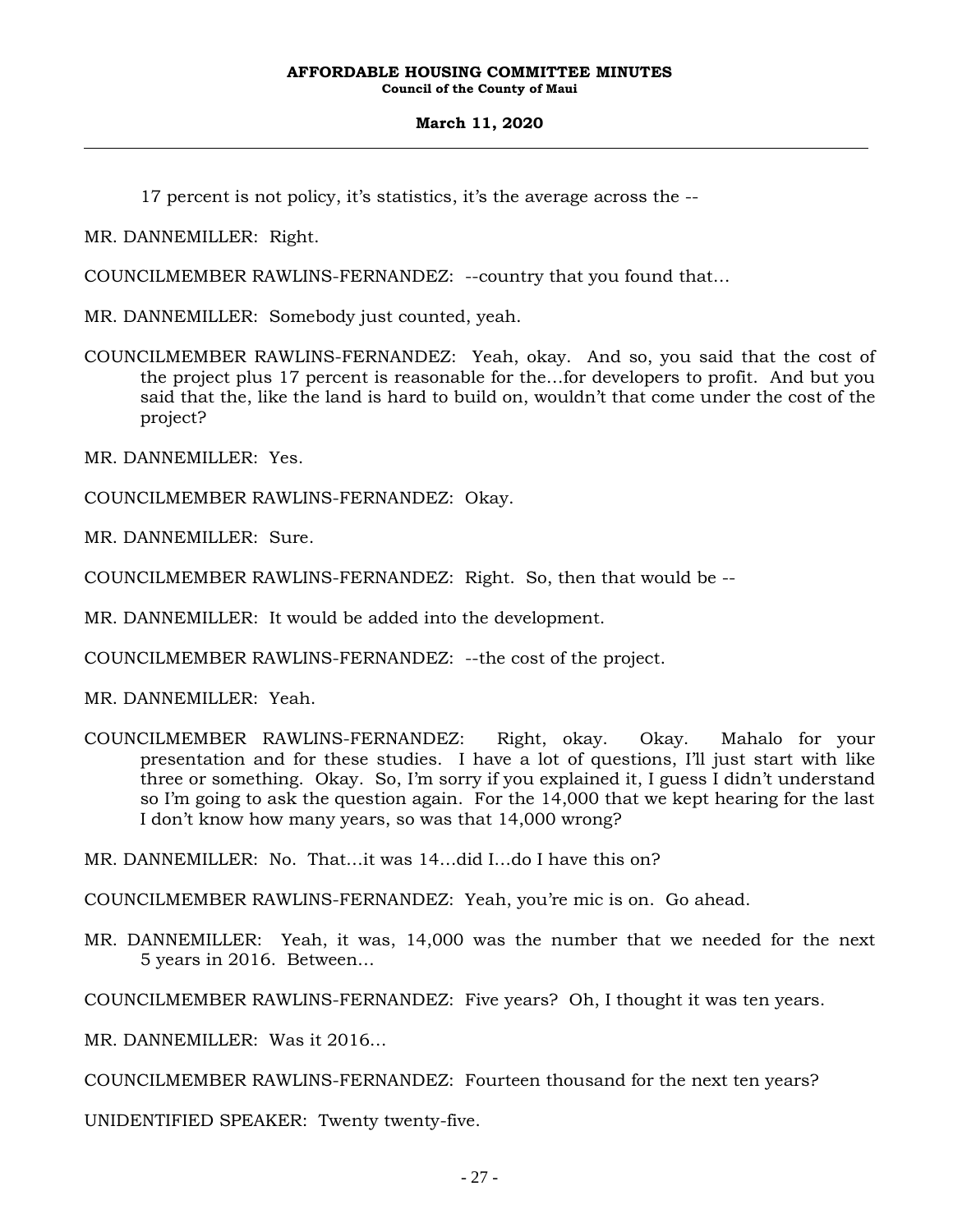**Council of the County of Maui**

#### **March 11, 2020**

MR. DANNEMILLER: Yeah but…okay. And the…and since that time, things have changed.

COUNCILMEMBER RAWLINS-FERNANDEZ: Okay.

- MR. DANNEMILLER: Yeah. So, now we're looking and saying our projection, both the numbers that we look at for pent-up demand and the numbers that DBEDT gives us for what's going to happen to the population suggests that fewer now than what it used to be.
- COUNCILMEMBER RAWLINS-FERNANDEZ: DBEDT, okay. And then so the 10,000 that's for the next 5 years? Okay. So, if in 2015, we were told it was going to be 14,000 for the next 10 years, so from 2015 to 2025, so this is actually a bigger number than what…than the 14,000. So, 14,000 is of course a bigger number than 10 but 14,000 was over 10 years and this 10,400 is over 5 years.

MR. DANNEMILLER: You're exactly right.

COUNCILMEMBER RAWLINS-FERNANDEZ: Okay, mahalo. Okay. And then in the presentation you gave us statistics on the cost, average rent for the household…what household size was that for? Sorry, I didn't write down the page number. I think it was under Deputy Director Munsell's presentation.

MR. DANNEMILLER: Yeah, that…

COUNCILMEMBER RAWLINS-FERNANDEZ: Oh okay, that was Page 11.

MR. DANNEMILLER: I was going to say that's not…the household size is not available here and I don't know what…this is just the average of households in that, each block.

COUNCILMEMBER RAWLINS-FERNANDEZ: Oh okay.

MR. DANNEMILLER: Yeah.

- COUNCILMEMBER RAWLINS-FERNANDEZ: Was it like the same household size or was it like whatever household size?
- MR. DANNEMILLER: No, it would be whatever the household size is for that year.

COUNCILMEMBER RAWLINS-FERNANDEZ: So, the same?

MR. DANNEMILLER: Okay. Have I got that right?

COUNCILMEMBER RAWLINS-FERNANDEZ: Okay. We just don't know what the household size is but it was consistent throughout --

MR. DANNEMILLER: Yeah.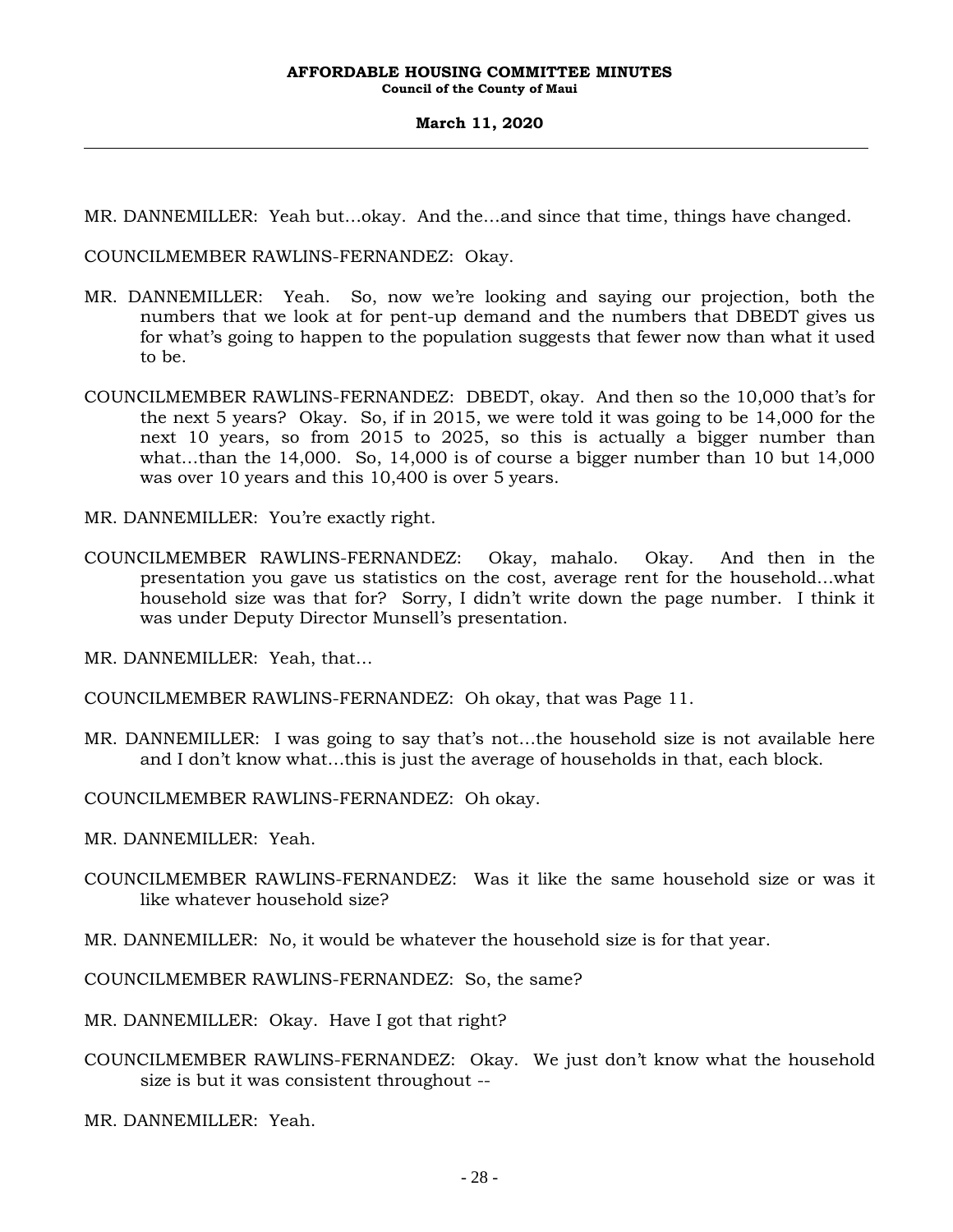**Council of the County of Maui**

#### **March 11, 2020**

COUNCILMEMBER RAWLINS-FERNANDEZ: --in the study? Okay. Okay, and then…okay. Last question, Chair, and I'll yield the floor. Okay. So, mahalo for pointing out in the study Page 17…Page 117 on the geographic distribution. I find these numbers fascinating particularly where it says that residents on Kauai, in Kauai County would…about 599 would prefer to live in Hana. That's a crazy number. So, it says source, Housing Demand Survey 2019. In this study is the methodology and the amount of people who were surveyed, contacted, et cetera, included in the study somewhere? And if not, is that information available somewhere?

MR. DANNEMILLER: It is not and it is --

COUNCILMEMBER RAWLINS-FERNANDEZ: Okay.

- MR. DANNEMILLER: --available. There's a special report that goes along with this called the technical report. Yeah. That's published on HHFDC's website and in the technical report there's the details about the sample size.
- COUNCILMEMBER RAWLINS-FERNANDEZ: Perfect. Mahalo, Mr. Dannemiller. Mahalo, Chair.
- CHAIR KAMA: You're welcome. Mr. Molina, if you wouldn't mind, Mr. Dannemiller has a flight at 4:12 so we want to make sure that he gets to the airport at least.
- VICE-CHAIR MOLINA: Oh, you're implying that I'm going to ask 10 million questions? No, no, I'll make it very brief.
- CHAIR KAMA: Well, I knew you're on round two so you don't have that many.
- VICE-CHAIR MOLINA: No, I don't have that much.

CHAIR KAMA: Yeah.

- VICE-CHAIR MOLINA: Only about 20 or 30 more. No, just kidding. Just following up on Councilmember Sugimura's question, line of questions which related to 10,404 units required. Six thousand according to the study are needed for families over 100 percent median income levels. So at this point, do you feel the immediate need for housing is more in one income group than another? And also, do you find that the affordable housing demand is growing in the higher income levels as well besides the low? Because I know you've heard stories of, you know, so called well-to-do households but yet they're struggling to get a house here on Maui. Any thoughts on that, Mr. Dannemiller?
- MR. DANNEMILLER: No, I think that's true. If we went to the larger table that involves, that shows you all the different pieces of that, yeah, I think we'd see that this year in particular one of the largest gains was that people who are fairly well off are not able to find a house that they want to buy or able to afford it, either one. So, everybody is.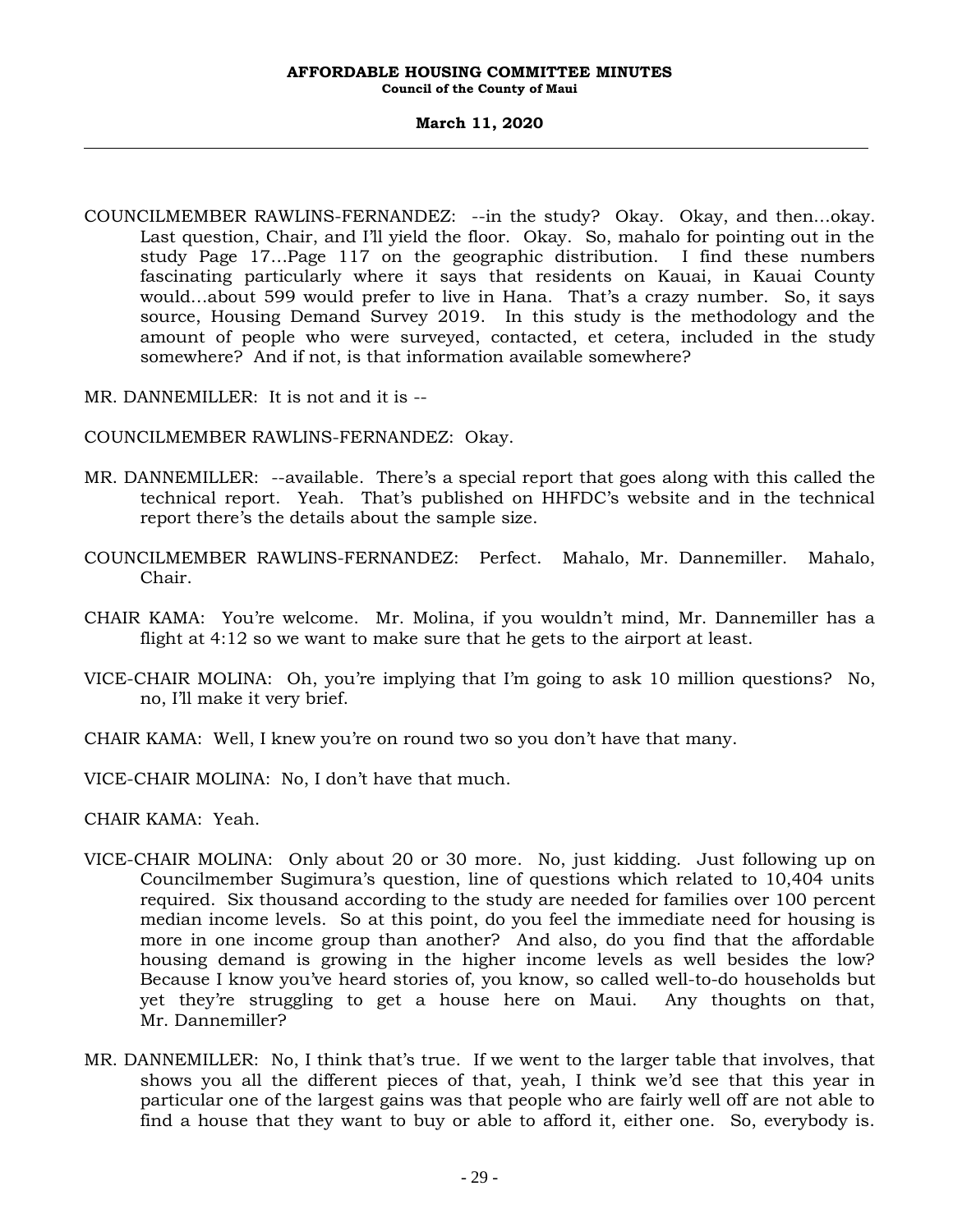**Council of the County of Maui**

#### **March 11, 2020**

But at the same time when we consider the policy relevance of the study which is I think what we're looking at here more than anything else, I can say for sure yeah, there's a bunch of rich people who need a house. But when we're looking at policy relevance, I don't know whether it's the responsibility of the Council to provide those units for them. So, but on the other hand when we have people who are good citizens but simply make less money than somebody else then that's probably where the concentration ought to be. And there's certainly a lot of need at that level, yeah, and we don't have to search for it.

- VICE-CHAIR MOLINA: Okay, thank you. And one more, Madam Chair. Just staying on the, for elderly, even there's an increasing demand for housing from the elderly who are making in the 100 percent and above median income. What's the reasons for that? And I don't know what elderly is, the starting point age-wise, is it 50 and above, 55 and above?
- MR. DANNEMILLER: I believe it's 62 and older.
- VICE-CHAIR MOLINA: Sixty-two is the benchmark?
- MR. DANNEMILLER: Yeah.
- VICE-CHAIR MOLINA: Okay. All right.
- MR. DANNEMILLER: There are many benchmarks.
- VICE-CHAIR MOLINA: Okay. We'll go with 62 then.
- MR. DANNEMILLER: Okay. And there has been…by the way, most of the time the elderly are the…are not the worst cases that we have to deal with. They're not people where a large percentage of them need a housing unit. The younger people are usually the bigger problem for us, that sort of thing. But again as you say, the need seems to be higher and across the board than it was in the past, yeah. So, we started to see them sort of come back if you will as needy people.
- VICE-CHAIR MOLINA: Okay. Thank you, Mr. Dannemiller. Madam Chair, I like him, I want him to stay. Can he postpone his flight? No, I'm just kidding.
- CHAIR KAMA: No, but you can go on a plane with him.
- VICE-CHAIR MOLINA: Thank you.
- CHAIR KAMA: So, Members, are we finished questioning Mr. Dannemiller? Okay, Ms. Lee…Ms. King has one more question.
- COUNCILMEMBER KING: Thank you. And thanks for being here, Jim.
- MR. DANNEMILLER: You're very welcome.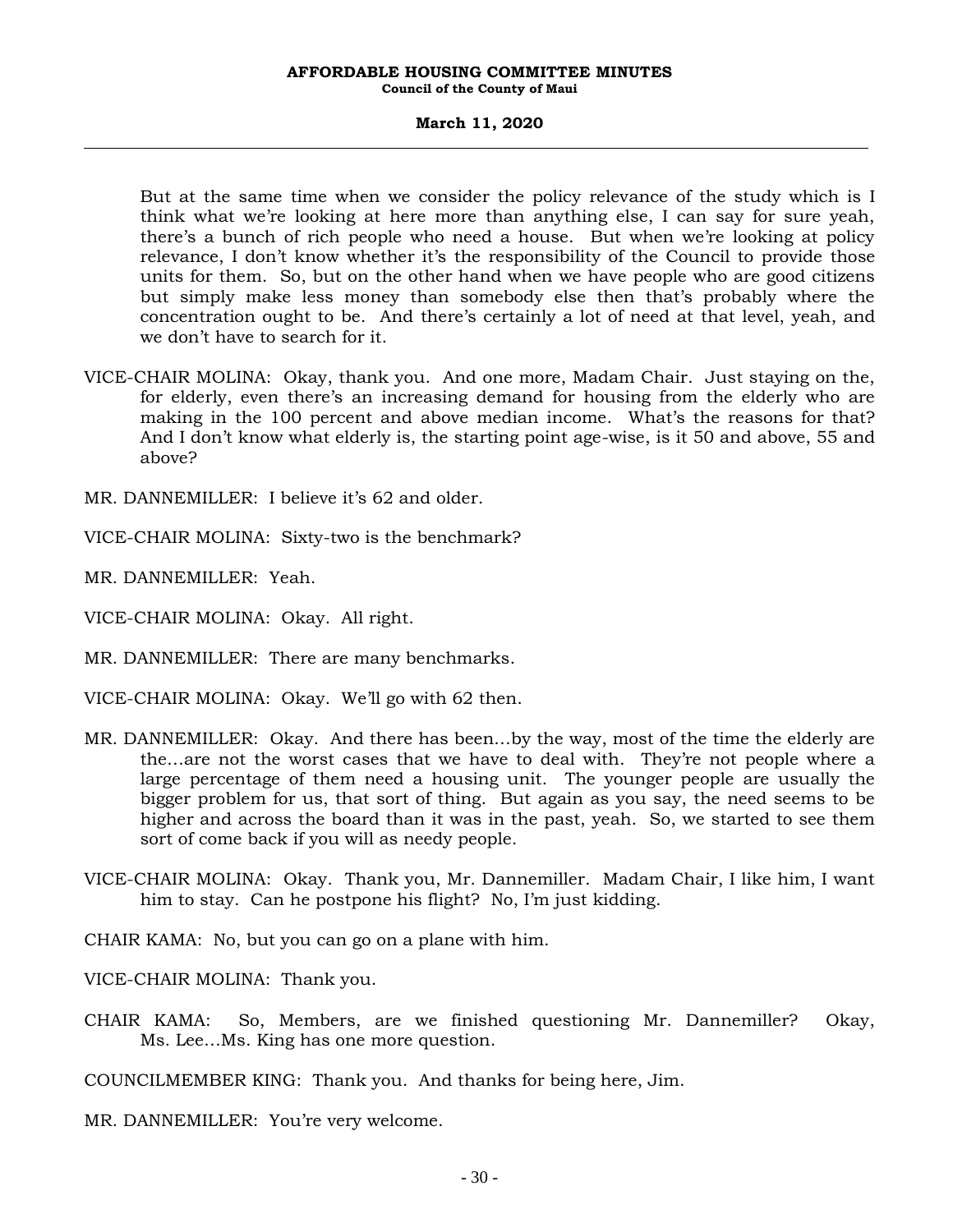**Council of the County of Maui**

### **March 11, 2020**

COUNCILMEMBER KING: I don't know if you remember, we worked together a long time ago on the literacy needs assessment --

MR. DANNEMILLER: Yes.

COUNCILMEMBER KING: --back at Hui Malama. Yeah, I just wanted to go back to that table that Ms. Rawlins-Fernandez was referencing earlier that this was done by the State, the preference, the preferred location of new housing, was that done by the State?

MR. DANNEMILLER: No, that was in our survey.

- COUNCILMEMBER KING: Oh, that was part of your survey?
- MR. DANNEMILLER: Yeah.
- COUNCILMEMBER KING: Oh okay. Because I thought it was interesting that most people want to stay on their own island it looks like.

MR. DANNEMILLER: Yes.

- COUNCILMEMBER KING: And then when you look at the numbers, people are trying to stay on their own island, so it kind of goes back to that idea of like, you know, people having to move off island 'cause they can't afford it. But I thought it was interesting that nobody from Maui wants to move to Kauai. There's like total empty and only like 200 people from Honolulu want to move to Kauai. So, what's going on in Kauai, are they having a harder with their affordable housing than us?
- MR. DANNEMILLER: I really…I couldn't say that. The preferences of these people I would have a hard time explaining to you. I know what you see in front of you is a reduced table, that is it's reduced in complexity. There's preferences in there that you simply say I can't understand that at all and they're sort of contradictory within cases but that's the way it is, that's what people told us. So, overall I…the big numbers or the big trends I think are what to look at, and remember that anything is possible. There's practically nothing in there where I say that's a true zero.

COUNCILMEMBER KING: Okay.

MR. DANNEMILLER: Go last year I'll find some like it.

COUNCILMEMBER KING: Well, thank you. Thank you for the report.

CHAIR KAMA: Yes, Ms. Rawlins-Fernandez?

COUNCILMEMBER RAWLINS-FERNANDEZ: Really quick, just to dovetail off of that. So, the technical report that you said is on the HHFDC's website, does it include the questions that were asked?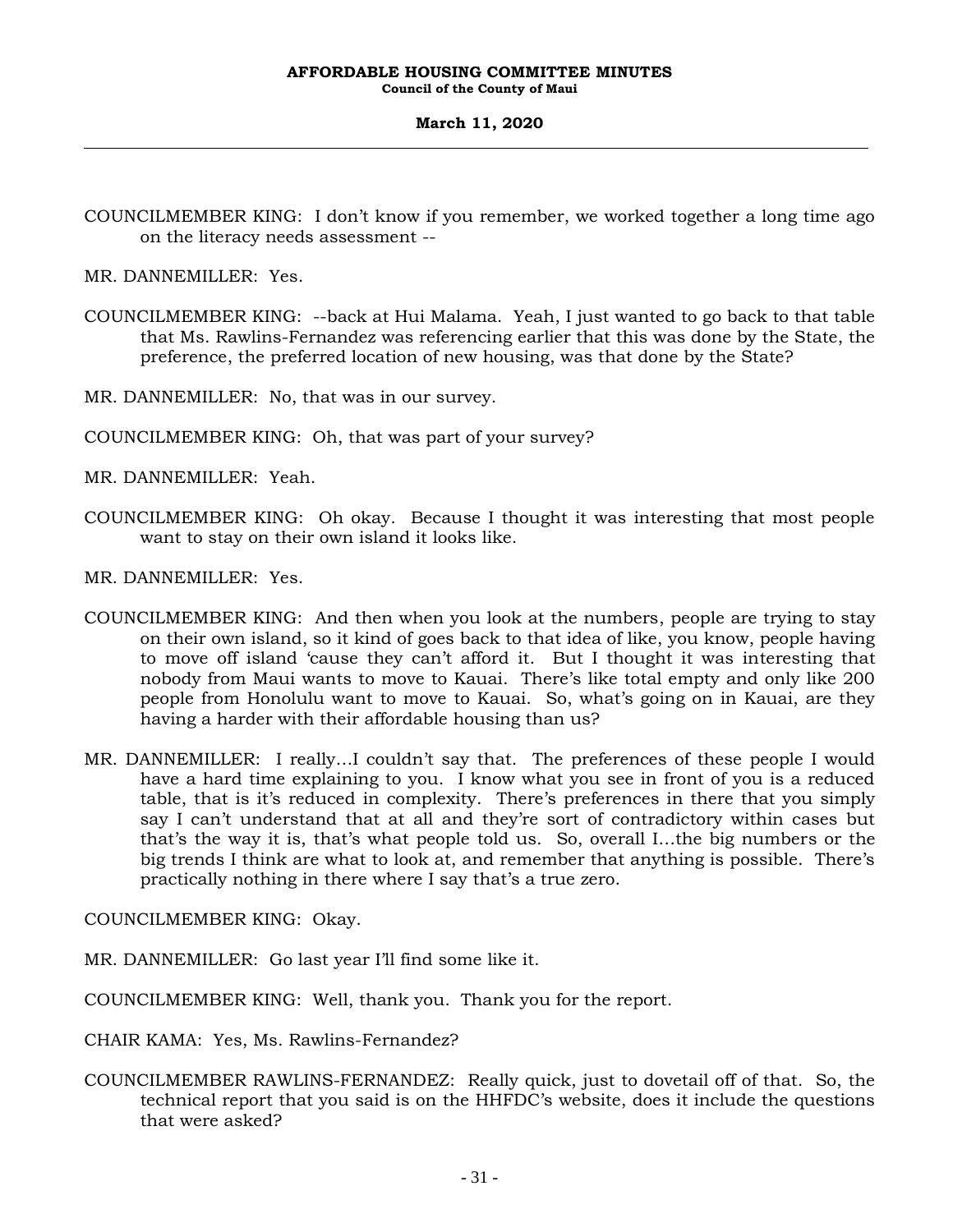#### **March 11, 2020**

MR. DANNEMILLER: I think…

- COUNCILMEMBER RAWLINS-FERNANDEZ: Because I'm wondering what preference means in this context.
- MR. DANNEMILLER: Yes, it does include the questions. The survey instrument is in the back of that. Okay?

COUNCILMEMBER RAWLINS-FERNANDEZ: Of this study?

MR. DANNEMILLER: No, in the back of the technical…

COUNCILMEMBER RAWLINS-FERNANDEZ: Of the technical report.

MR. DANNEMILLER: I thought it was in here too but I looked, it wasn't there, so that's not the way we usually do it --

COUNCILMEMBER RAWLINS-FERNANDEZ: Okay.

MR. DANNEMILLER: --but that's the way it…

COUNCILMEMBER RAWLINS-FERNANDEZ: Maybe we can get the technical report --

CHAIR KAMA: Yes, thank you.

COUNCILMEMBER RAWLINS-FERNANDEZ: --added to Granicus so that it's under this item as well, yeah?

CHAIR KAMA: Okay.

COUNCILMEMBER RAWLINS-FERNANDEZ: Okay, great.

CHAIR KAMA: And, Ms. Lillis, would you inform the Committee when it does come in and that we will go look for it?

MS. LILLIS: Absolutely, Chair. Thank you.

CHAIR KAMA: Thank you.

COUNCILMEMBER RAWLINS-FERNANDEZ: Mahalo, Ms. Lillis. Mahalo, Chair.

CHAIR KAMA: Thank you.

COUNCILMEMBER RAWLINS-FERNANDEZ: Mahalo, Mr. Dannemiller.

MR. DANNEMILLER: You're very welcome.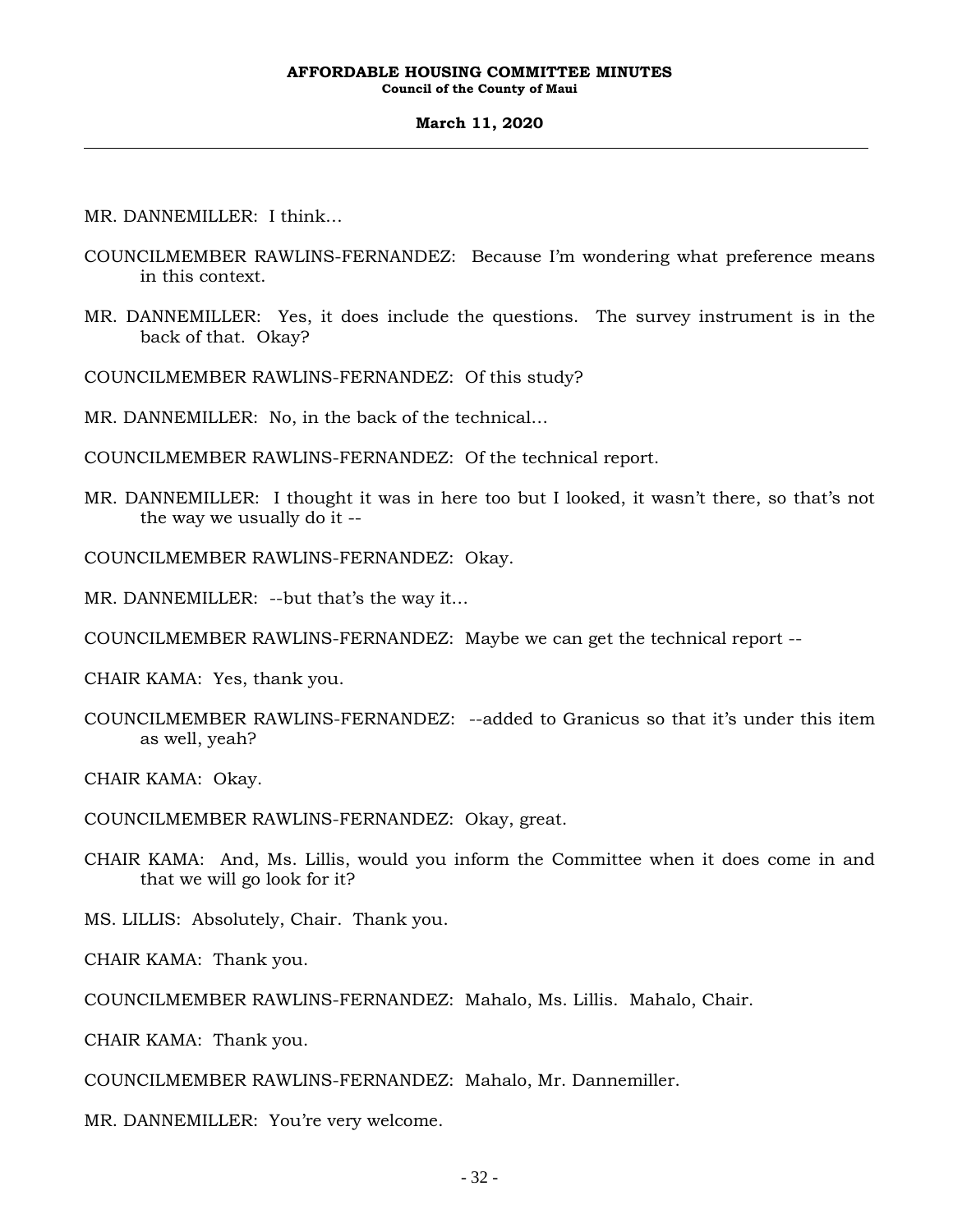**Council of the County of Maui**

#### **March 11, 2020**

CHAIR KAMA: Yes, Mr. Molina, back at you.

VICE-CHAIR MOLINA: One last question. No, just want to ask Mr. Dannemiller…

CHAIR KAMA: Don't want to let him go.

VICE-CHAIR MOLINA: Yeah, just want him to verify, so with regards to the demands for the 100 percent median income, it's generally…according to this study, yeah, it's I think what, four times higher than people that are below the 100 percent? So in other words, there's a greater demand for those who are 100 percent and above than the lower, people that are below 100 percent?

MR. DANNEMILLER: Is that what it says?

VICE-CHAIR MOLINA: I mean just for the sake of appearance.

- MR. DANNEMILLER: Because of…yeah, because the 100…because of the 180 and up, yeah, which for the first time this study we found people who say I want a unit and I can't afford it. Perhaps that has to do with the fact that the unit they want now is 700, \$800,000 and, you know, if we're looking at the income that they're claiming, it might well not support it.
- VICE-CHAIR MOLINA: Okay. Yeah, that's an interesting phenomenon because I always thought it was the other way around, but it seems like demand is growing higher for people with higher incomes yeah? Yeah. Okay, thank you.
- MR. DANNEMILLER: It changes all the time and as we…when these super high prices come in then all of a sudden the way that you calculate becomes even more difficult. You can do a lot more 'cause there's a bunch of information in there about things like do you have any access to special financing, do you own other real estate which could make a change and say I don't know whether this guys but suddenly he could afford a lot more if he has another piece of land somewhere or if he owns a condo somewhere, that sort of thing. So, a lot of interesting facts could change things pretty dramatically.
- VICE-CHAIR MOLINA: Great. Thank you very much. Thank you, Madam Chair, for your indulgence.
- CHAIR KAMA: You're very welcome. And now, Members, if it's okay with you all, without any objections…I usually hear no objections.

COUNCILMEMBERS: No objections.

**ACTION: DEFER pending further discussion.** (Excused: RH, SS)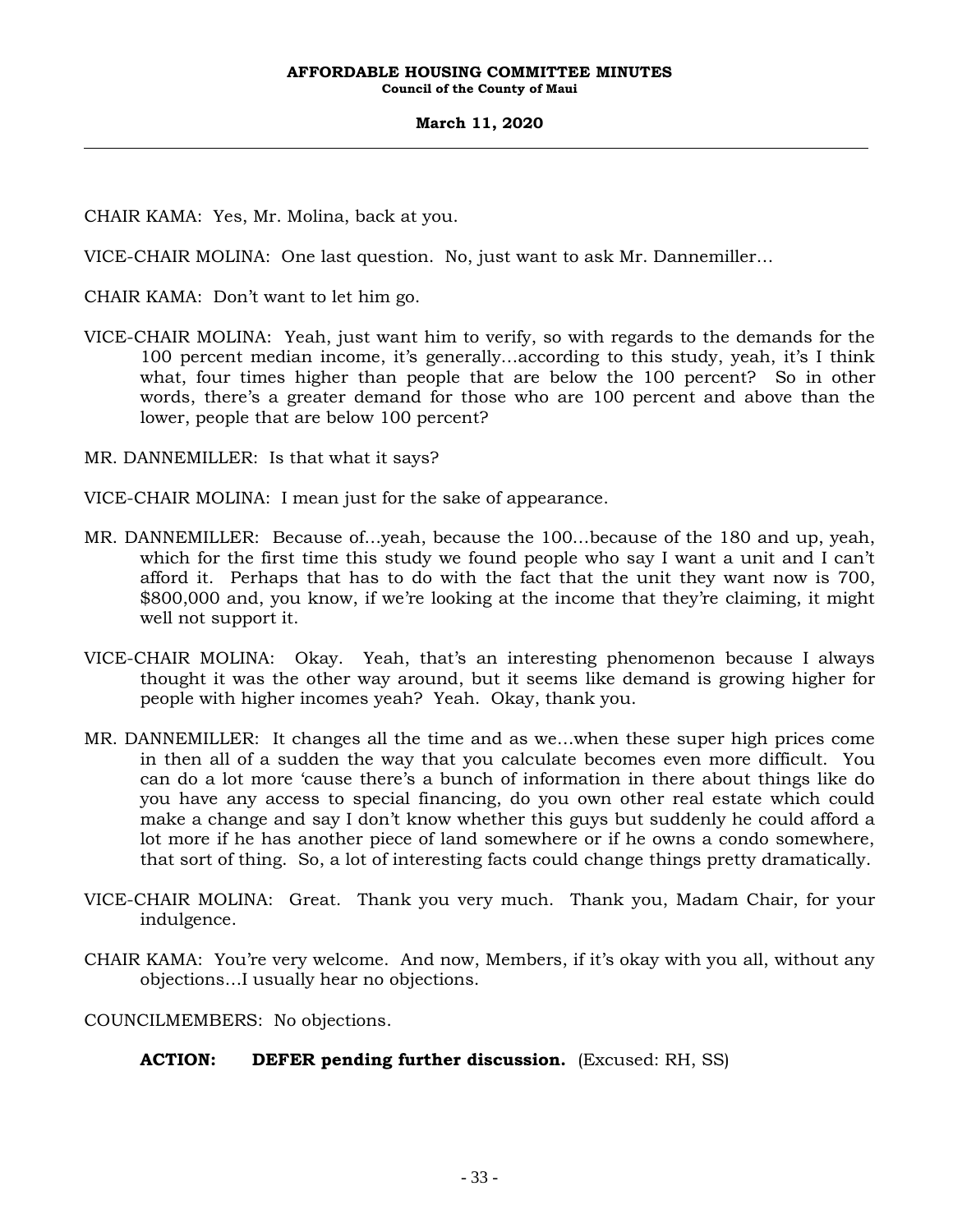### **March 11, 2020**

CHAIR KAMA: I heard objection. *. . .(laughter). . .* Okay. Okay, I would like to be able to defer this item and then call a recess so we can all say good bye. Mr. Molina, you may actually shake his hand and say good bye to him and then we'll let him go. Thank you.

COUNCILMEMBER LEE: Don't shake his hand.

CHAIR KAMA: He washed his hands.

COUNCILMEMBER SUGIMURA: Thank you, Mr. Dannemiller.

CHAIR KAMA: This meeting is now in recess. . . *.(gavel)*. . .

**RECESS: 3:01 p.m.**

### **RECONVENE: 3:10 p.m.**

CHAIR KAMA: . . *.(gavel)*. . . The Affordable Housing Committee of March 11th will now reconvene at 3:10. So, Members, welcome back. Well, those of you who are here, welcome back. We have been asked by our esteemed Vice-Chair to have the departments to provide to each subject matter committee a pre-budget presentation from the applicable departments.

## **AH-32: OPERATIONAL AND BUDGETARY REVIEW OF THE HOUSING DIVISION**  (CC 20-40)

CHAIR KAMA: Today, we have a presentation from Deputy Director Munsell regarding the Housing Division of the Department of Housing and Human Concerns. So, Ms. Munsell, please proceed with your presentation.

### *. . .BEGIN PRESENTATION. . .*

MS. MUNSELL: Good afternoon. Thank you very much. I'm glad to be back. I'm Linda Munsell, I'm the Deputy Director for the Department of Housing and Human Concerns. Today, we're going to be providing a budget overview for the Housing Division as well as the Homeless Division. With me today is Buddy Almeida, he's our Housing Administrator, as well as Jessica Crouse, our Assistant Housing Administrator. We've got several support staff in the galley [*sic*] including Gail Rumbaoa who is our Section 8 or Housing Choice Voucher Program Manager, David Nakama who is our Homeless Coordinator, and Christopher Kish who is, also works in the Homeless Division. So, I appreciate all of them being here. I feel very well supported today. Thank you very much. So as you know, both the Housing Division and the Homeless Program Division are both part of Housing and Human Concerns. The Homeless Program Division is actually part of the Human Concerns Program. You heard from…but they're going to be included in today's presentation. You heard from Director Tsuhako yesterday concerning the other Human Concerns' programs, and we hope to be as concise for you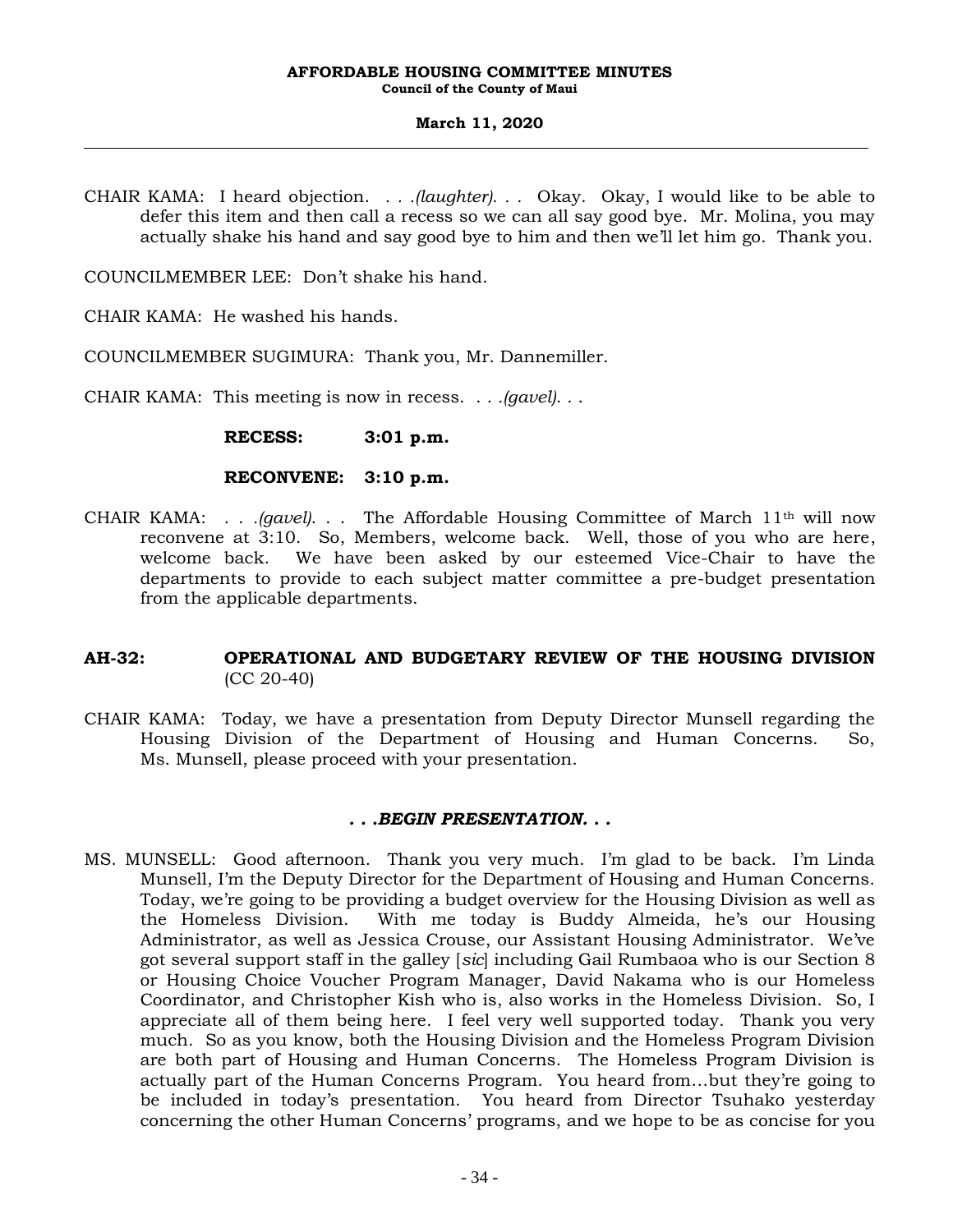**Council of the County of Maui**

#### **March 11, 2020**

today as she was yesterday in that committee. So today, we'll be giving a budget overview. The Housing Division has 30 total equivalent personnel, 5 of those are unfunded persons. Our total FY 2020 Budget is about \$40 million. The Homeless Division has 2 total personnel and their total FY 2020 Budget is \$2.3 million. We're going to start with the Housing Division. The Housing Division provides oversight for a number of programs that you're all familiar with. The workforce housing, fair housing, and Affordable Housing Fund are the ones that you're most familiar with. They also provide oversight for Federal funding programs including HOME and housing…the Housing Trust Fund, both of which are mostly used for construction. And then of course the one you're most familiar with which is the Housing Choice Voucher Program, the Section 8 Program. This slide is just a breakdown of our funding sources for the Division. We do receive funding from a number of different sources which I mentioned. This slide is just a graphical representation of that. Again, in the interest of time we'll keep moving. I'm going to go through the Housing Administration budget first and then cover the Housing Choice Voucher programs. Housing, the Housing Administration includes eight employees and we receive or oversee funding from three different sources. We currently have one vacancy which is a Housing Specialist position which will be filled on April the  $1<sup>st</sup>$ . The general funds pay for the Housing Administration salaries for all eight of these individuals and their equipment which is self-explanatory. The operations budget is a little more complicated. This is a breakdown of the \$4.4 million in the operations budget. Materials and supplies are the standard kinds of things, and other costs include dues and publications and training. But also in this category are the Hale Mahaolu Homeownership Counseling, the First-Time Homebuyers Down Payment Assistance Program, and then the County-funded Affordable Rental Assistance Program as well. The services include the janitorial and other things, but you're also going to find the funding for some of our studies located under services. So, as far as the other costs go, these are the large items that are funded under that…under the General Fund Program. Last year, Council approved an increase to the…of \$400,000 for the Affordable Rental Housing Program. Currently, 98 percent of those funds have been encumbered and we do expect to expend the entire amount before the end of the year. These funds are used to provide housing assistance and rental support, support counseling, case management, a number of things for our low-income, homeless, or at risk of becoming homeless folks. The overall increase in FY 2020 really appears to support the existing need in this program. Hale Mahaolu Homeownership Counseling Program provides a variety of supports to homeowners and potential homebuyers. They are also on track to spend their funding. The First-Time Homebuyers, in 2020 we have closed 20 grants so far. The average grant is about \$24,000. We're also on track to expend all of those funds allocated in Fiscal 2020. Again, this was…this is a really terrific program. We really appreciate your support of this program. We think that it's very successful. Under services, last year this body provided funding for 222 Papalaua Street, this is the Anchor Square property. Anchor Square is actually owned by Weinberg. We've reached out to them but they are not interested in selling this property. This funding is going to be…go unused this year. The next line item is some funding that we had requested for analysis of impediments, some maintenance projects, and then also three parcel studies that you had provided some funding for us. The analysis of impediments is currently underway. We expect to have that contracted here relatively shortly. We are in the process of looking at the lot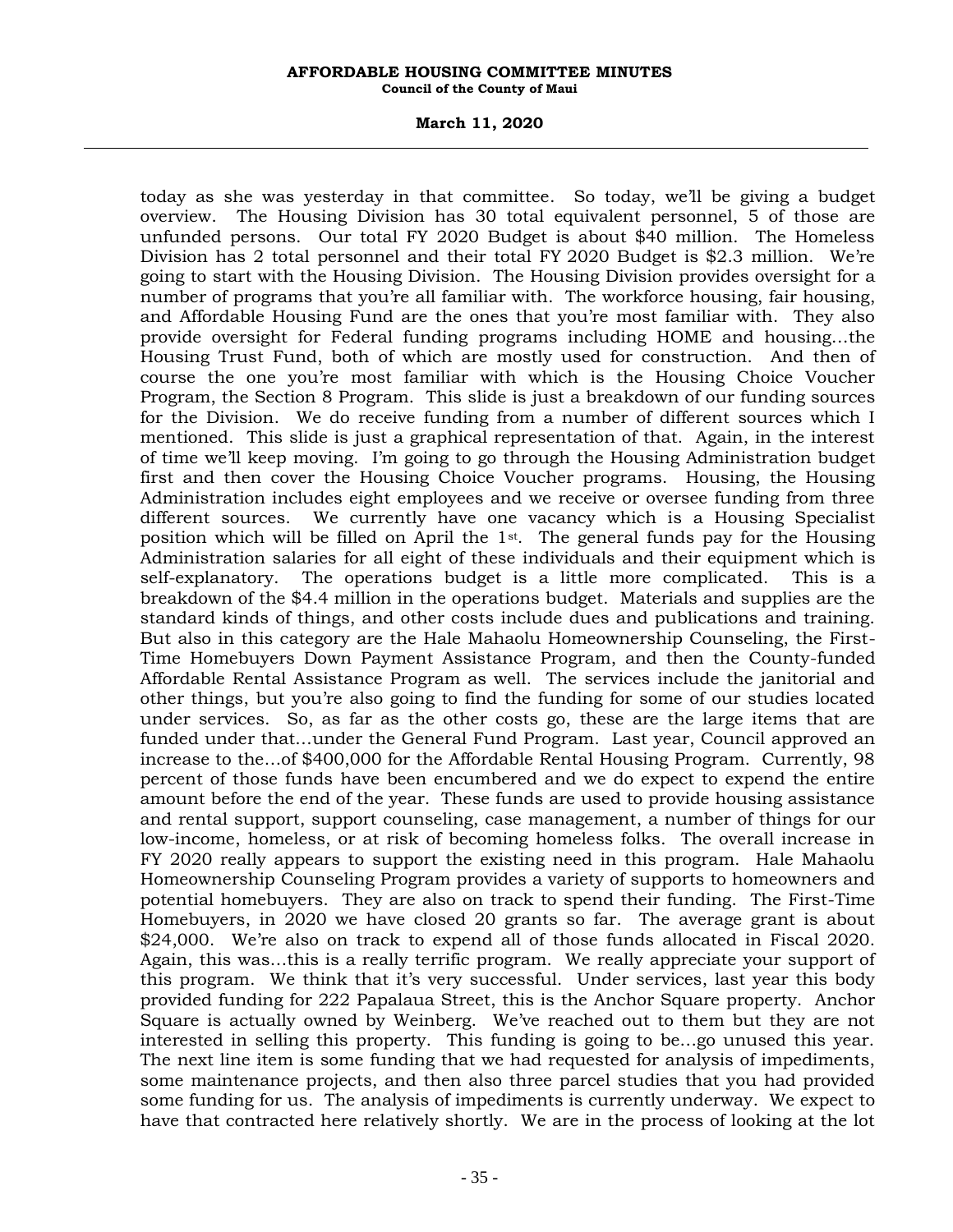**Council of the County of Maui**

#### **March 11, 2020**

maintenance and the trees. We think that that's going to come in much lower than our initial estimate. And so, we're…there's going to be funding that's going to go unused here. We also have two parcel studies that are being conducted right now, they're underway by the Administration, and I think those two parcel studies cost about \$82,000 for both of them together. But in this line item we expect to spend about 50 percent of the funding that you provided for us. The next line is the additional funding that you provided, and I think that there were some double budgeting here somehow 'cause you had provided additional study money for us, about \$450,000. This funding is also going to go unused. We simply don't have the capacity at this point or at least in this fiscal year to use that. Hopefully that will get resolved but at this point we simply didn't have that capacity. In addition to that funding--oh, back one more--there was also in the budget a million dollars for experimental housing projects. That has been RFP'd. The RFP was issued and I think that the applications were due back at the end of February, and the applications that we received are under review currently. So, the Housing Division Administration Program also oversees the Affordable Housing Fund. This is a list of the affordable housing projects that this body approved this past fiscal year. And there was a total of \$12.8 million that was actually allocated. In FY 2020 we have forwarded to the Mayor the recommendations to him, and I understand that those have been forwarded to Council and is on your actual agenda for Friday to be referred to committee. And I know your eyes are tired of charts so I'm just showing you some pretty pictures. So, on the left is Hale Mahaolu Ewalu which is one of the projects. Phase 2 of this project received affordable housing funds from this body this past year. And then on the right is Kaiaulu O Kupuohi which is the Star Noodle project that you all know, and it has not yet started construction but we're hoping that that will start before the end of the year. So, this is the final funding source I think for the Administration and you're going to see this is our grant revenue funding, and obviously the Section 8 Program is the biggest portion of this program but we do have other things going on here. Okay. So, under this Grant Revenue Fund, you're going to find HOME Investment Partnership Program, National Housing Trust Fund, neither of which we received funding for this year. They…we receive funding for those on a threeyear rotational basis. We expect to receive funding in 20…the Fiscal Year 2021. But also under here is our Komohana Hale apartment project and our Kulamalu Hale apartments. These are both County-owned properties and we use this account to handle their, both their income and their expenses for this project. And again, the Section 8 is the, by far the largest portion of this. These are just a couple of again pretty pictures of projects that are nearing completion now that received the last rotation of HOME and Housing Trust funds. So, the project is…the Housing Division also is overseeing one CIP project which is the County-owned UH Maui dorms. You guys know all about this, I'm not going to kill you with this anymore. But you did just approve our funding so that we can begin the renovation of this project. And this is kind of where our status is so we're pretty excited. I think the final budget amendment is on the agenda this Friday so the moment that happens we're ready to rock and roll on this. So, Housing Choice Voucher Program is our largest program in the Housing Division. This program is funded through the Department of Housing and Urban Development, and over the past few years, our program has consistently been rated as one of the high performers for HUD. We're really excited about that. This program administers 1,464 vouchers. We have an additional 35 VASH vouchers, 10 of those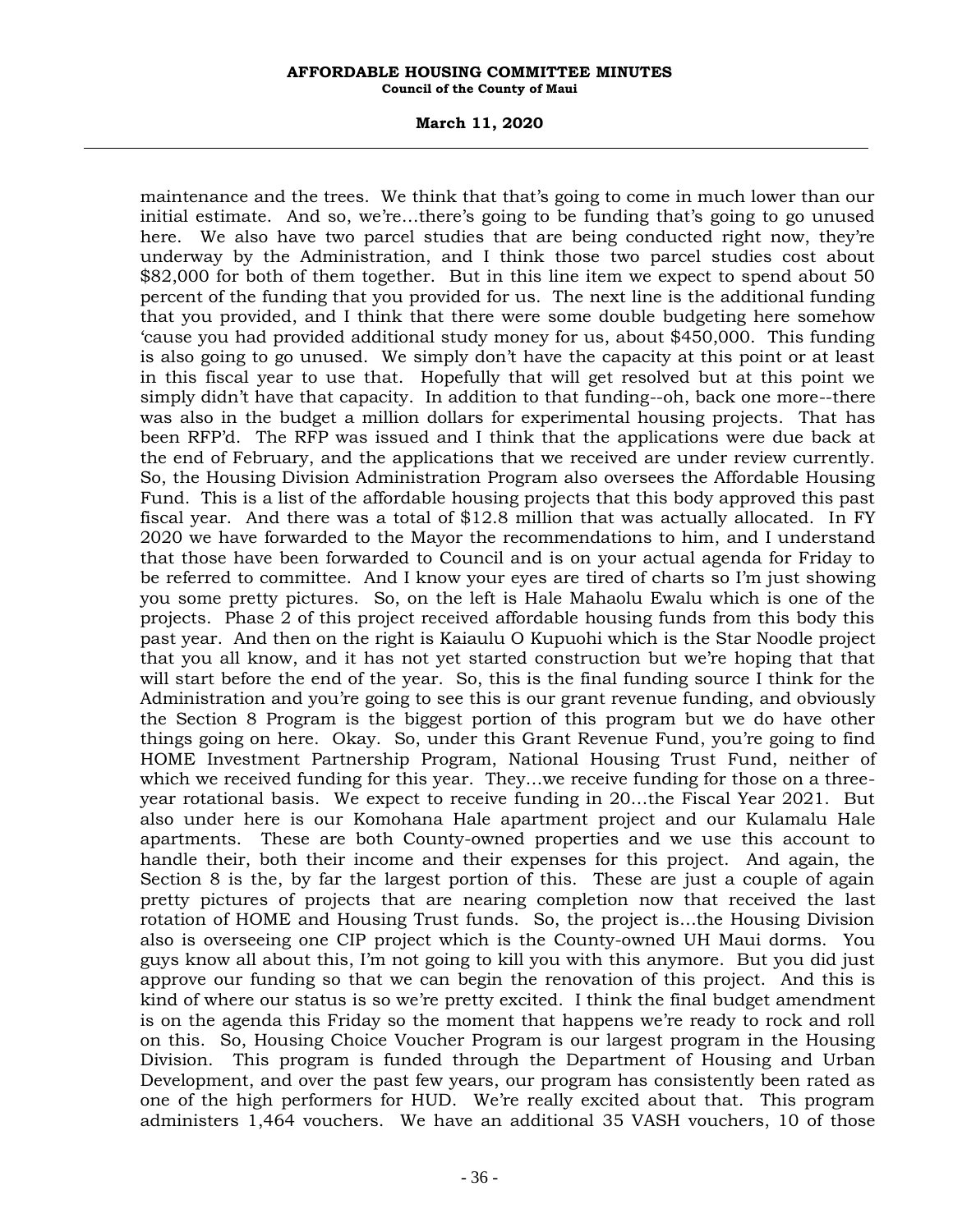**Council of the County of Maui**

#### **March 11, 2020**

were new. Those were just allocated on February  $1^{st}$  so we're excited about having additional vouchers for our homeless veterans and the associated funding with that. They also have a Family Self-Sufficiency Program with 28 participants and a Home Ownership Program with 10 participants. So, this is a snapshot of their budget. They've got almost \$26 million in grants. They also do receive just a little more than \$300,000 in General Funds. They've got 22 total equivalent personnel, 17 of those are actually funded, 5 are unfunded positions. And again, they had one vacancy which was filled on March  $9<sup>th</sup>$ . Tell me that person started, right? Yes. Okay, we're excited about that. It was an accounting position and we're really, really missing having a person onboard so we're excited about that person coming. So, this is what their program funding distribution looks like. The vast majority of their funds, operational funds go to support housing assistance payments to the landlords of the participants in the program. And then…and you'll see right there the Countywide costs, the 300,000, that is actually, supports the program, that's the only support that they receive from the County and we appreciate your assistance with that. Last year, Councilmember Sugimura had forwarded a budget amendment that allowed us to fill that small gap that we had in that program and it is very much appreciated. Just as a last status just on this program, it used to be that we had long wait lists and that it took years for people to come off of that wait list. That is no longer true. We, our last wait list was opened in 2018. We are just calling up the last of those individuals off of that wait list. We opened a new wait list in January. We've got another 3,400 applicants that are on that wait list. And as vouchers become available, we will continue to lease those up. We're trying very hard to make sure that we have all of our vouchers on the street. Hopefully we're not overly successful with that, it happens on occasion, but we are trying to very hard to make sure that our program is supporting itself to the best of its ability as well as the people in the County. And that's it for the Housing Division. I am going to go very quickly through the Homeless Division as well. So, this is a snapshot for the Homeless Division. They've got two total employees whom we are commanding here in our galley…gallery right now. Their FY 2020 Budget they had 146,500 about, in operations, and they were also just over almost \$2.2 million that were allocated to homelessness through our Grants Program. That, those grants are administered through Grants Management. This is kind of a snapshot of their General Fund operations. Again, salary, wages and salaries and the usual things that you would expect to see here. Homeless Division works in a lot of different capacities and it provides support to a lot of organizations. Just to give you a snapshot of some of those things, the Homeless Program placements this past year are done through the coordinated entry system which is overseen by our Homeless Division. The heavy lifting on these placements are done by others, I'll name them in just a minute. But in FY '20 through March the  $4<sup>th</sup>$ , they had placed 163 single individuals in housing, 380 individual family household members into housing, and of those numbers, of those individuals, 38 were chronically homeless which means that they had a disability and had been homeless for more than a year, 21 were veterans, and 17 were youth between the ages of 18 and 24. Maude Cummings and her staff at Family Life Center really are responsible for the bulk of these placements. Placements are also made by Ka Hale A Ke Ola, the Veterans Administration, Steadfast Housing, Mental Health Kokua, and of course others. But our team oversees this. So, one of the other things that you hear a lot about is the cleanup of illegal encampments, and we use a compassionate action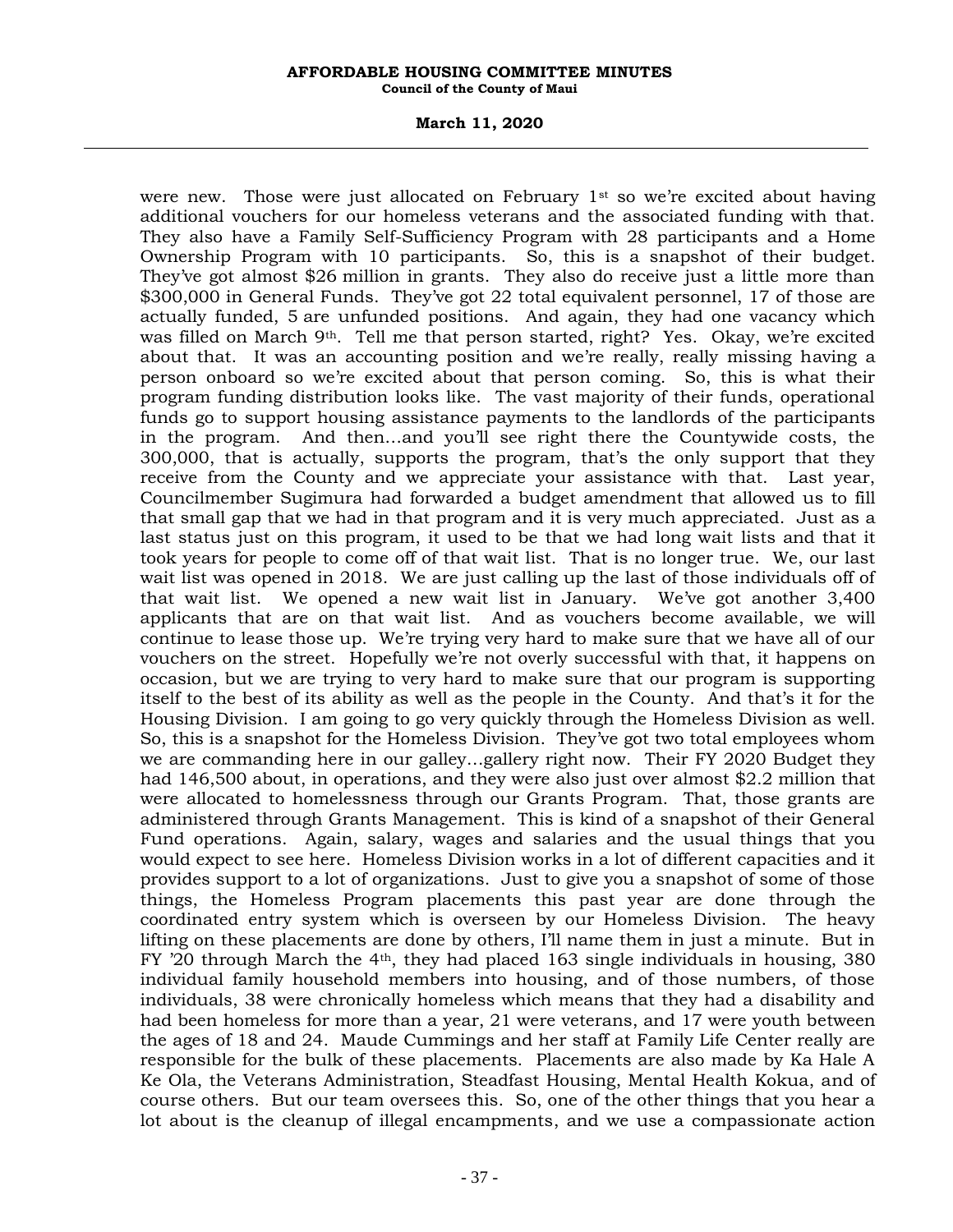**Council of the County of Maui**

#### **March 11, 2020**

plan to accomplish this. This is something you hear about a lot. It's an ongoing process obviously. Many of these encampments, particularly the larger ones pose a viable threat to the environment as well as posing a health and safety risk to both the individuals who live there and to the general public. In FY 2022 [*sic*] some of the larger camp cleanups were at Kanaha Beach Park, Luakini Parking Lot, and Chang's Beach and a couple of others. I know that Councilmember Kama was there at the bridge near the Maui Disposal. And we really appreciate your participation. Thank you. Thank you so much for being there with us. This is a picture of some of the encampments and cleanups. This one is at Baldwin Beach Park and this is the after picture, so you get a feel for, you know, kind of what, the work that they're trying to accomplish there. This is a picture of a cleanup that occurred on a local street in Kahului so you can see the difference between, you know, what they were working with and then how it ended up at the end. These compassionate actions actually involve a number of, a large number of departments and agencies without whom this would actually be impossible. Family Life Center does a lot of work upfront doing outreach and trying to get people housed into appropriate places. The Maui Police Department works with us. Their community policy units are heavily involved. The Prison Workline, Department of Public Works, Highways Division, Department of Parks and Recreation, Department of Environmental Management, Abandoned Vehicles Division, the State DLNR, State DOT, Mental Health Kokua, the list is really long. And without them we could never accomplish what they accomplish so we're very appreciative of their assistance. So for grants that target homeless programs, the…again I mentioned that these are administered by the Grants Management Division and the approved budget in FY 2020 was just about \$2.2 million. This is a list of the grants, line item grants. Right here you can see them. Family Life Center obviously has a couple of different grants. Both of those grants are actually on target for full utilization. KHAKO, Ka Hale A Ke Ola received operational funding for a couple of shelters plus their Step Up Program. They're also on target to spend the money allocated to them. Legal Aid Society receives funding from us to help provide legal assistance for our most vulnerable folks. And then of course there's Hale Kau Kau, the…they're on target. Ka Hale A Ke Ola Resource Center had their Puuhonua Homeless Respite Center. This is the mobile hygiene unit and there were services that were associated with that, and I think you heard the other day that we had some challenges getting that rolled out. So, we're expecting that we are going to have obviously some expenditures from that and they're working towards getting that fully rolled out this next year. And then there's some other funding that we also have allocated through this program. So, these are additional targeted funds that were provided through Council last year, and I think I heard during the discussion that you guys have already talked about these so I don't need to go over them. Okay. All right. And that's my entire presentation. So again, we've got staff here if you have some questions that we can't answer, please feel free. Thank you so much for having us.

### *. . .END PRESENTATION. . .*

CHAIR KAMA: Thank you. So, Members, Mr. Molina, you have to leave early, do you have any questions so we can…okay.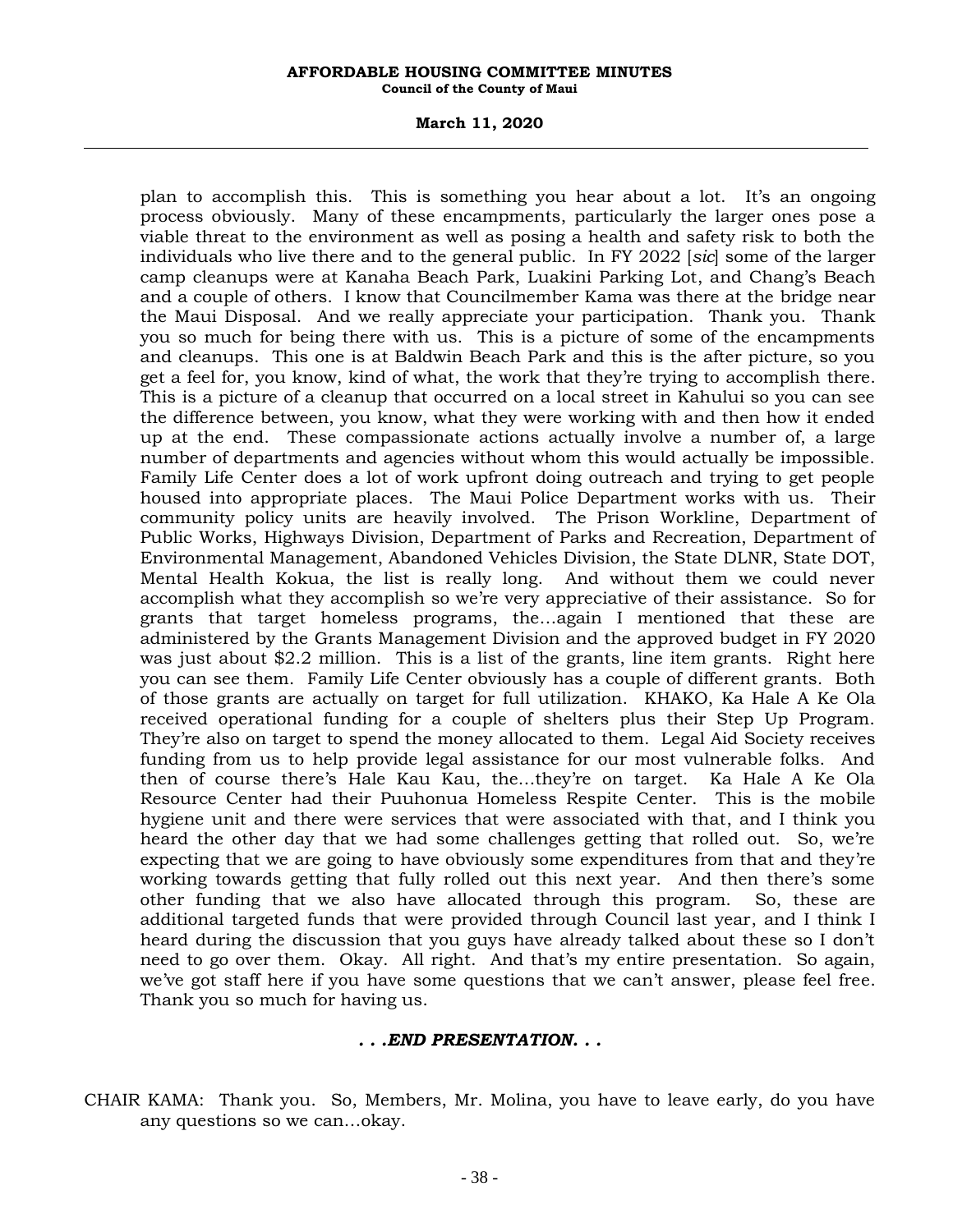**Council of the County of Maui**

#### **March 11, 2020**

VICE-CHAIR MOLINA: No, just want to thank the Department for the presentation and especially keep up the good work with the homeless issues too I think with Mr. Nakama and his colleague, and also the Housing. And for having to deal with some of us, you know, irritating Councilmembers who keep asking too many questions. But thank you. I appreciate everything you do.

CHAIR KAMA: Members, any questions? Yes, Ms. King?

- COUNCILMEMBER KING: I don't think I'm irritating with these questions. No, I think it's good because at least you know we're paying attention right? No, my question, I had one question about the…what is an unfunded E/P? You have five positions that are unfunded. Does that just mean unfunded by grants so County funds?
- MS. MUNSELL: So, the Section 8 Program supports itself primarily through their administrative fees. For every voucher that's on the street they receive a fee for that. In the past, we were structured differently and had five additional personnel. Those, you know, things change over the course of time, we do a lot of things on the computer now, so those are unfunded. We haven't…just because…we're not asking for them to be removed, we're simply saying that they're not…

COUNCILMEMBER KING: Oh okay, so they're vacant?

MS. MUNSELL: Yeah.

COUNCILMEMBER KING: Vacant, okay. I wasn't sure --

MS. MUNSELL: They're just vacant.

- COUNCILMEMBER KING: --if they were paid just a different way. And then my second question is on the KHAKO mobile hygiene unit. It says plus up to 50,000. So, that's on top of the 200,000? I just wanted to verify that. It's on Page 18…well, I'm not sure what the slide number is. Page 18 of our handout.
- MS. MUNSELL: Yeah. So, they did hire people to actually roll out this program. They're being put to use in other ways so they are expending those funds. But in order to make the mobile hygiene unit work --

COUNCILMEMBER KING: Right.

MS. MUNSELL: --they have to have an ADA compliant…

COUNCILMEMBER KING: No, I knew that. But where it says up to, so that's in addition to the 200,000?

MS. MUNSELL: Possibly, yes.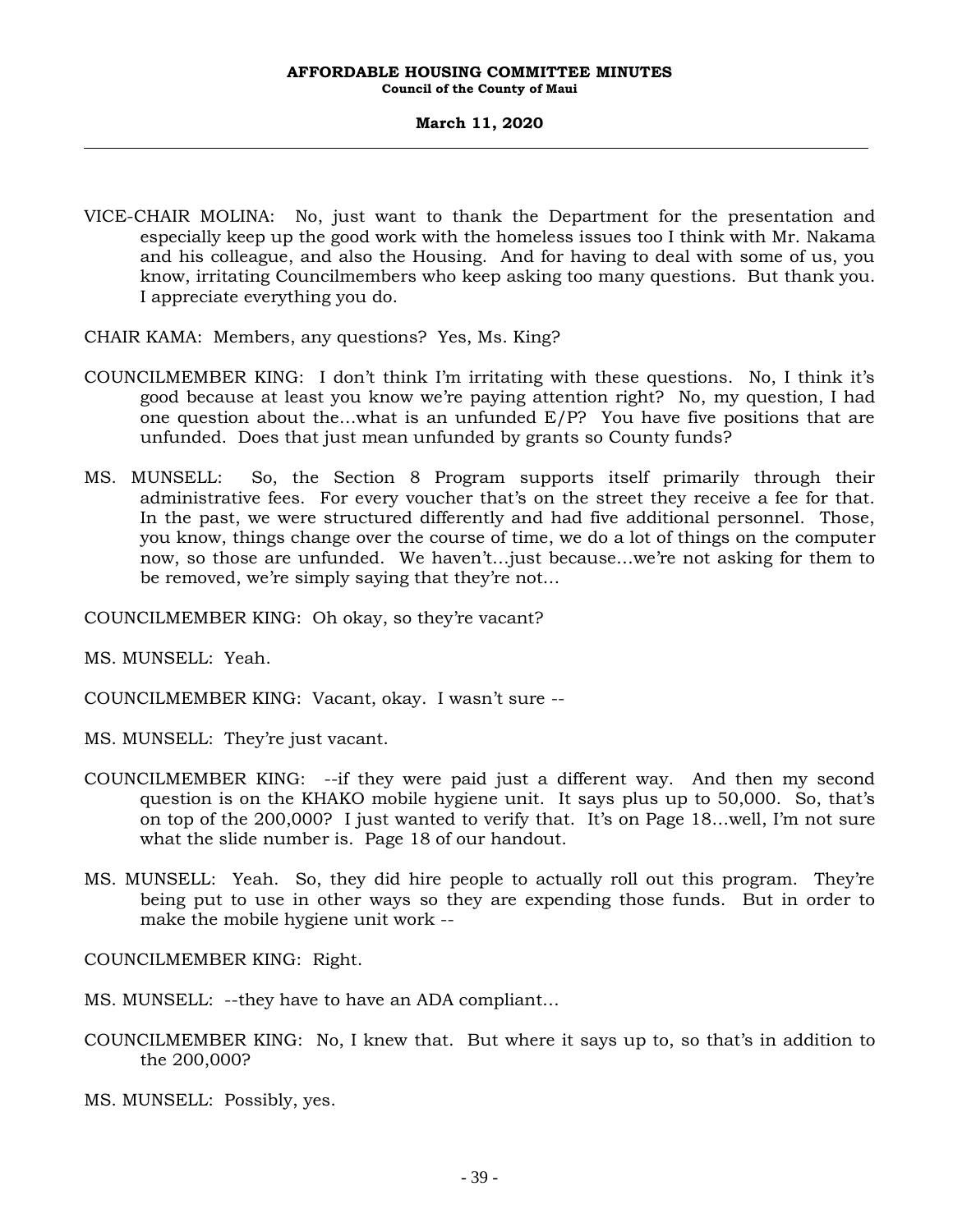### **March 11, 2020**

- COUNCILMEMBER KING: Okay. And then I just wanted to throw out there that they may…because I know that 200,000 was for operations for a couple years, but they may need an additional person if they have to drive that other unit separately. So, I'm not sure what's happened, I just kind of wanted to throw that idea out there. And I haven't talked to Monique since I found out about that issue so we haven't talked about whether they would need an extra person.
- MS. MUNSELL: In discussions with them, what they're indicating is that they would drive one trailer, it's…the trailers are parked very close to where they would be rolled out for the public. So, they would actually place the first trailer and then go back to the site to pick up the second trailer. They won't need another vehicle and they won't need another person.

COUNCILMEMBER KING: Another driver. Oh okay, great. All right, thank you.

- CHAIR KAMA: Yes, Ms. Keani Rawlins-Fernandez?
- COUNCILMEMBER RAWLINS-FERNANDEZ: Mahalo, Chair. Okay. Mahalo for your presentation, Ms. Munsell. Okay. So, for the First-Time Homebuyers Program, how many people have been awarded? You said it's on track, 34 percent that's been used of the 2 million. On Page 6.
- MS. CROUSE: Yes, thank you. My name is Jessica Crouse. I'm the --

COUNCILMEMBER RAWLINS-FERNANDEZ: Aloha.

MS. CROUSE: --Assistant Housing Administrator. I work most directly with the First-Time Homebuyer Program at this time. So, to date there are 29 people who have officially closed. Two more households said their closing date is scheduled within the last four weeks. Six more households have their closing dates scheduled within April. And so, we're still rolling more people into the program right now. And there are people who are actively looking for properties at this time as well.

COUNCILMEMBER RAWLINS-FERNANDEZ: Mahalo for the update, that's great.

- MS. CROUSE: Thank you.
- COUNCILMEMBER RAWLINS-FERNANDEZ: So, the 29 closed, is that the 34 percent or 29 plus 2 plus 6?
- MS. CROUSE: The 29 is the 34 percent.
- COUNCILMEMBER RAWLINS-FERNANDEZ: Okay. Okay, so the…what is this, 38…no, 37. So, 37 total, that's from July to April?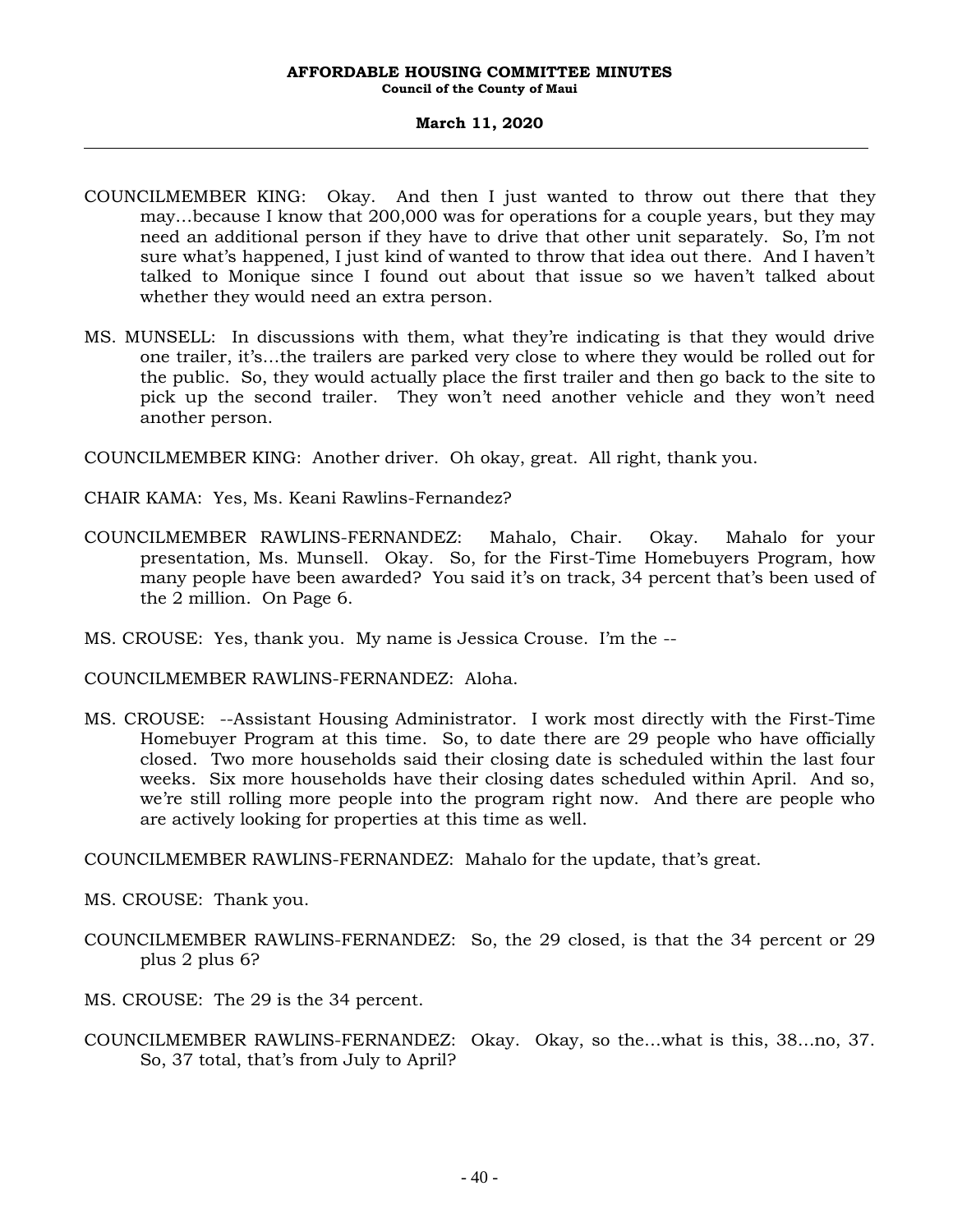**Council of the County of Maui**

#### **March 11, 2020**

- MS. CROUSE: Technically that would be from September through April. So, we did our application period in July and August, and then we did our lottery selection to order the wait list in early September and started from there.
- COUNCILMEMBER RAWLINS-FERNANDEZ: Okay. So…oh okay, so the lottery happened then but you're on track for the 66 percent remaining of the 2 million by the end of June?
- MS. CROUSE: At this time, yes, we are.
- COUNCILMEMBER RAWLINS-FERNANDEZ: Okay, cool. Great. Okay, and then for…in the budget, this is for the Houseless Program. On Council's adopted budget on Page 324, there was an additional \$560,000 that was included from or that was increased from FY '19 to FY '20. I just wanted to hear an update on what that additional 560,000 was used for and if it was successful.

MS. MUNSELL: And that's on…in the Budget Details, the blue pages right?

COUNCILMEMBER RAWLINS-FERNANDEZ: Yes, yes. In the narrative.

MS. MUNSELL: Which page is that?

COUNCILMEMBER RAWLINS-FERNANDEZ: Three twenty-four.

MS. MUNSELL: Which of course I don't seem to have in my book. Could I see? Sorry.

COUNCILMEMBER RAWLINS-FERNANDEZ: Oh okay, I can show you after.

MS. MUNSELL: Yeah, okay.

COUNCILMEMBER RAWLINS-FERNANDEZ: Okay. And then for the expansion positions, I think I tried to ask this in the wrong time. So, there is 2.5 additional E/Ps for the program?

UNIDENTIFIED SPEAKER: Equivalent.

COUNCILMEMBER RAWLINS-FERNANDEZ: Yeah. Equivalent personnel. No?

MS. MUNSELL: That's not in the Homeless Program.

COUNCILMEMBER RAWLINS-FERNANDEZ: Wrong division again?

MS. MUNSELL: So, yeah, we're not --

COUNCILMEMBER RAWLINS-FERNANDEZ: Okay.

MS. MUNSELL: --adding…we didn't add any personnel this year for them.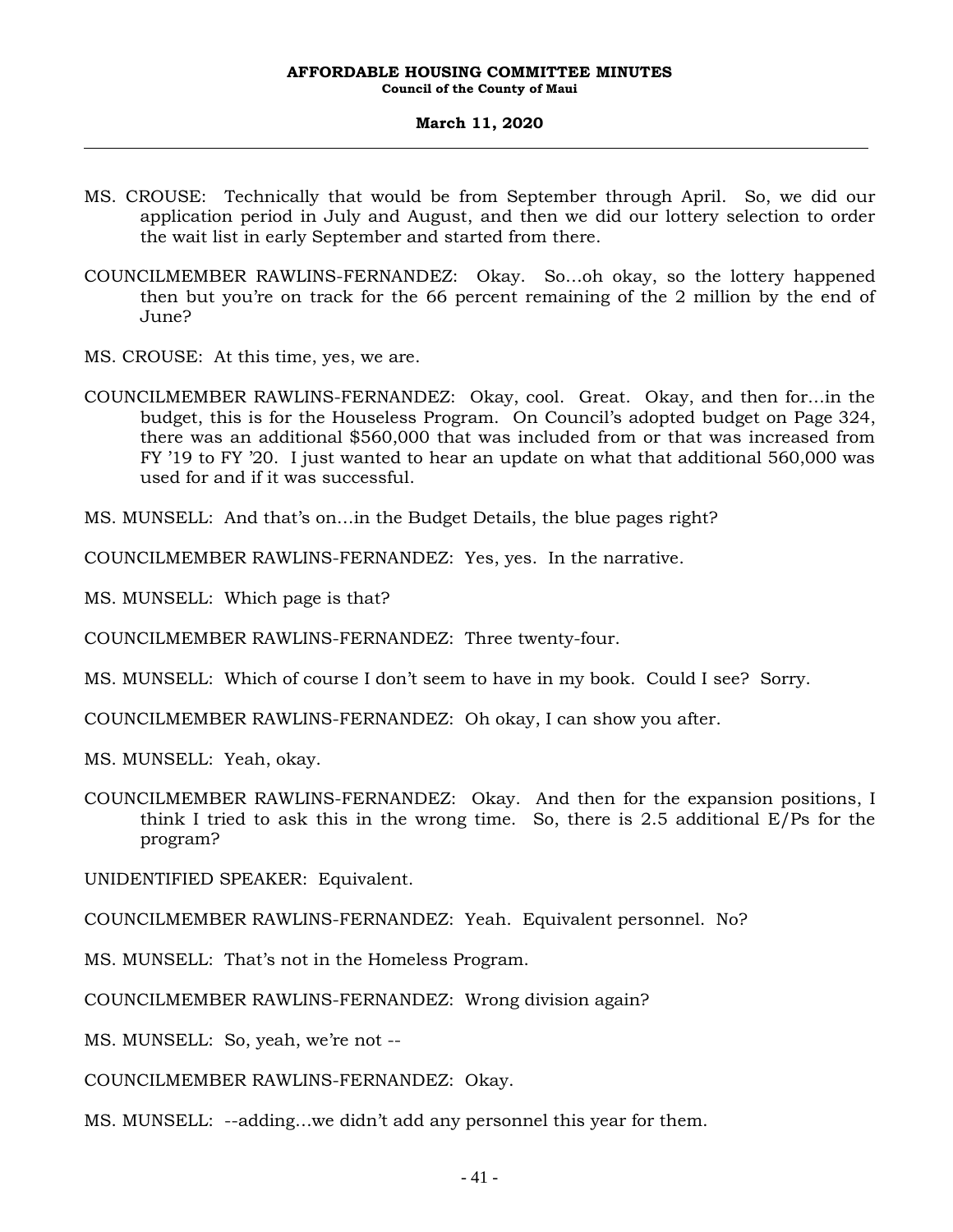### **March 11, 2020**

- COUNCILMEMBER RAWLINS-FERNANDEZ: Okay. Okay. Did you present on the vacancies? You did? Okay. That's it.
- MS. MUNSELL: Yeah. We had two vacancies, both of them have been…they will be filled or one was filled this week and one will be filled at the end of the month.
- COUNCILMEMBER RAWLINS-FERNANDEZ: Okay, great. Mahalo, Deputy Director. Mahalo, Chair.
- CHAIR KAMA: Okay. Yes, Ms. Sugimura?
- COUNCILMEMBER SUGIMURA: I'm curious on the \$1 million experiment or demonstration project. Do you have any information like what kind of experimental or what the RFP, what went out I guess for the RFP for that? I'm thrilled. I hope…
- MR. ALMEIDA: Thank you, Chair. Thank you, Member Sugimura, for that question. We held a workshop before the application period began, it was well attended. We were able to go over exactly what was expected, what the minimum qualifications were in order to apply for this particular pot of funding. We did a lot of one-on-one with these agencies afterwards, going through the application process, and it turned out that we ended up with one application that was turned in by the deadline. It's being reviewed right now so we're trying to see if it meets those minimum qualifications for recommendation for funding. So in the end, it…there are, you know, specific boxes you've got to check with this particular fund so one applicant I guess decided to see if they can check those boxes and get funding for their program. So, we're going to review that and get back to you guys.

COUNCILMEMBER SUGIMURA: So, you're not going to tell us more?

- MR. ALMEIDA: At this point --
- COUNCILMEMBER SUGIMURA: I guess you have to wait.
- MR. ALMEIDA: --it's…while it's under, yeah, it might be premature to, yeah, to state what our opinions are at this time.
- COUNCILMEMBER SUGIMURA: Yay. One last question. So, during the…I'm going to have a conversation with Jessica, right? The…when we were…when I was there when we were pulling for first-time homebuyers and she had a really good suggestion, and now it's almost one year, I didn't do anything about it. But she said it would be nice, you said and you can expand on this, it would be nice that this, the First-Time Homebuyers Program could develop a revolving fund. It's like I don't know how it would revolve because you would think that people would use the money, but I guess if they don't use it all or something. And I just thought wow, that's a really good idea, you know, from a frontline.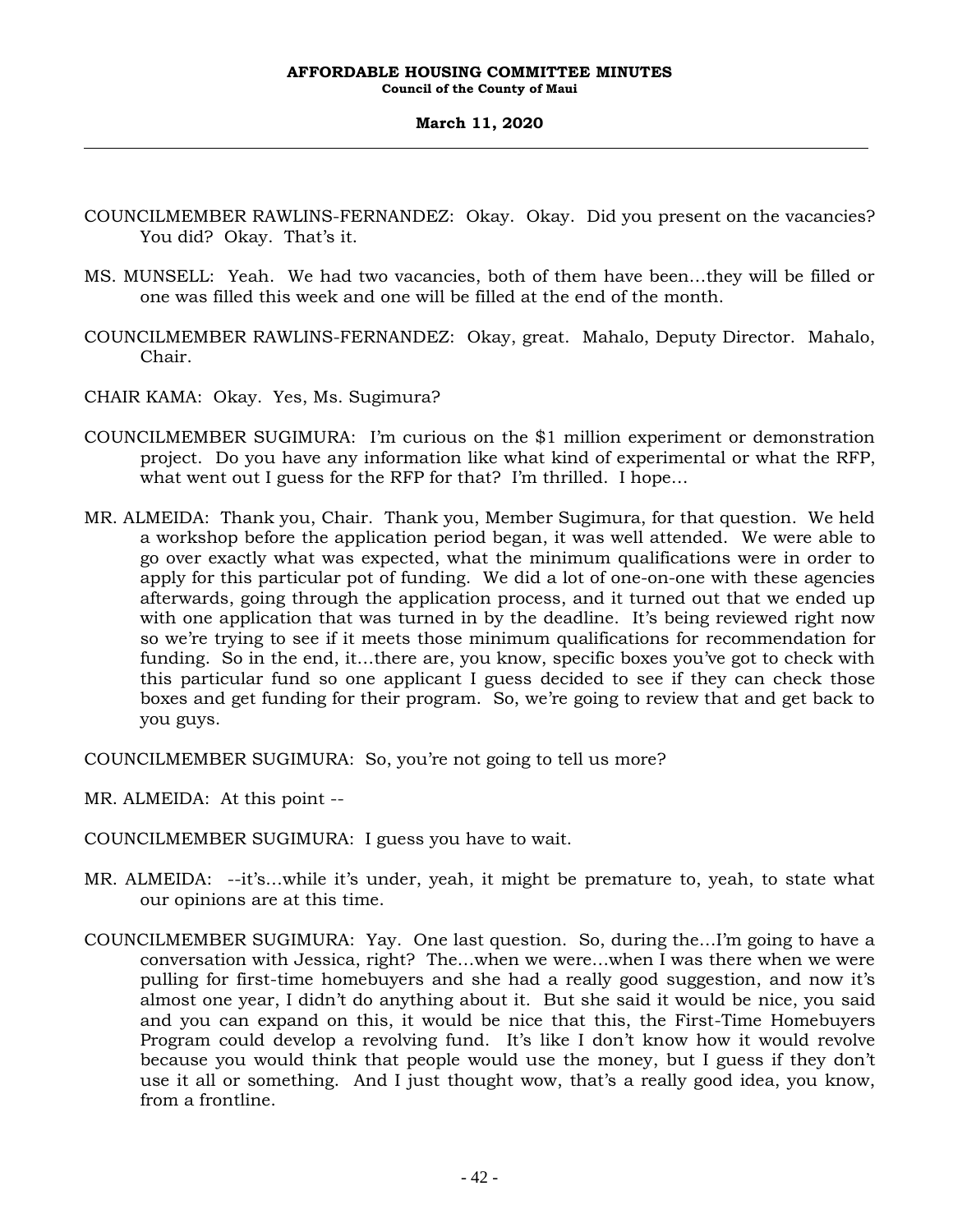**Council of the County of Maui**

#### **March 11, 2020**

- MS. CROUSE: So, one of the components for the First-Time Homebuyer Program is that there is a lien that runs in perpetuity. So if at any point in the future, a grantee were to sell the home, no longer use it as their primary residence, or do a specific type of refinance to take cash out of the equity of the property, that would trigger a repayment requirement. So, when you and I, I think had that conversation, it was sort of the idea that if there were a mechanism to allow the County to recycle funds committed to that purpose to sustain that program, that might be one route to help increase the reach of that for our community and our residents. I can say that the Department has been researching that mechanism to see if there is something that we could move forward.
- MS. MUNSELL: Yeah. Chair?
- CHAIR KAMA: Go ahead, Ms. Munsell.
- MS. MUNSELL: We met at one time with Department of Finance to talk about how this would be done, and I think we're working with Corporation Counsel to try and get something sorted out.
- COUNCILMEMBER SUGIMURA: Oh, exciting. We'll look forward to the policy that'll come. Thank you.
- CHAIR KAMA: Go ahead, Ms. Munsell.
- MS. MUNSELL: Thank you, Chair. I found…thank you to the Staff for showing me what you were talking about. So, this 2.2 million right here is that line item on the budget that you were showing me right? We have actually only been able to allocate about \$1.9 million of the, those funds so we haven't been able to use all of those funds.

COUNCILMEMBER RAWLINS-FERNANDEZ: Chair, may I follow up?

CHAIR KAMA: Yes. Yes.

- COUNCILMEMBER RAWLINS-FERNANDEZ: Oh okay. Mahalo for that. So, 1.9, are you on track to spending the entire amount by the end of this fiscal year?
- MS. MUNSELL: So, these are the line items that we've got out there right now. We are also looking at…if you add all of these plus these that we're resoliciting, they're going to add up to that 1.9 million. Our feeling is that we're not going to be able to expend the entire \$2.2 million this year.
- COUNCILMEMBER RAWLINS-FERNANDEZ: Okay, mahalo for that report. So, I guess when budgeting from FY '19 to FY '20, there was a proposed increase of \$560,000. Did…some of that may have been Council's doing? And if not, was there something that the Department had anticipated spending that additional money then that didn't come to fruition?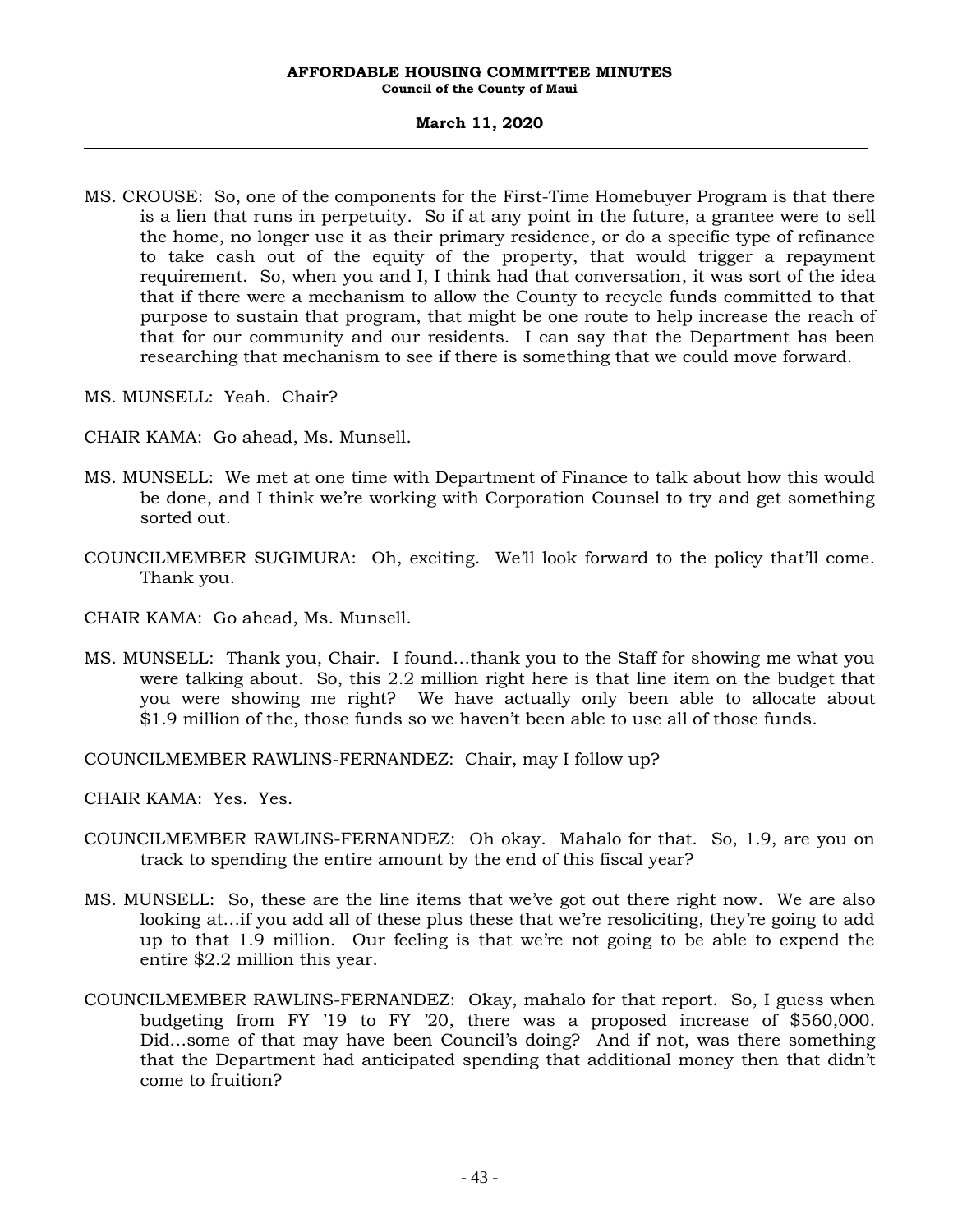### **March 11, 2020**

MS. MUNSELL: Well, I know that there were a number of allocations. I wasn't involved in that budget originally so I'm not…I don't know the history of it. But I do know that you had provided some funding here that we're not able to use yet. We're trying…again I think they mentioned that they're trying to re-RFP some of that or resolicit those funds. But the origination of that additional 500 beyond this, I don't know where that came from. I'm sorry.

COUNCILMEMBER RAWLINS-FERNANDEZ: Okay, mahalo.

- MS. MUNSELL: Our grants people probably knew that.
- COUNCILMEMBER RAWLINS-FERNANDEZ: Okay, mahalo. Mahalo. Mahalo, Chair.

CHAIR KAMA: Thank you. Mr. Molina and then Ms. Paltin.

- VICE-CHAIR MOLINA: Yeah, thank you, Madam Chair. Sorry, the time earlier I said I didn't have any questions, but something spurred me just to ask out of my curiosity. With regard to the funding for the Rental Assistance Program, you know, again you had mentioned before to us about not giving too much monies for it at the time. If you can tell us…I mean if you don't have the answers now that's fine, but if you can tell us, you know, how these…what funds that you were given or existing funds, how were they used. And also, you know, the parcel study, I think we appropriated 450,000 for the parcel study for the creation of affordable housing. Can you give us a status report on that as well too? If not today, you know, at some point maybe under the Chair's signature.
- MS. MUNSELL: Chair? Yeah, you had given us an additional \$450,000 to do parcel studies, I…it is included in our presentation here. We're not able to use those funds, we didn't have the capacity to do that this year. We are doing two…the Administration is doing parcel studies on two parcels. We expect that that's going to happen…be available, that information will be available in the not-too-distance future. But yeah, we didn't have the capacity or ability to use the \$450,000.

VICE-CHAIR MOLINA: And the two parcels are located where that you're looking at?

MS. MUNSELL: The Administration will have that information for you shortly.

VICE-CHAIR MOLINA: Oh okay. Okay.

MS. MUNSELL: Yeah.

VICE-CHAIR MOLINA: All right.

MS. MUNSELL: Yeah.

VICE-CHAIR MOLINA: Okay.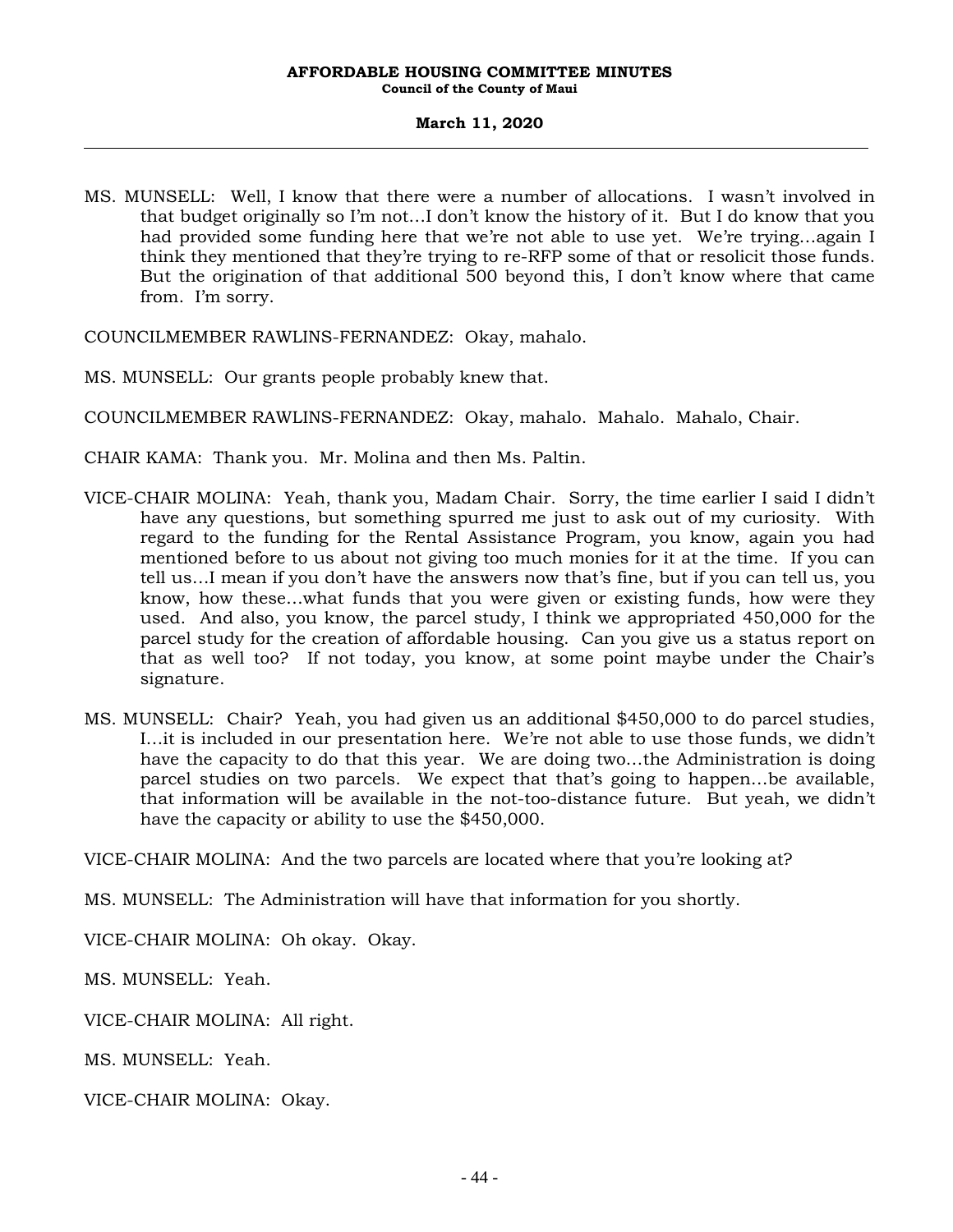**Council of the County of Maui**

#### **March 11, 2020**

MS. MUNSELL: And then your second question --

VICE-CHAIR MOLINA: The rental assistance.

MS. MUNSELL: --was about the rental assistance. You had increased our allocation of \$400,000 to that program and they have been able to use that. So, we feel like that was a very successful increase to that program and has met, it's meeting the need that we have…that we're anticipating this year.

VICE-CHAIR MOLINA: Oh well, that's good news to hear.

MS. MUNSELL: Thank you very much.

- VICE-CHAIR MOLINA: Thank you. Thank you, Madam Chair.
- CHAIR KAMA: You're welcome. Ms. Paltin?
- COUNCILMEMBER PALTIN: Thank you, Chair. Regarding the homeless cleanups program, I just was wondering if like the Mile Mark 13-14 area is on your radar as well as the area by Lonely Pine?

UNIDENTIFIED SPEAKER: By where?

COUNCILMEMBER PALTIN: Lone Pine.

UNIDENTIFIED SPEAKER: Oh, Lone Pine.

- MS. MUNSELL: I'm going to have our Homeless Coordinator come down and answer that question.
- MR. NAKAMA: Good afternoon, Madam Chair --

CHAIR KAMA: Good afternoon --

- MR. NAKAMA: --and Members.
- CHAIR KAMA: --Mr. Nakama.
- MR. NAKAMA: David Nakama, Homeless Program Coordinator. I know where you're talking about, Ukumehame, that was…it's not on the radar right now but it comes up every now and then. But that's…the land there has intersects of private, County, and State. So, that's why we wanted to move on it two, almost three years ago, two-and-a-half years ago, but then it kind of stalled with the last Administration, just some hang-ups because there were so many different agencies involved. But, you know, we're always willing to do whatever needs to be done. But we just have to get all the different agencies back together again. As of right now, we haven't heard it. You know we're complaint-driven, so.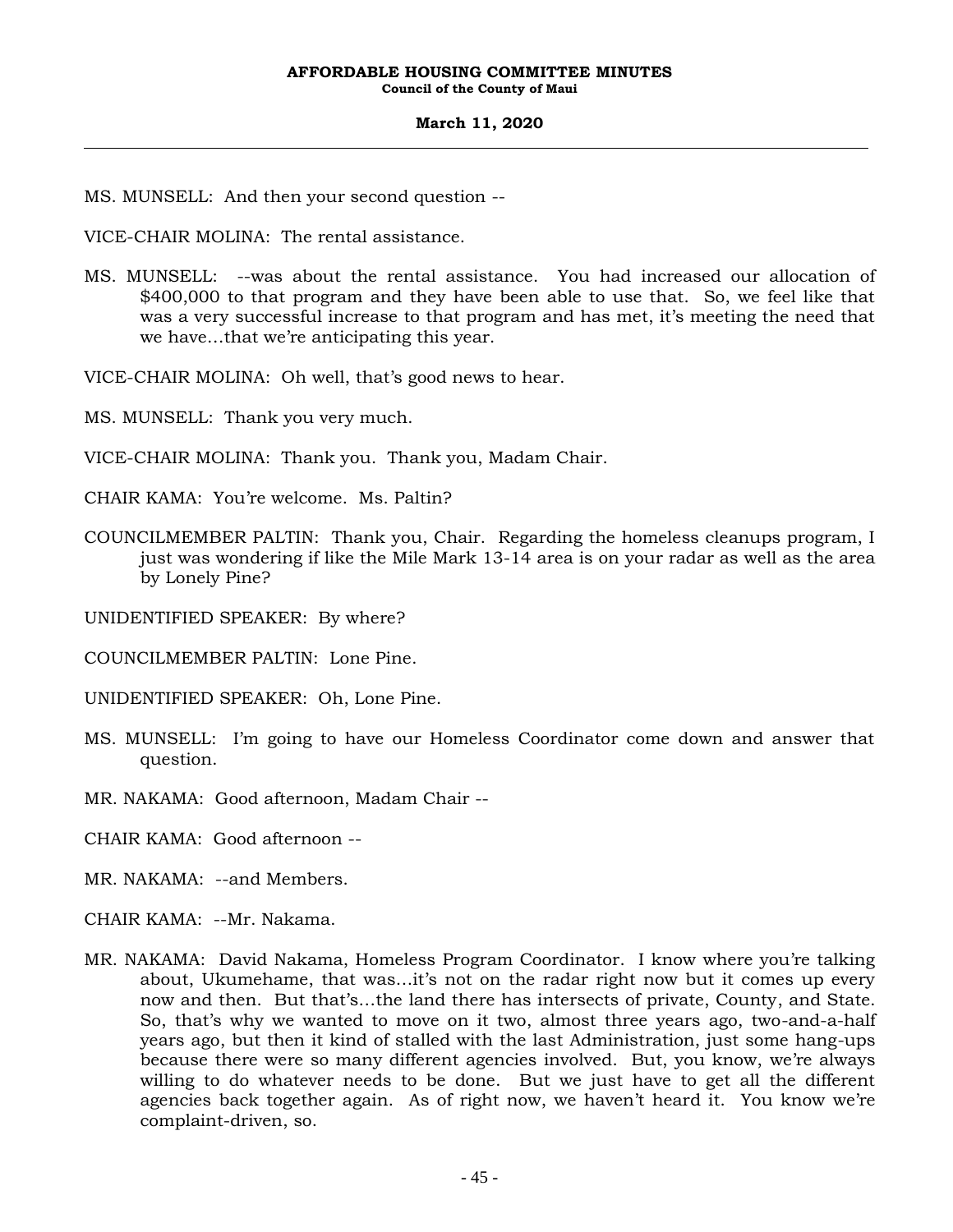#### **March 11, 2020**

- COUNCILMEMBER PALTIN: 'Cause, you know, we did have recently a large fire in that area that doesn't seem to have any other cause, and, you know, the workers coming into West Maui were, a lot of them were held up for many hours and it affected schools and businesses and things like that. It doesn't appear to be electrical, that area is not inhabited by other folks. And so, it is kind of becoming a problem. After the fire because the firemen needed to have access in there, all the boulders that block off the main entrance, of course there's like four other side entrances, were removed and they're still removed. So, the area is rapidly piling up with more debris and it is kind of getting out of hand.
- MR. NAKAMA: So, in that area when we were addressing it, there were three homeless people back there, but there's a lot of traffic of non-homeless people doing whatever because they had like chop shops going on back there. There were over 50 abandoned vehicles back there at one point which I believe most of it is gone now. But, you know, that place needs to be revisited. We always wanted to clean it up. We wanted the County to just say we'll do it, but then the State kind of said well, we will do part of it, but that really didn't come through. And different people wanted to take the lead on this and it just didn't happen, so.
- COUNCILMEMBER PALTIN: And then the other issue I was wondering if you're aware like, you know, sometimes I leave my house in the dark and I go home at dark, and it seems like many people are living the whole entire route from the Pali to Puamana just on the side of the road. And I was wondering if there was an awareness from the Administration about that? And I would imagine a lot of them probably are like working homeless, because they're sleeping there and it seems as though they must go to a job or something during the day.
- MR. NAKAMA: Yeah. We did encounter that doing our annual point-in-time count, that was at the last week of January and we did encounter quite a bit of that. And there has been like a shift in the population where several of the individuals like in campers or vans on the beach, they, they're not interested in housing. They, several of them were baby boomer age that retired out of regular jobs and just wanted to live free on the beach, you know. You know people ask me well, how are they harming anybody, but, you know, they're squatting on public property. So, but I know what you're talking about, there is…we did encounter the working homeless population that sleeps in vehicles. But, you know, it's not a real huge number but it's there.
- COUNCILMEMBER PALTIN: And I was just wondering if you could educate us about the cleanup process. Like when you clean up an encampment wherever it is, where can those people then go to?
- MR. NAKAMA: Well, we call it a compassionate response because we…from the day that we have…we recognize that a cleanup needs to be done and issue of notice to vacate is served to the individuals, we give about maybe a week or two-week window with aggressive outreach going out there to offer services. So, that's the difference, it's not just a sweep as people call it, you know, it's really geared toward offering services and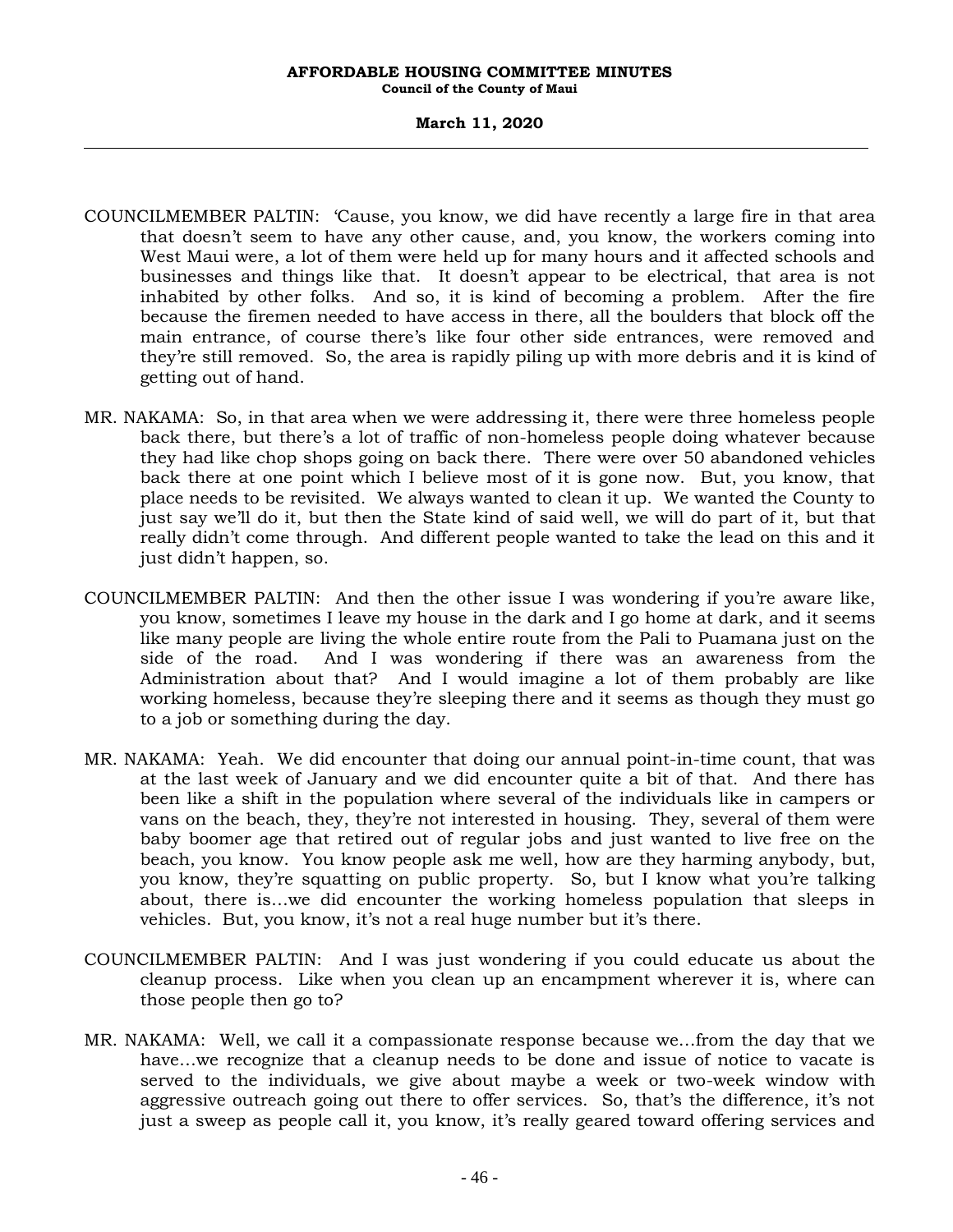#### **March 11, 2020**

having options for people. I cannot say where they go or if they accept, you know, sometimes they do, sometimes they don't. But, you know, for our Division, our focus is getting people housed. And but we're tasked with addressing complaints, you know, and with the cleanups comes the safety and well-being of the community also, and also for the individuals. So, you know, to answer your question, you know, we don't know where they go, but they're offered services to get into shelter, to get into a housing program, you know. So, and that's aggressively being done.

COUNCILMEMBER PALTIN: But you don't know how many accept the offers --

- MR. NAKAMA: You know…
- COUNCILMEMBER PALTIN: --or you're not allowed to say?
- MR. NAKAMA: No, we can…we have record from outreach, they let us know, they give us a report.
- COUNCILMEMBER PALTIN: And, you know, I just wanted to thank you, I've had some folks call my office and Mr. Kish did promptly respond and I'm very grateful. I didn't…I don't know if I got back to him and said thank you, but yeah, we had some calls for assistance and we did have Mr. Kish go and respond. So, very grateful for the work you guys do and please don't hesitate to let us know what more else you guys need that we can help you with.
- MR. NAKAMA: Yeah. As Linda mentioned, we're just thankful for all the agencies involved, you know, with MPD, Public Works, Environmental Management, the outreach team, Family Life Center, Mental Health Kokua. It's all…whenever we do these actions, it's so many moving parts that has to come together, and Mr. Kish has been really good at making it work, you know.
- COUNCILMEMBER PALTIN: Thank you. Thank you, Chair.
- MR. NAKAMA: Thank you.
- CHAIR KAMA: You're welcome. Members, are there any other questions that you have for our presenters today? Yes, Ms. Rawlins-Fernandez?
- COUNCILMEMBER RAWLINS-FERNANDEZ: Mahalo, Chair. Okay, so this is regarding the First-Time Homebuyer Program. Is there a mechanism that allows you to currently track the homes that are then sold and the lien collected upon?
- MS. CROUSE: Thank you for that question. Yeah, so whenever someone goes to refinance or were to sell, the lien does get flagged by the escrow company which then starts the conversation with the County of what steps need to be taken for us to release that lien.
- COUNCILMEMBER RAWLINS-FERNANDEZ: So, you have it documented like in a spreadsheet?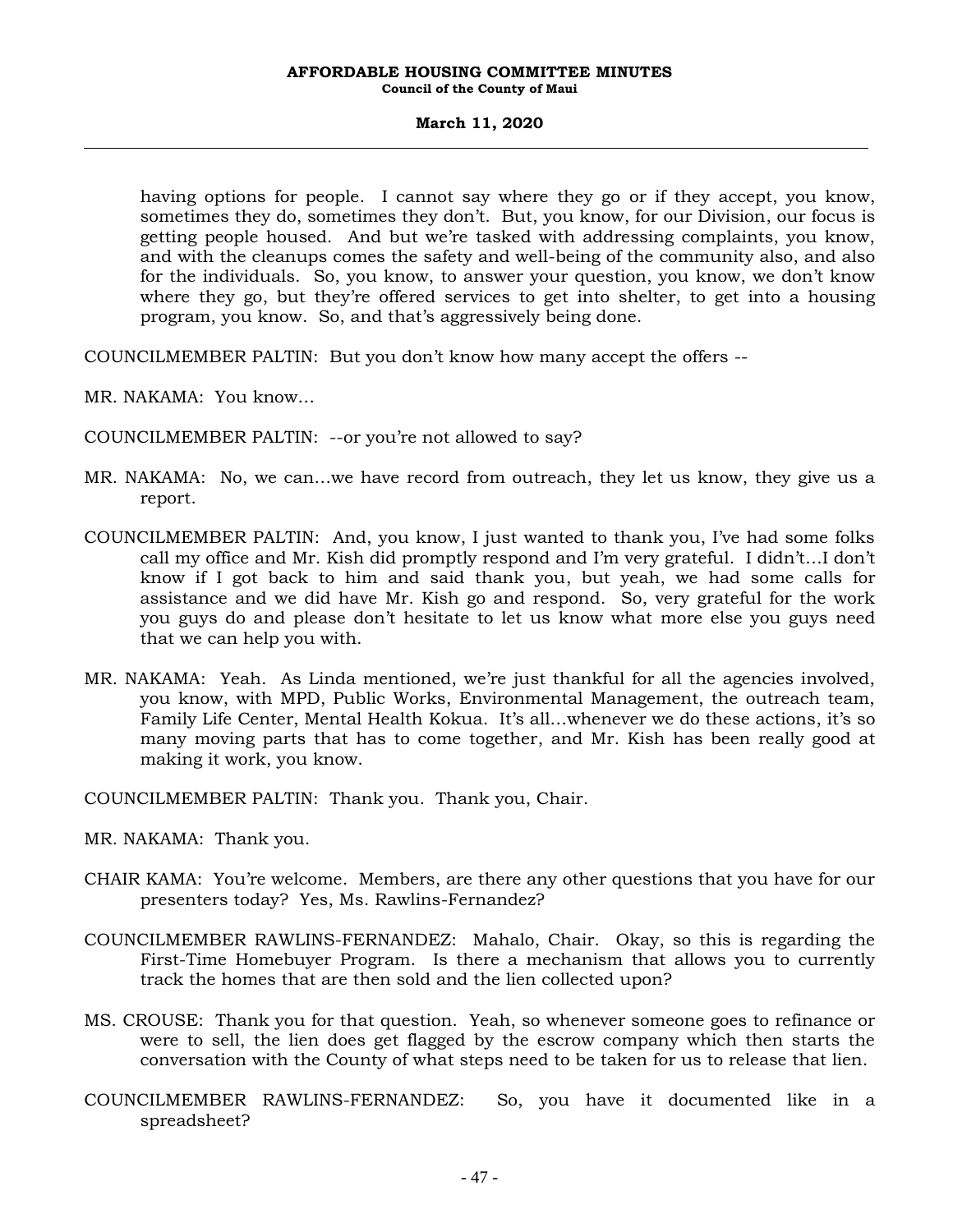**Council of the County of Maui**

#### **March 11, 2020**

- MS. CROUSE: We do track all of the clients who have received awards from us and we maintain the active files and yes, we do keep that information.
- COUNCILMEMBER RAWLINS-FERNANDEZ: Okay. Can we get the, that information for the last fiscal year or I don't know, however much the Councilmembers would like to see? I'm just interested in seeing. Not the names, just the amount of homes that were then sold.
- MR. ALMEIDA: Thank you. Just for clarification, Member Rawlins-Fernandez, since the program has been revived and for the last two fiscal years that we're currently funding grants, no one has paid back the grant funding yet. So --

COUNCILMEMBER RAWLINS-FERNANDEZ: That's easy.

- MR. ALMEIDA: --we did put…previously back when we did it before, we've had instances where they have repaid the funds, but no one yet has this latest two years.
- COUNCILMEMBER RAWLINS-FERNANDEZ: Mahalo for that update. Great, we don't have to request that information.

CHAIR KAMA: Okay.

COUNCILMEMBER RAWLINS-FERNANDEZ: Done.

- CHAIR KAMA: So, I had a question from…for your Section 8 person, but I don't see that she's here anymore. But so we'll just send it on. But my question was they just had a, I think February, right, they had an opening so I just wanted to know what was the status of that if you knew that.
- MS. MUNSELL: Chair? Thank you. You're talking about the opening of their waitlist?

CHAIR KAMA: Yes.

MS. MUNSELL: Yes. So, the waitlist was opened in January, closed in February, I think it was the  $17<sup>th</sup>$  but I forget exactly. They had  $3,410$  applicants. So, once they finish calling up from the 2018 waitlist, they'll begin working on this one.

CHAIR KAMA: So, working on it means what, they're going to start issuing out vouchers?

- MS. MUNSELL: Yeah. So, they issue them out, I mean obviously they're going to finish the first waitlist first. Those people are in process now. If once they finish that, there are still vouchers available, they'll start calling up from the new waitlist.
- CHAIR KAMA: So, how do people qualify for the vouchers, what is the eligibility or qualifications for that?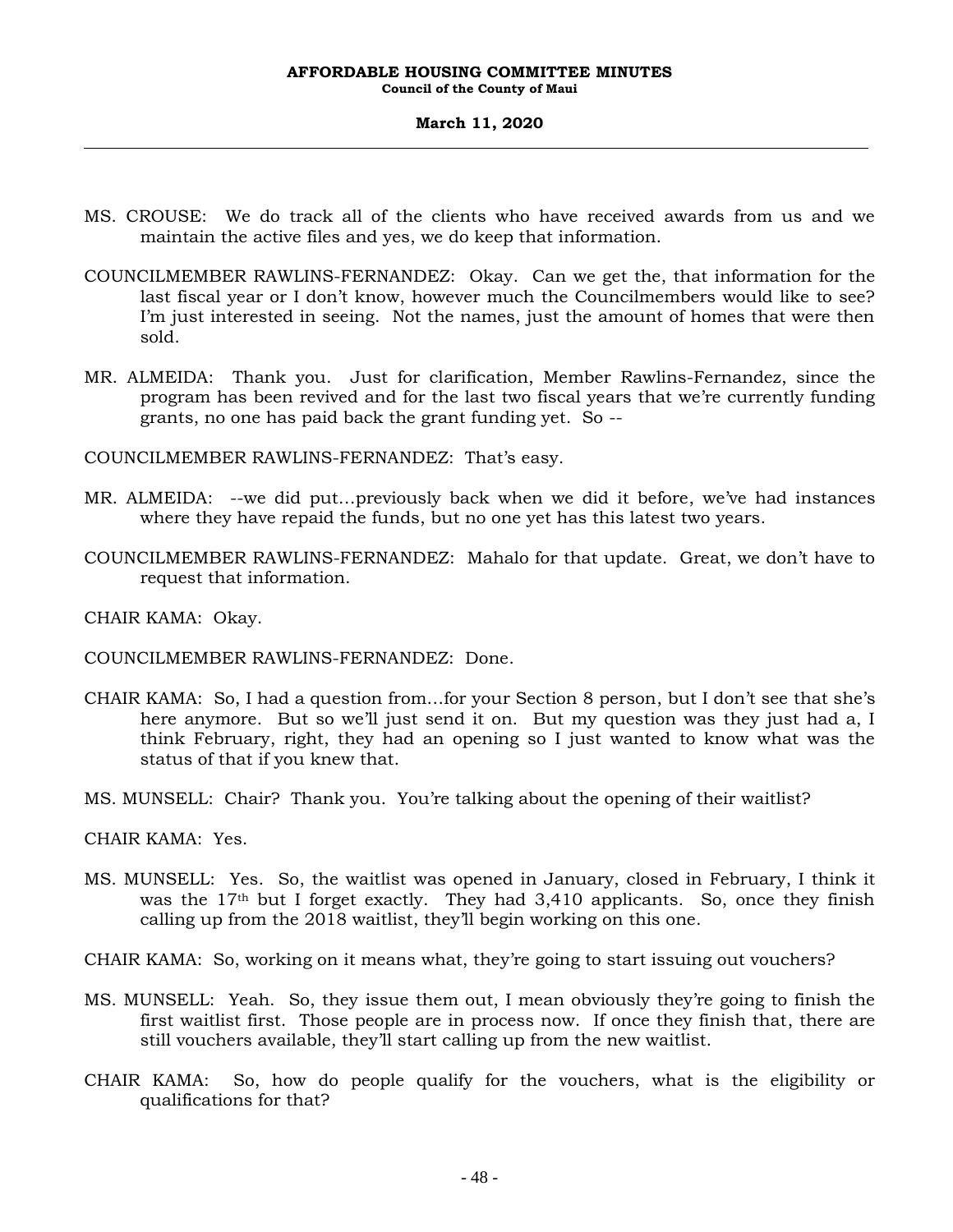**Council of the County of Maui**

### **March 11, 2020**

- MS. MUNSELL: If my memory is correct, you have to be 60 percent and below AMI in order to get on the program. There's a certain percentage who has to be very low income. You stop being eligible I think after you pass the…yeah, I better not say. *. . .(inaudible). . .*
- CHAIR KAMA: Okay. So, I guess we should send that to you folks, right? Okay, because I wanted to follow up, because within the Section 8 Program, you also have the Section 8 Mortgage Program so if you're there at 60 percent or below, I wanted to know how is it that they can qualify for a mortgage and have Section 8 take care of that if they're at 60 percent and below. So, that's my question and you can…
- MS. MUNSELL: Yeah. Chair, thank you. My understanding of the Mortgage Assistance Program is that the mortgage lenders take the fact that they're receiving assistance into account when they allow them to get a mortgage. And so, they're able to instead of getting rental assistance, we subsidize that, the rest of that mortgage, just like we do the rents.
- CHAIR KAMA: Okay. How interesting. Okay. Thank you. Okay. You don't need a letter, I have my answer. Thank you. Yes, Ms. Rawlins-Fernandez?
- COUNCILMEMBER RAWLINS-FERNANDEZ: Mahalo, Chair. So, a quick follow-up on my earlier question regarding the mechanism for collecting upon liens on the First-Time Homebuyer Program. So, I guess my understanding of the situation in creating a revolving fund was that the liens collected upon would go to the revolving fund. So, if that's an incorrect assumption, what was the idea for funding the revolving fund?
- MR. ALMEIDA: Thank you, Chair. And thank you for the question. The funding would be from the repayments from the owners whenever they either refinance for cash out or they sold the property. The money, as Ms. Crouse mentioned, would be flagged by escrow, would need to be repaid to the County, and those would be the funds we'd like to deposit into a revolving fund to use them off of the waitlist to help additional families find homes.
- COUNCILMEMBER RAWLINS-FERNANDEZ: Yeah, I think that's a great idea. So, the amount of homes sold in the last two fiscal years have been zero. Have…do you have the number of refinanced homes that took advantage of the First-Time Homebuyer Program?
- MR. ALMEIDA: We have the data from the original I believe four years that the program was utilized. Typically on average, it's usually anywhere from five to seven years that someone will look to either refinance to take cash out, sell and move, that's the general time period that the lenders tell us anyway. So, we expect to see in the future that more people will start, be repaying these, and we want to have a mechanism to recapture that and reutilize it. So, exactly.

COUNCILMEMBER RAWLINS-FERNANDEZ: Good looking ahead. Mahalo. Mahalo, Chair.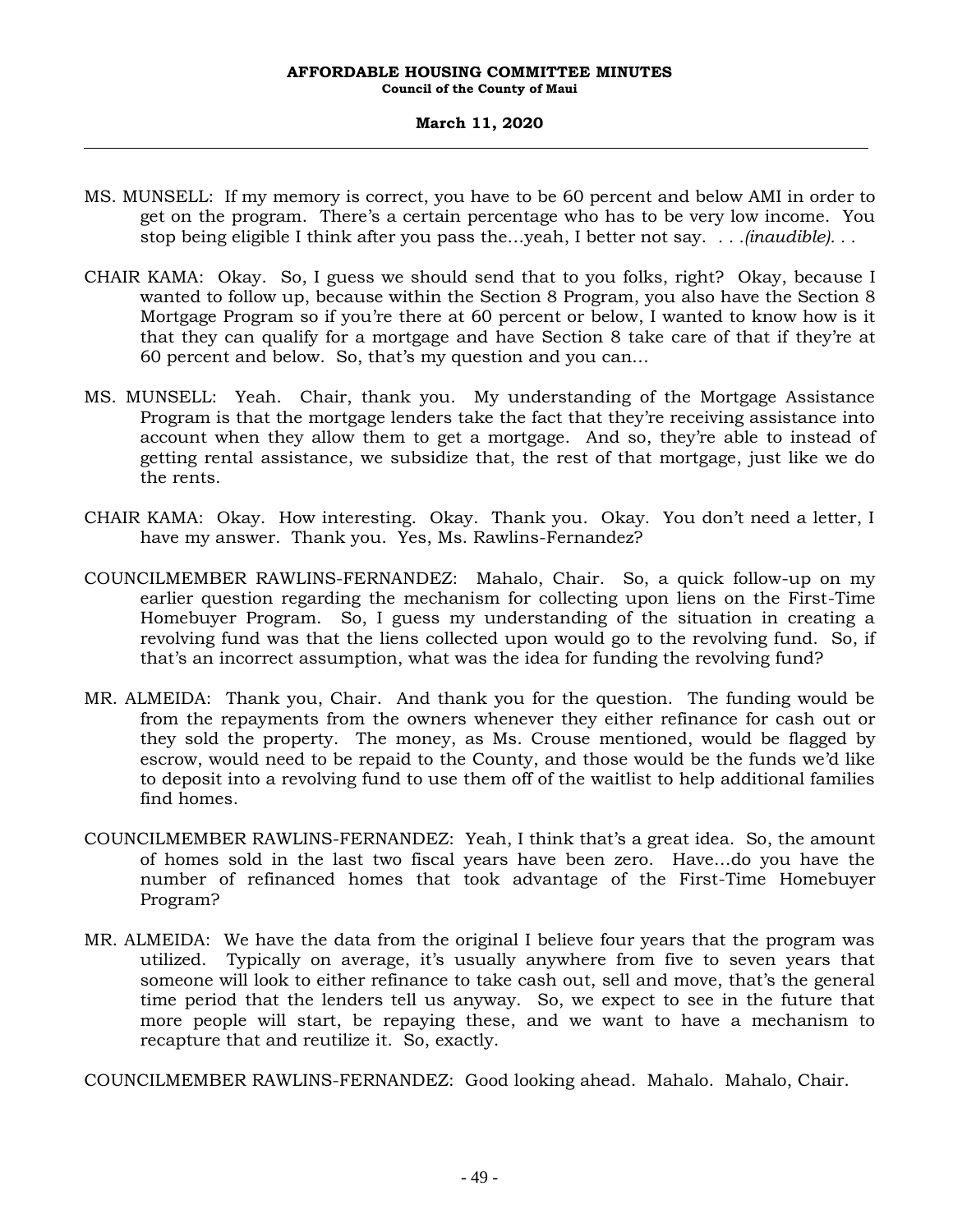### **March 11, 2020**

CHAIR KAMA: You're welcome. So, Members, any other questions for our presenters? If not, without objection, I'd like to be able to defer this item.

COUNCILMEMBERS: No objections.

## **ACTION: DEFER pending further discussion.** (Excused: RH, KTK, AL, SS)

CHAIR KAMA: Thank you. So, this item is now deferred. I'd like to call for a recess so that we can clear the room and if you all need to have a break, you can take it, but we're going to reconvene at 4:04. Recess. . . *.(gavel)*. . .

**RECESS: 3:59 p.m.**

### **RECONVENE: 4:08 p.m.**

CHAIR KAMA: . . *.(gavel)*. . . …of March 11, 2020 will now reconvene at 4:08 p.m.

# **AH-22: CREATION OF A COUNTY HOUSING AUTHORITY, INCLUDING FEASIBILITY STUDY** (MISC)

CHAIR KAMA: Now, Members, this item for, this next item up for our consideration is from the FY 2020 Budget, and it was a proviso in the OCS budget. We have discussed this item before and we hadn't come to a resolution. So, I'd like you all to consider this item one last time. I promise. I believe that the resolution attached to this item has sufficient scope and definition to permit the Chair to issue the RFP on our behalf. I believe *. . .(inaudible). . .* that the examination of these options can proceed in advance of whatever this body wishes to do about a plan. Since we have had considerable prior discussion on this matter, I would like to entertain a motion to recommend approval to the resolution attached to this item.

UNIDENTIFIED SPEAKER: *. . .(inaudible). . .*

CHAIR KAMA: Okay, you guys, I'm going to give you two minutes to read the reso, I'm going to call for a in-house recess without gaveling in or out so I'm just going to be silent for two minutes.

*(NOTE: Pause.)*

CHAIR KAMA: So, the Chair has entertained a motion to approve this reso, and if the Chair doesn't hear a motion then I will file this communication.

UNIDENTIFIED SPEAKER: *. . .(inaudible). . .*

CHAIR KAMA: Oh, I need a motion to file the communication.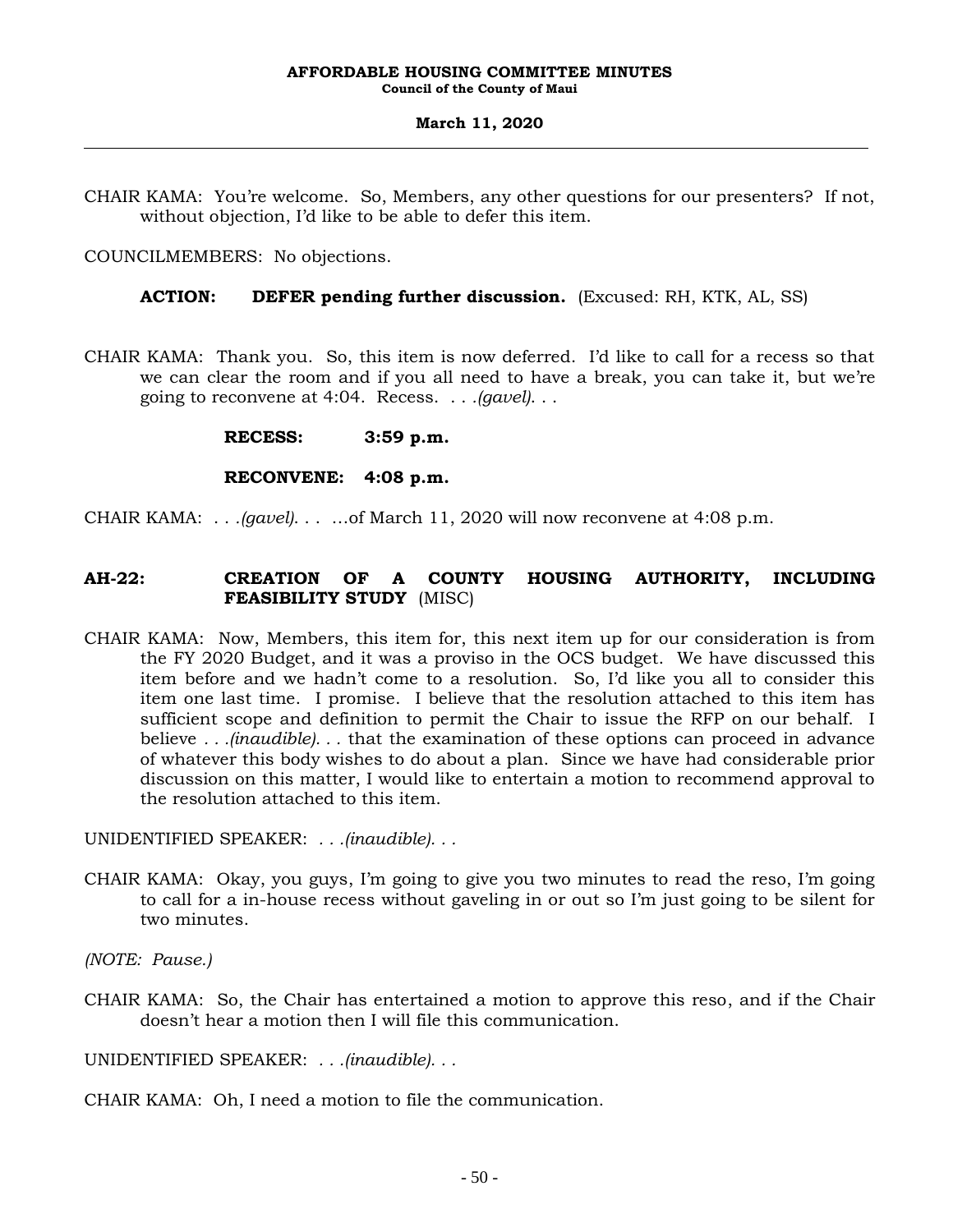**Council of the County of Maui**

### **March 11, 2020**

COUNCILMEMBER RAWLINS-FERNANDEZ: I move to file.

- CHAIR KAMA: What, what's…okay but you gotta…what is it? The motion to approve or motion to file?
- COUNCILMEMBER RAWLINS-FERNANDEZ: No, I move to file.

CHAIR KAMA: Okay.

COUNCILMEMBER KING: Second.

COUNCILMEMBER SUGIMURA: Second.

CHAIR KAMA: It's been moved by Member Keani Rawlins-Fernandez, seconded by Yuki Lei Sugimura to file this communication.

COUNCILMEMBER KING: No, I seconded.

CHAIR KAMA: Any discussion?

COUNCILMEMBER RAWLINS-FERNANDEZ: Yes.

CHAIR KAMA: Yes?

COUNCILMEMBER RAWLINS-FERNANDEZ: Mahalo, Chair. I move to file because I agree with our testifiers that expressed the, that this would be putting the horse before the cart, and I would like us to build our…wait, no --

CHAIR KAMA: The cart before the --

COUNCILMEMBER RAWLINS-FERNANDEZ: --the cart before the horse.

CHAIR KAMA: --horse. Okay.

COUNCILMEMBER RAWLINS-FERNANDEZ: Oh, dyslexia.

CHAIR KAMA: Yeah. Okay.

COUNCILMEMBER RAWLINS-FERNANDEZ: And I would like us to…

UNIDENTIFIED SPEAKER: *. . .(inaudible). . .*

COUNCILMEMBER RAWLINS-FERNANDEZ: Yeah.

CHAIR KAMA: Okay, leave the horse alone, you guys.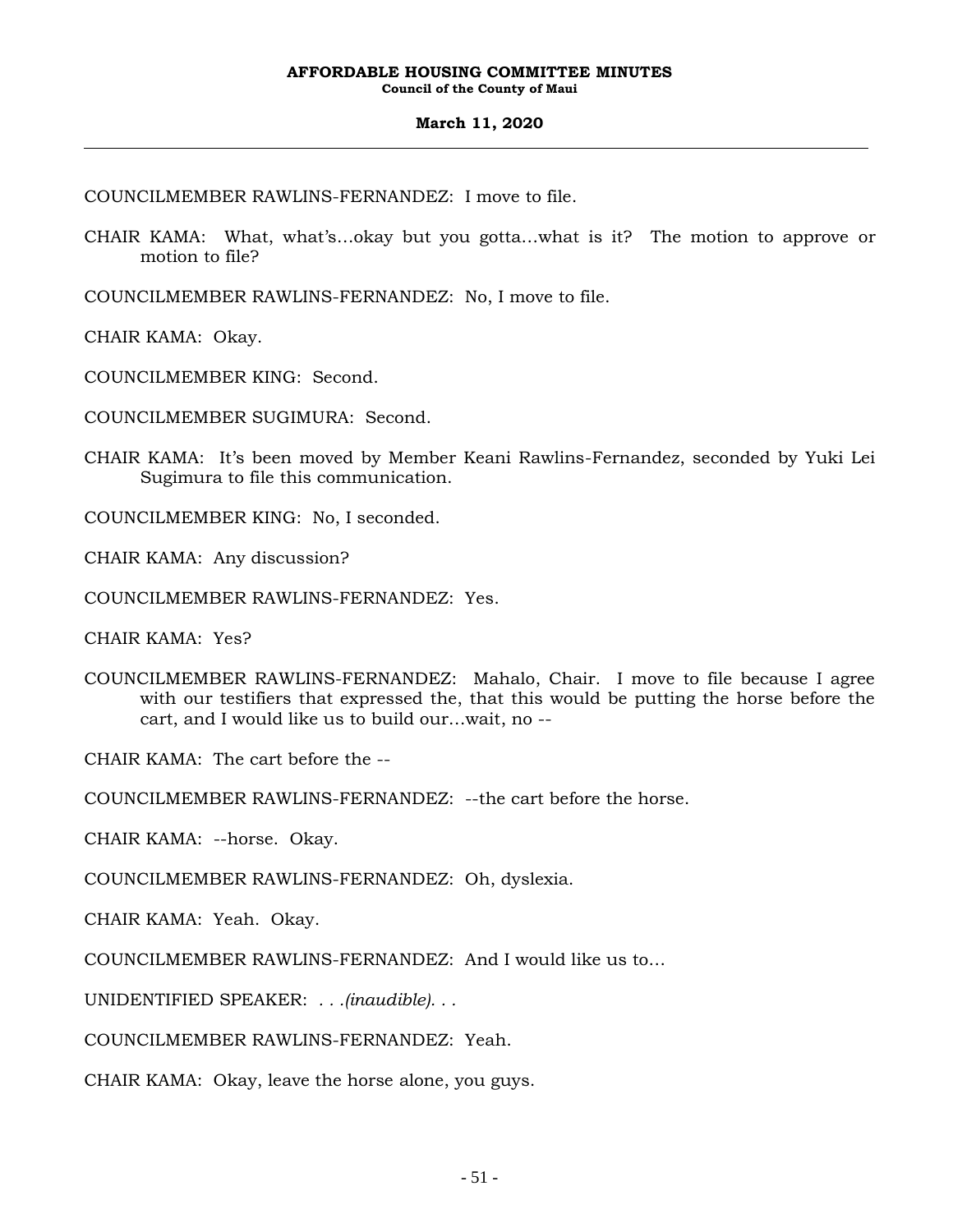### **March 11, 2020**

COUNCILMEMBER RAWLINS-FERNANDEZ: Okay *. . .(inaudible). . .* And the cart is the plan and the horse is the implementation to the plan. So, I would like us to focus on building the cart.

CHAIR KAMA: Amen.

COUNCILMEMBER RAWLINS-FERNANDEZ: Okay, great.

CHAIR KAMA: And you had a second to that. Any other discussion? If…any discussion?

UNIDENTIFIED SPEAKER: *. . .(inaudible). . .*

CHAIR KAMA: Okay. All those in…

COUNCILMEMBER KING: Chair? Chair?

CHAIR KAMA: Yes? I'm sorry. Yeah.

- COUNCILMEMBER KING: No, I agree with the motion and I just wanted to thank you for putting this kind of down, because I think some of this should be included in the proposal for the plan, because, you know, part of the plan should be how do we implement it, you know, do we need a housing authority, do we need a bifurcation of the Department or what, you know, what the venue is. So, some of these, this matrix that you wrote down here I think will be very helpful to that process.
- CHAIR KAMA: Thank you. Any other comments or discussion? If not, all those in favor of filing of the communication say "aye."

COUNCILMEMBERS: Aye.

CHAIR KAMA: All those opposed? Hearing none, the motion is cancelled [*sic*].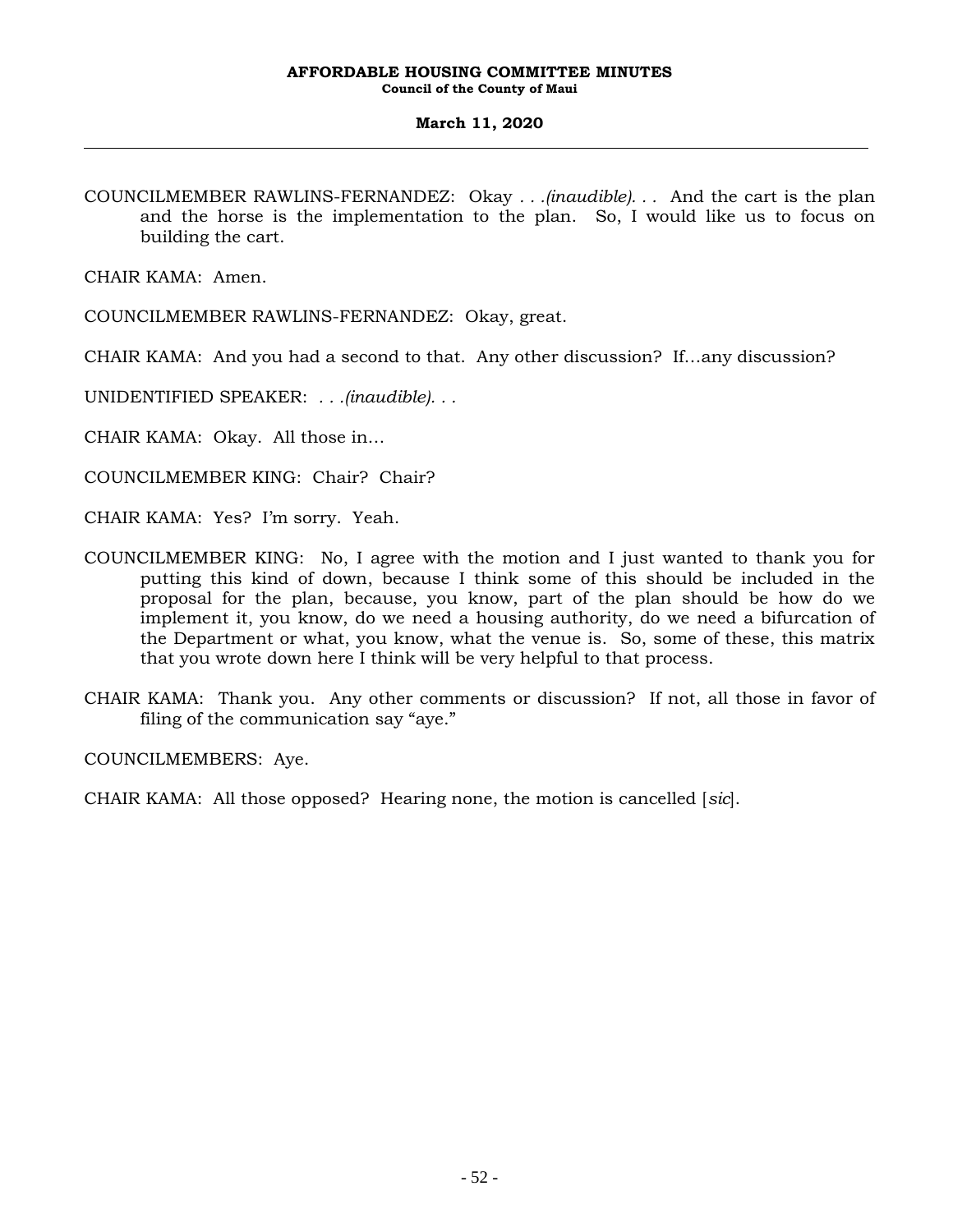**March 11, 2020**

| VOTE:          | AYES:           | Chair Kama and Councilmembers King, Lee, Paltin,<br>Rawlins-Fernandez, and Sugimura. |
|----------------|-----------------|--------------------------------------------------------------------------------------|
|                | <b>NOES:</b>    | None.                                                                                |
|                | <b>ABSTAIN:</b> | None.                                                                                |
|                | <b>ABSENT:</b>  | None.                                                                                |
|                | EXC.            | Vice-Chair Molina and Councilmembers Hokama and<br>Sinenci.                          |
| MARIAN ALBRIBR |                 |                                                                                      |

### **MOTION CARRIED.**

**ACTION: FILING of the communication.**

CHAIR KAMA: Thank you.

COUNCILMEMBER SUGIMURA: Carried.

CHAIR KAMA: It's carried.

COUNCILMEMBER SUGIMURA: It's carried.

CHAIR KAMA: Right? Sorry. What did I say, cancelled?

COUNCILMEMBER SUGIMURA: Long day, long day.

COUNCILMEMBER RAWLINS-FERNANDEZ: It's that kind of a day, Chair. It's that kind of a day.

CHAIR KAMA: Okay. Okay, so without any objections, I'd like to be able to adjourn this meeting.

COUNCILMEMBERS: No objections.

CHAIR KAMA: Meeting adjourned at --

COUNCILMEMBER SUGIMURA: Good meeting.

CHAIR KAMA: --4:14 p.m. *. . .(gavel). . .*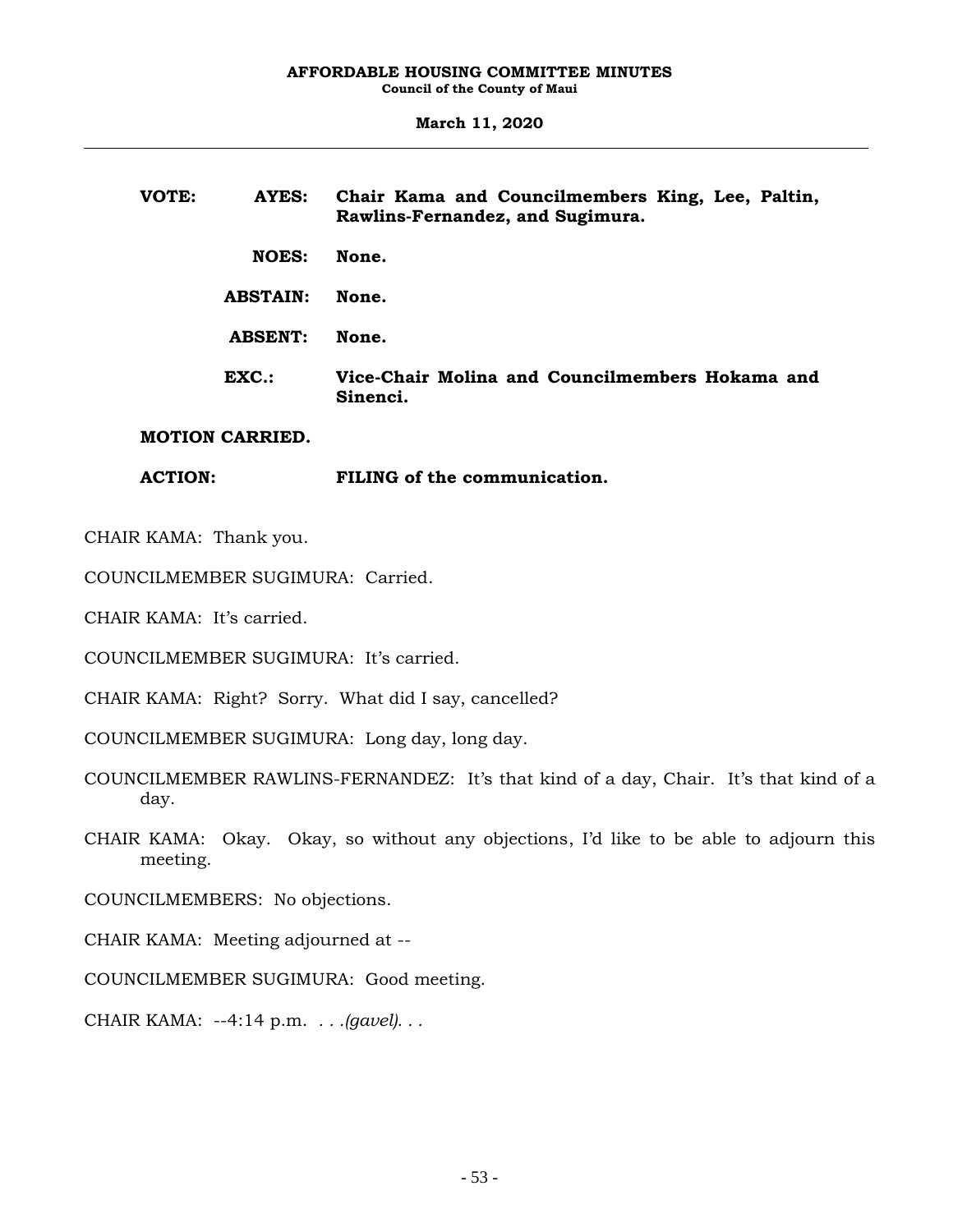March 11, 2020

**ADJOURN:** 4:14 p.m.

APPROVED: TASHA KAMA, Chair

Affordable Housing Committee

ah:min:200311:ds

Transcribed by: Daniel Schoenbeck

 $\bar{\alpha}$ 

- 7